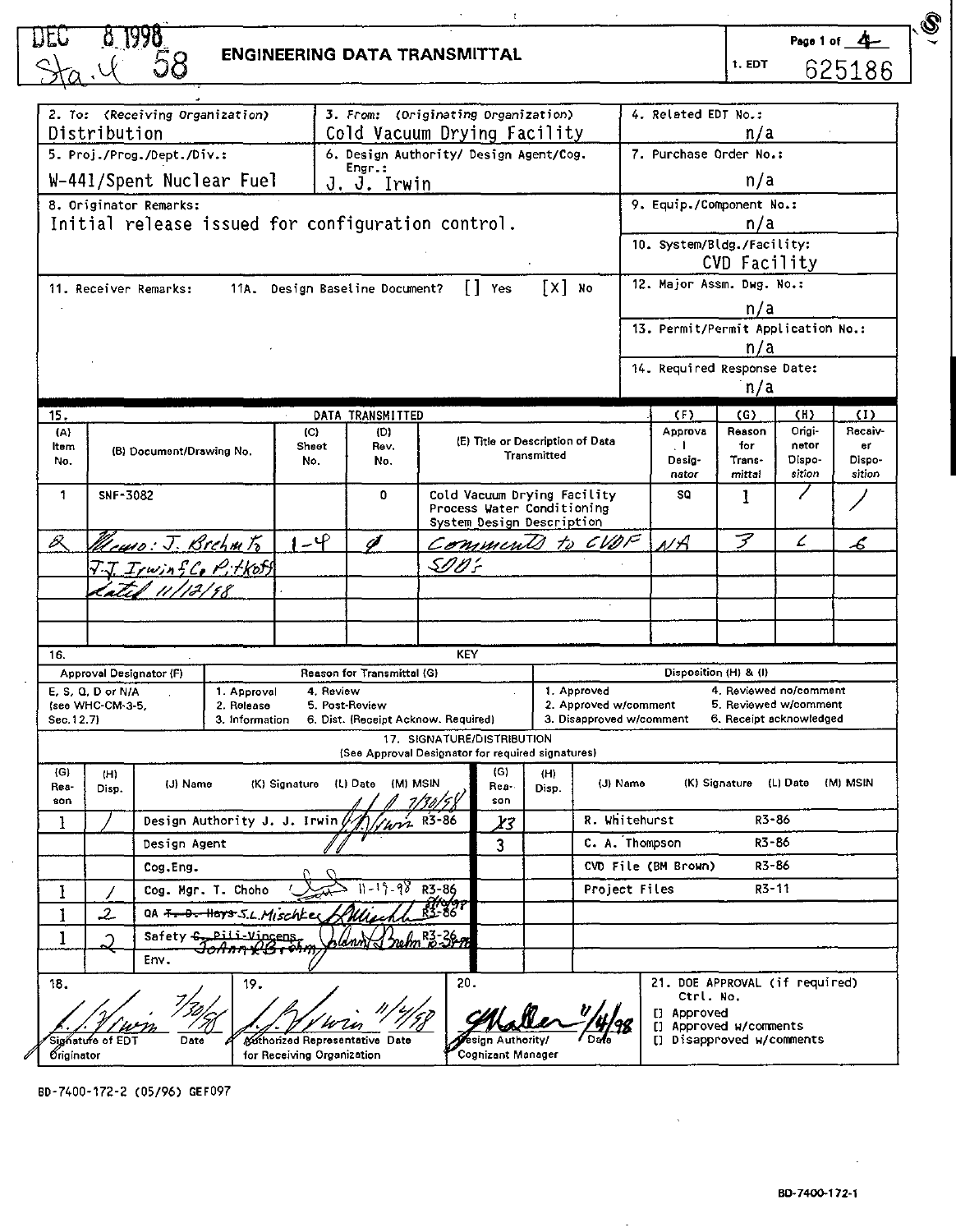

# **SPENT NUCLEAR FUEL PROJECT COLD VACUUM DRYING FACILITY PROCESS WATER CONDITIONING SYSTEM DESIGN DESCRIPTION**

**J. J. Irwin Numatec Hanford Corporation, Richl and, WA 99352 U.S. Department of Energy Contract DE-AC06-96RL13200**

| EDT/ECN: QZS18G     | UC: 721            |  |
|---------------------|--------------------|--|
| Org Code: 8C453     | Charge Code: LH302 |  |
| B&R Code: 39EW70400 | Total Pages:삭S     |  |

**Key Words: Cold Vacuum Drying, System Design Descriptions**

**Abstract: This document provides the System Design Description (SDD)** for the Cold Vacuum Drying Facility (CVDF) Process Water Conditioning<br>(PWC) System. The SDD was developed in conjunction with **HNF-SD-SNF-SAR-O02,** *Safety Ana7ysis Report for the Co7d Vacuum Drying Faci7fty, Phase 2, Supporting Insta77ation of Processing Systems* **(Garvin 1998), The HNF-SD-SNF-DRD-O02, 1998,** *Co7d Vacuum Drying Faci 7ity Design Requirements,* **and the CVDF Design Summary Report. The SDD contains general descriptions of the PWC equipment, the system functions, requirements and interfaces. The SDD provides references for design and fabrication details, operation sequences and maintenance. This SDD has been developed for the SNFP Operations Organization and shal1 be updated, expanded, and revised in accordance with future design, construction and startup phases of the CVDF until the CVDF final ORR is approved.**

TRADEMARK DISCLAIMER. Reference herein to any specific commercial product, process, or service by **trade name, trademark, manufacturer, or otherwise, does not necessari ( y constitute or imp! y its endorsement, recc+mendat ion, or f avori"g by the U"i ted States Government or a"y agency thereof or its contractors or subcontractors.**

**Printed in the United States of America. To obtoin copies of this document, contact: Docuntmt Controt Sewices, P.o. BOX 950, Mai (stop H6-OS, Rich(?md UA 99352, Phome (509) 372-2420; Fax (509) 376-4989.**

Retease Approval

**~;g-~** DEC 8 1998

**Approved for Public Release**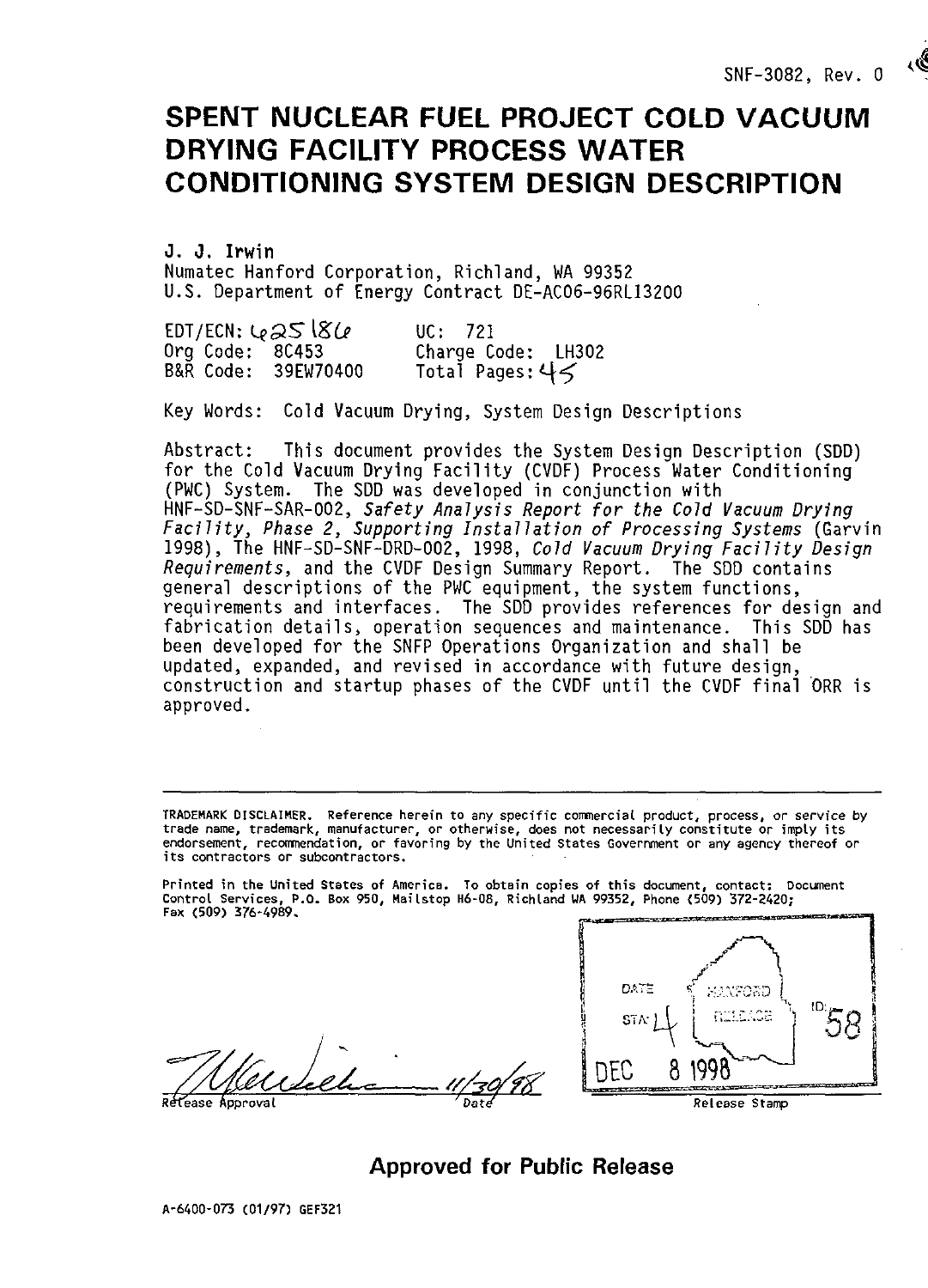**EDT-625186 Page 1**

I



# **INTEROFFICE** *A***<sup>2</sup> CORRESPONDENCE**

| November 12, 1998                                                                                                                                                                                                                                                                                                                                                                                                                                                                                                                                                                                                                                 |
|---------------------------------------------------------------------------------------------------------------------------------------------------------------------------------------------------------------------------------------------------------------------------------------------------------------------------------------------------------------------------------------------------------------------------------------------------------------------------------------------------------------------------------------------------------------------------------------------------------------------------------------------------|
| Telephone: 376-8602                                                                                                                                                                                                                                                                                                                                                                                                                                                                                                                                                                                                                               |
|                                                                                                                                                                                                                                                                                                                                                                                                                                                                                                                                                                                                                                                   |
| Subject: COMMENTS ON COLD VACUUM DRYING FACILITY SYSTEM DESIGN                                                                                                                                                                                                                                                                                                                                                                                                                                                                                                                                                                                    |
| CVDF Vacuum and Purge System Design Description<br>CVDF Residual Gas Monitoring System Design description<br>CVDF General Service Helium System Design Description<br>CVDF Safety Class Helium System Design Description<br>CVDF Safety Electrical System Design Description<br>CVDF Heating, Venting, and Air Conditioning System Design<br>CVDF Process Water Conditioning System Design Description<br>CVDF Conditioned Water Shipping System Design Description<br>CVDF Contaminated Water Sampling and Analysis System<br>CVDF Tempered Water and Tempered Water Cooling System.<br>CVDF Vacuum and Purge System Chilled Water System Design |
| CVDF Condensate Collection Description<br>CVDF Compressed and Instrument Air System                                                                                                                                                                                                                                                                                                                                                                                                                                                                                                                                                               |
|                                                                                                                                                                                                                                                                                                                                                                                                                                                                                                                                                                                                                                                   |

Twenty SDDs were transmitted to the SAR Safety organization for review and approval. Specific sections of two SDDs (SNF-3062, Vacuum and Purge System and SNF-3068, Safety Class Helium System) were reviewed for their ability to provide the system information required for preparing the CVDF FSAR. Section 3.0, "System Function," of the SDDs was of most interest to the SAR Safety organization for preparing the final SAR. It is noted that many comments previously submitted have been incorporated. It is also noted that some information is neither identified in the SDDs nor in any other design baseline document.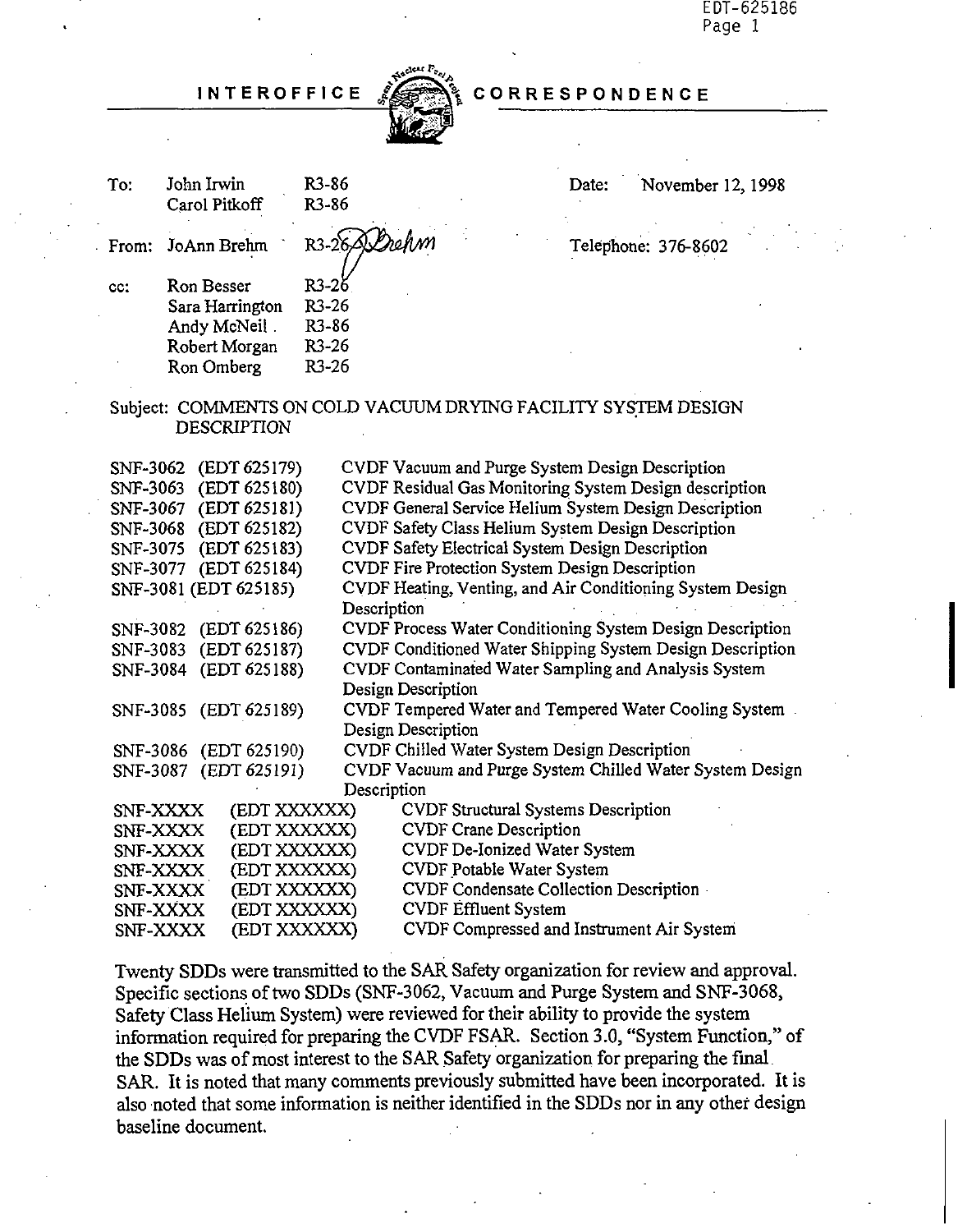# **COMMENTS**

#### SNF-3061 and SNF-3068

Section 3.0 (SNF-3061 and SNF-3068) was reviewed and it was noted that even though the SAR and SEL were referenced in this section, the information as noted in the revision number of these documents (as referenced in Section 9.3) was not documented accurately in the SDD. This section of the SDDS appears not to have been changed since the February 11, 1998 revision we reviewed. Between then and the latest SAR and the SEL as referenced in the SDDS, the systems have changed and this change is not reflected in the SDDs. All required safety class and/or safety significant equipment is not identified in the SDDS.

#### **SNF-3062 AND SNF-3068**

The Section 3.2 "SAFETY FUNCTIONS," is a combination of several thhgs. It appears to try to identify information from the SAR accident analysis but falls short of providing complete and *accurate information.* It also appears to identify some other safety functions (from the DRD?). Since the term "safety function" is used as a very specific term in SARS, suggest that this section is kept pure and talks to just the "safety functions" identified in the SAR, Chapter 4.0. If the system is not a safety class or safety significant SSC then this section can state that in accordance with HNF-SD-SNF-SAR-002, there are no safety functions for this system. Perhaps all these other safety functions that are identified in the SDD but not in the SAR can be placed in a sub section listed, for example, "Non-SAR Safety Functions." (found a close example in the way Sections 3.2 and 3.3 in SNF-3075 were prepared).

Specific safety functions for each system (if required) is identified in Section 4.0 of the SAR. (The following descriptions also include the requirements of DOE-STD-3009-94.)

Section 4.3.5.1, "Safety Function," (of the SAR) states the safety function of the VPS (also applies to SNF-3068 but SAR Section 4.3.2)

- 1. Provides the safety-class function of isolation of the MCO from the VPS upon SCIC system actuation of the VPS isolation valves during the thermal runaway reaction.
- 2. Initiates the safety-class process instrument *signals* to the SCIC system to *initiate* SCIC activation that is credited for the thermal runaway reaction.
- 3. Performs the above functions to prevent or mitigate the safety-significant consequences of the gaseous release, internal hydrogen explosion end the external hydrogen explosion.
- 4. Provides additional "water isolation" of the MCO from potential water ingress sources during and after the proof-of-dryness demonstration (use of redundant safety-class valves).
- 5. Safety-class pressure instruments are also utilized during the pressure hold tests.

Section 4.3.5.2, "System Description," provides a description of each safety-class component. For the VPS this includes valves, connectors, flexible piping, hard piping, instruments, pressure transmitters, pressure indicators, and a differential pressure indicator/transmitter.

Section 4.3.5.3, "Functional Requirements," identifies the requirements that are specifically needed to tidfill the safety functions of the VPS safety-class components.

Section 4.3.5.4, "System Evaluation," this section provides performance criteria imposed on the components so they can meet the functional requirements and thereby satisfy their safety function. Performance criteria characterize the specific operational responses and capabilities necessary to meet functional requirements. An evaluation is performed to see if the capabilities of the components meet the performance criteria.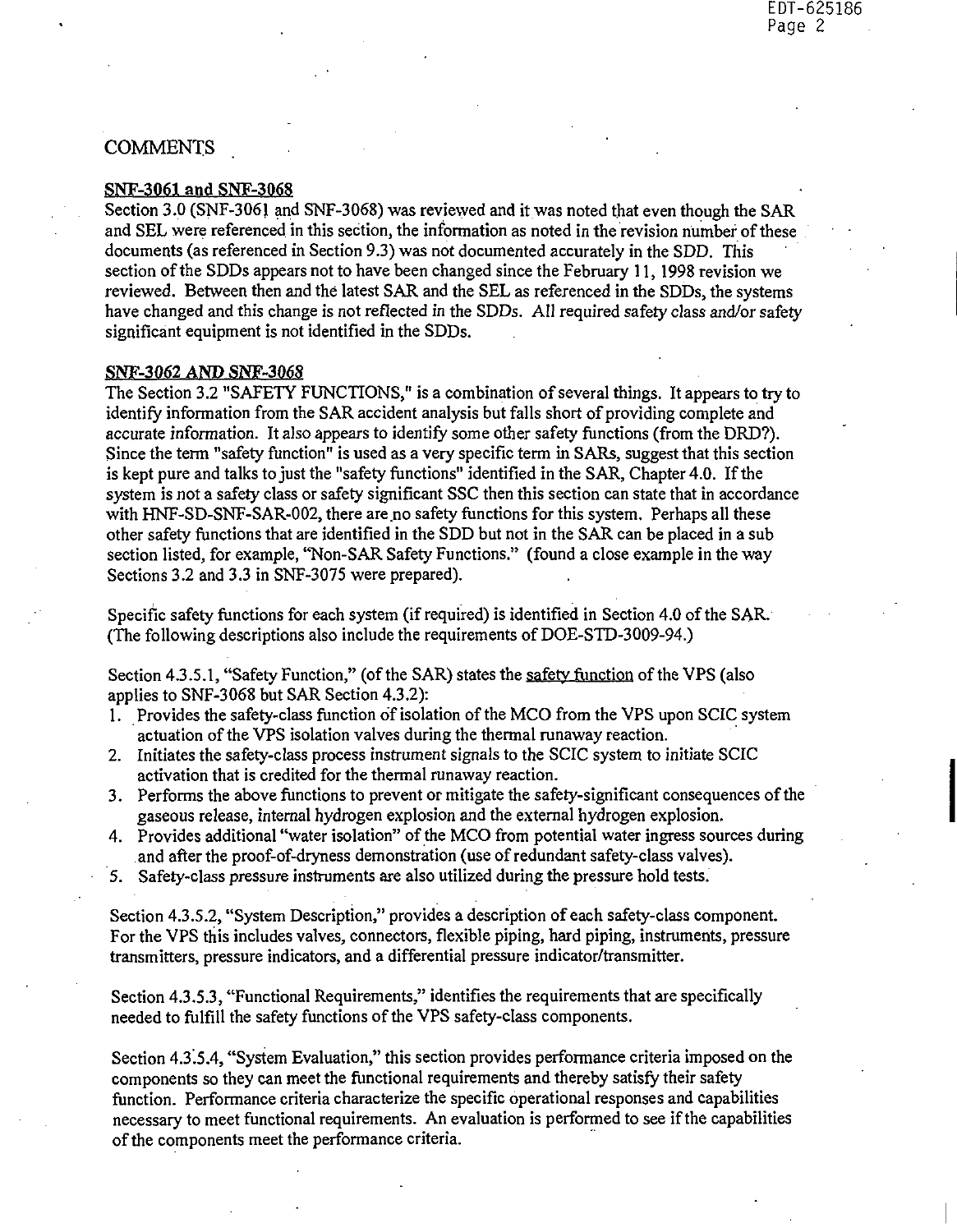**I**

#### The same comment above can be made for the other SDDs.

The SDDs need to be consistent with the SAR, i.e., the systems in Section 3.2 of the SDDs need to be identical to that Chapter 4.0 (corresponding subsection) of the SAR. The SDDs also need to provide some detailed description of the SSCs to be used in Section 4.3.5.2 of the SAR. His addition, the SDDs need to identify how the systems (or components) can meet the requirements identified in Section 4.3.5.3 of the SAR so that they can perform their "safety function" as identified in Section 4.3.5.1 of the SAR. If we don't have this information, we will not be able to conclude in the SAR that we have the appropriate SSCs that will make the CVDF a safe facility to operate. We cannot risk having DOE think otherwise. This is what the SAR is all about, do we have adequate controls, and have we provided proof (a robust argument)?

#### SNF-3062. Section 2.1.3

Change sentence to read: " $\dots$  The water vapor removed from the MCO is  $\dots$ " (change "form" to "from.")

#### $SNF-3062$ , *Section* 3.2.4

Identify all performance category items for the VPS and provide a reference.' The second sentence in the paragraph, "All process water conditioning.. ." has nothing to do with the VPS system. Change this to the VPS. Provide a reference to the study or section of the SDD that evaluates *the* VPS SSCS and their ability to perform their safety function. (The SDD will not be able to provide a reference because no evaluation has been performed and/or documented yet. The evaluation is the responsibility of the SDD in Section 3.0 for not just NPH, but for the SAR design basis accidents. See previous comments on Section 3.0 of the SDD above.)

#### SW -3062. *Section* 8.1

The title of the section is "Potential System and Component Failure: however the contents do not comply with what appears *to* be the identified content matter of this section. First, the vacuum and purge system that this SDD was prepsred for is not identified in the radioactive liquid release *accident.* Also, the SAR does not do a systematic review of the VPS failure. The SAR assumes systems are non-existent (or do not provide mitigation) so that an unmitigated dose can be calculated and then appropriate SSCS are identified to bring the dose to below guidelines for onsite and offsite doses. The SAR identities that these SSCS must meet certain criteria and how the SSCs are built to meet the criteria to ensure that they can perform their intended safety function. But, the SAR does not identify system or component failure analysis. None of the other SSDs have a section on "System Design Analysis." Either delete this section from SNF-3062 or revise Section 8.1 to reference a correct failure analysis study.

#### SNF -3075

*Section in this* SDD does not always follow the same format es most of the other SDDS (SNF-3062, SNF-3063, etc.) Should the format be consistent, if not, why?

Description in Section 1.0, "Introduction," is more detailed than in Section 2.1 "General Description." Should this be the reverse, if not, why?

It is an interesting way of dividing Safety Function (Section 3.2) and Nonsafety Function (Section 3.3). Section 3.2 should reference the SAR (as long as the information is correctly summarized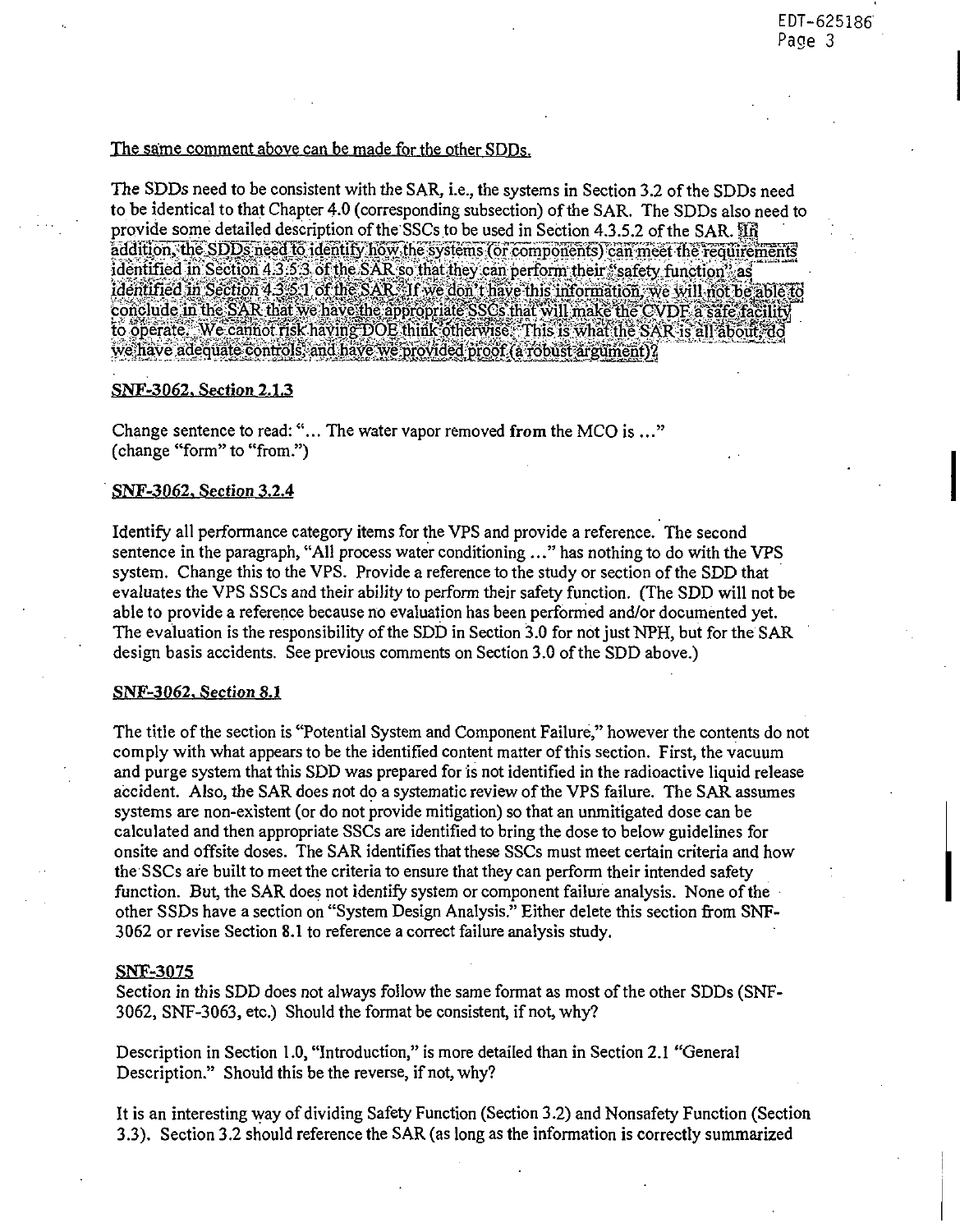from the SAR). Section 3.3 could address all the other non-SAR items that the SDD may have to address.

#### SNF-3081

,..

There is more system description (Section 1.1.2) and sometimes the exact description (Sections 1.1.3 and 1.1.5) in Section 1.0 as in Section 2.1 of the SDD. A summary system description should be in Section 1.0 with the more detailed description in Section 2.0.

Section 3.1.2 (and following sections) should specifically list by consistent nomenclature'the system components that are safety class or safety significant as identified in the SAR. Identify these here since they need to be evaluated in this section (see comment on Section 3.0 for SNF-3062).

#### Crane SDD

There is very little description here, as a matter of fact you can find more description on the crane in the SAR than in the SDD. Add enough description so that this SDD is a stand-alone document.

#### GLOBAL COMMENTS FOR ALL SDDS

- 1. In general, Section 2.1 of all the SDDS has less descriptive information than the SAR (i.e., SCHe - SAR Section 2.5.4.2, VPS - SAR Section 2.5.3, etc.). SNF-3081 is better.
- 2. In general, Section 3.2.4 of all the SDDS has the same problem as noted in the comment above on SNF-3062. Provide a reference to the study or section of the SDD that evaluates the system SSCS and their ability to perform their safety function. (The SDD will not be able to provide a reference because no evaluation has been performed and/or documented yet. The *evaluation is the* responsibility of tire SDD in Section 3.0 for not just NPH, but for the SAR design basis accidents. See previous comments on Section 3.0 of SNF-3062 above.)
- 3. Section 4.12.2- As it currently reads it is not a true statement. Change the paragraph to read

4.12.2 Decontamination and Decommissioning

A conceptual decontamination end decommissioning plan for the CVDF, as identified in the guidelines of DOE-STD-3009-94, *Preparation Guide for US. Department of Energy Nonreactor Nuclear Facility Safety Analysis Reports,* is scheduled for the final SAR.

HNF-SD-SNF-SAR-002 (Rev 4/4a) states that this is scheduled for the FSAR. It is not in the Phase 2 SAR that is referenced in the SDDs.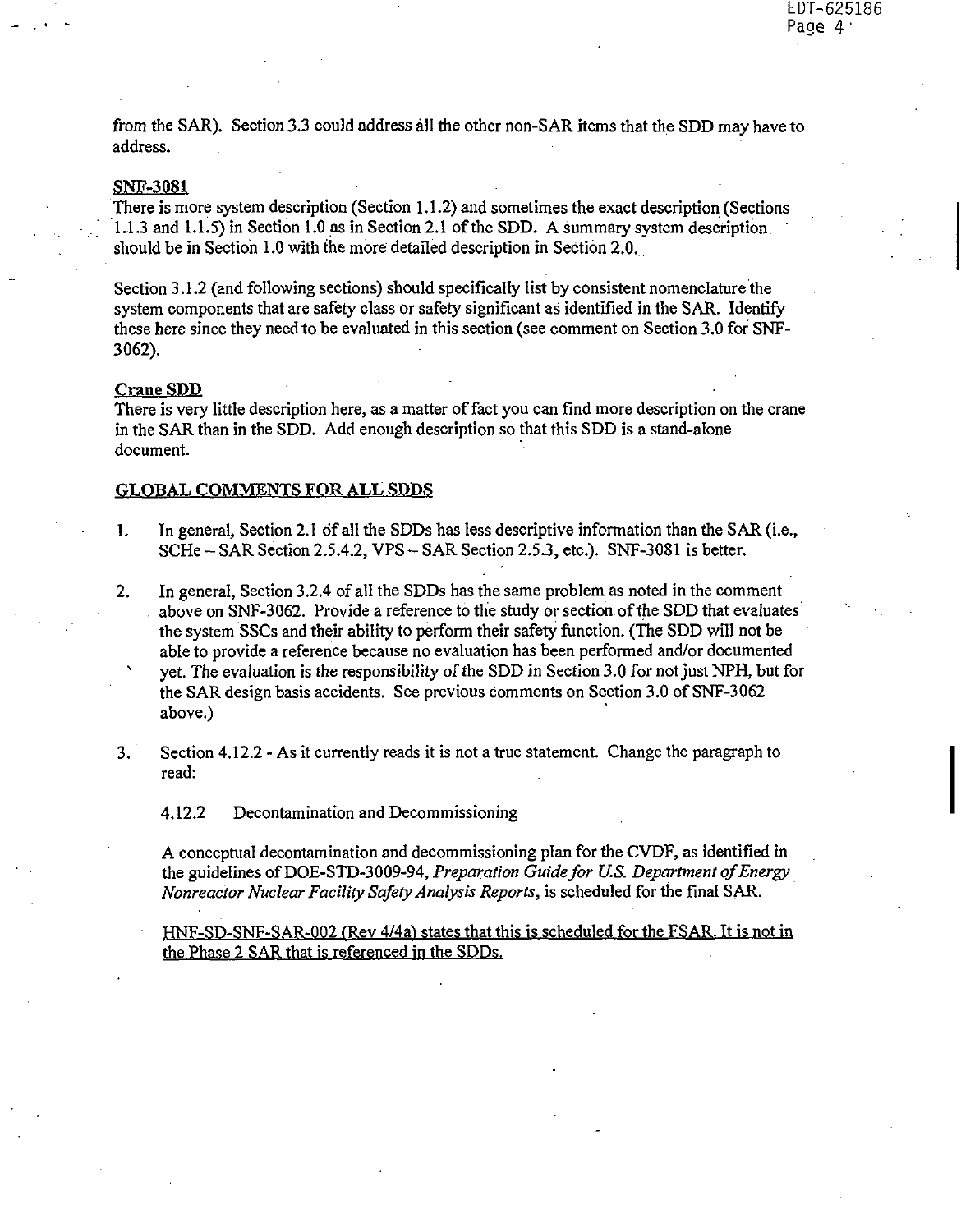## COLD VACUUM DRYING FACILITY PROCESS WATER CONDITIONING SYSTEM DESIGN DESCRIPTION

# SYSTEM 46-1

Numatec Hanford Corporation Rlchland, Washington

COGEMA Engineering Corporation Richland, Washington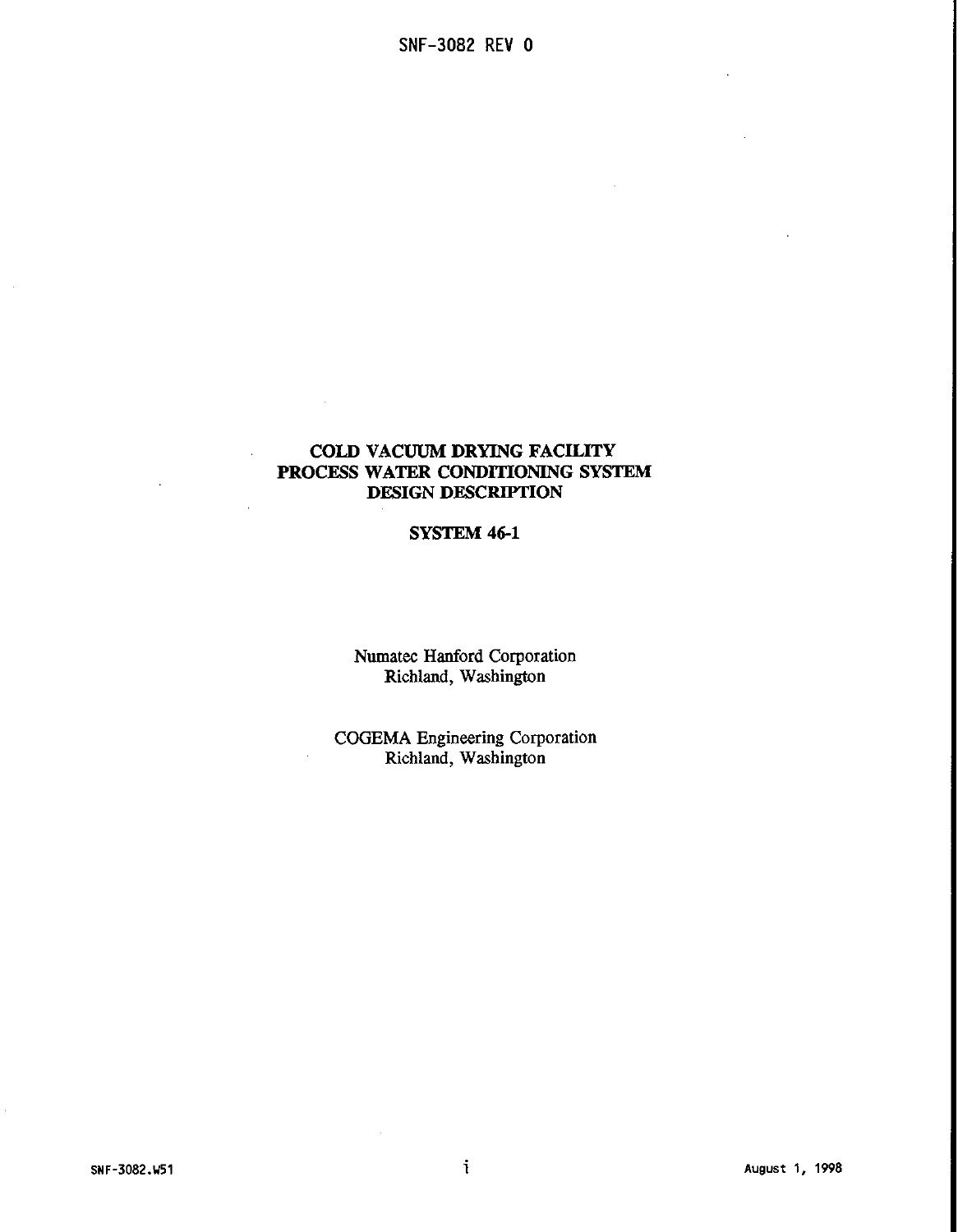This page intentionally left blank.

 $\sim 10^{-11}$ 

 $\mathcal{L}^{\text{max}}_{\text{max}}$  and  $\mathcal{L}^{\text{max}}_{\text{max}}$ 

 $\sim 10^{-11}$ 

 $\sim$ 

 $\sim$   $\sim$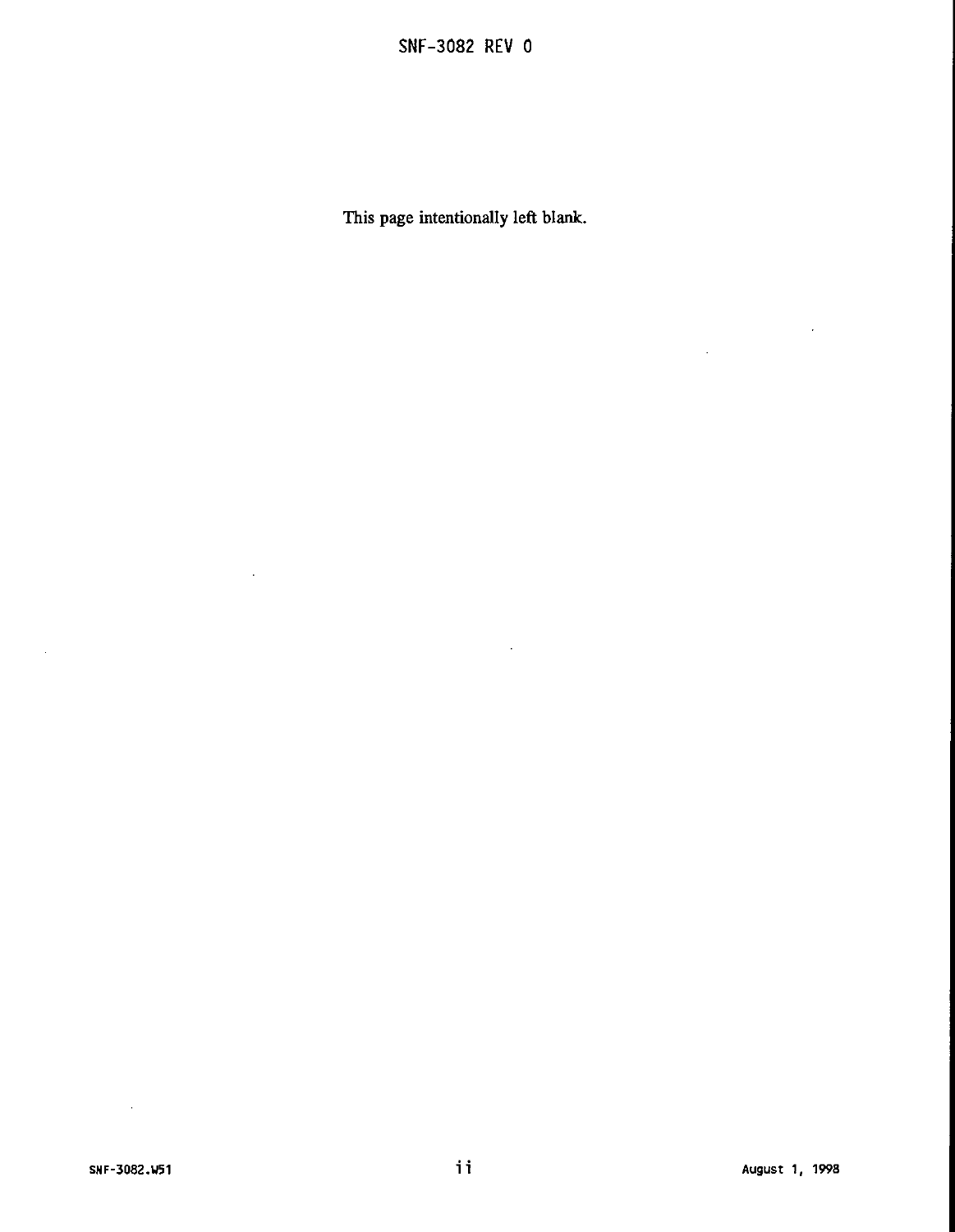# **CONTENTS**

|  | 1.1 SUMMARY DESCRIPTION OF EQUIPMENT  1-1                                                                 |         |
|--|-----------------------------------------------------------------------------------------------------------|---------|
|  |                                                                                                           |         |
|  | 1.3 TECHNICAL RESPONSIBILITY OF SYSTEM DESIGN DESCRIPTION  1-1                                            |         |
|  |                                                                                                           | $1 - 1$ |
|  |                                                                                                           | $1 - 1$ |
|  |                                                                                                           | $1 - 1$ |
|  |                                                                                                           | $1 - 1$ |
|  | 2.3.1 Cold Vacuum Drying Facility Monitoring and Control System 1-1                                       |         |
|  | 2.3.2 Cold Vacuum Drying Facility Electrical Supply System  1-1                                           |         |
|  |                                                                                                           |         |
|  | 2.3.4 Cold Vacuum Drying Facility Process Ventilation 1-1                                                 |         |
|  | 2.3.5 Cold Vacuum Drying Facility Instrument Air System  1-2                                              |         |
|  | 2.3.6 Cold Vacuum Drying Facility Deionized Water Supply  1-2                                             |         |
|  |                                                                                                           |         |
|  | 2.3.8 Conditioned Water Transfer to the Tractor Trailer  1-2                                              |         |
|  |                                                                                                           |         |
|  |                                                                                                           |         |
|  |                                                                                                           |         |
|  |                                                                                                           |         |
|  | 3.2 CVDF SAR SAFETY FUNCTIONS                                                                             | $1-1$   |
|  |                                                                                                           |         |
|  | 3.2.2 Ion Exchange Modules PWC-IXM-4037 and PWC-IXM-4038  1-2                                             |         |
|  | 3.2.4 Isolation Valves GOV-1*30 and GOV*03 on Line PWC-*01-SS-1" 1-2                                      |         |
|  |                                                                                                           |         |
|  |                                                                                                           |         |
|  | 3.2.6 Process Water Conditioning System Piping and Valves 1-2                                             | $1-2$   |
|  |                                                                                                           |         |
|  |                                                                                                           |         |
|  |                                                                                                           |         |
|  |                                                                                                           |         |
|  | 3.3.2 Natural Phenomena Hazard Mitigation (Seismic)  1-4                                                  |         |
|  | 3.4 ENVIRONMENTAL FUNCTION $\ldots \ldots \ldots \ldots \ldots \ldots \ldots \ldots \ldots \ldots \ldots$ |         |
|  | $\sim$                                                                                                    |         |
|  |                                                                                                           |         |
|  | 4.1 OPERATIONAL AND FUNCTIONAL REQUIREMENTS AND BASIS FOR                                                 |         |
|  |                                                                                                           | $1-1$   |
|  |                                                                                                           |         |
|  |                                                                                                           |         |
|  | 4.1.3 Process Water Conditioning Liquid Flow Control  1-1                                                 |         |
|  |                                                                                                           |         |
|  |                                                                                                           |         |
|  |                                                                                                           |         |
|  |                                                                                                           |         |
|  | 4.1.8 Process Water Impurity Removal Requirements  1-2                                                    |         |

i.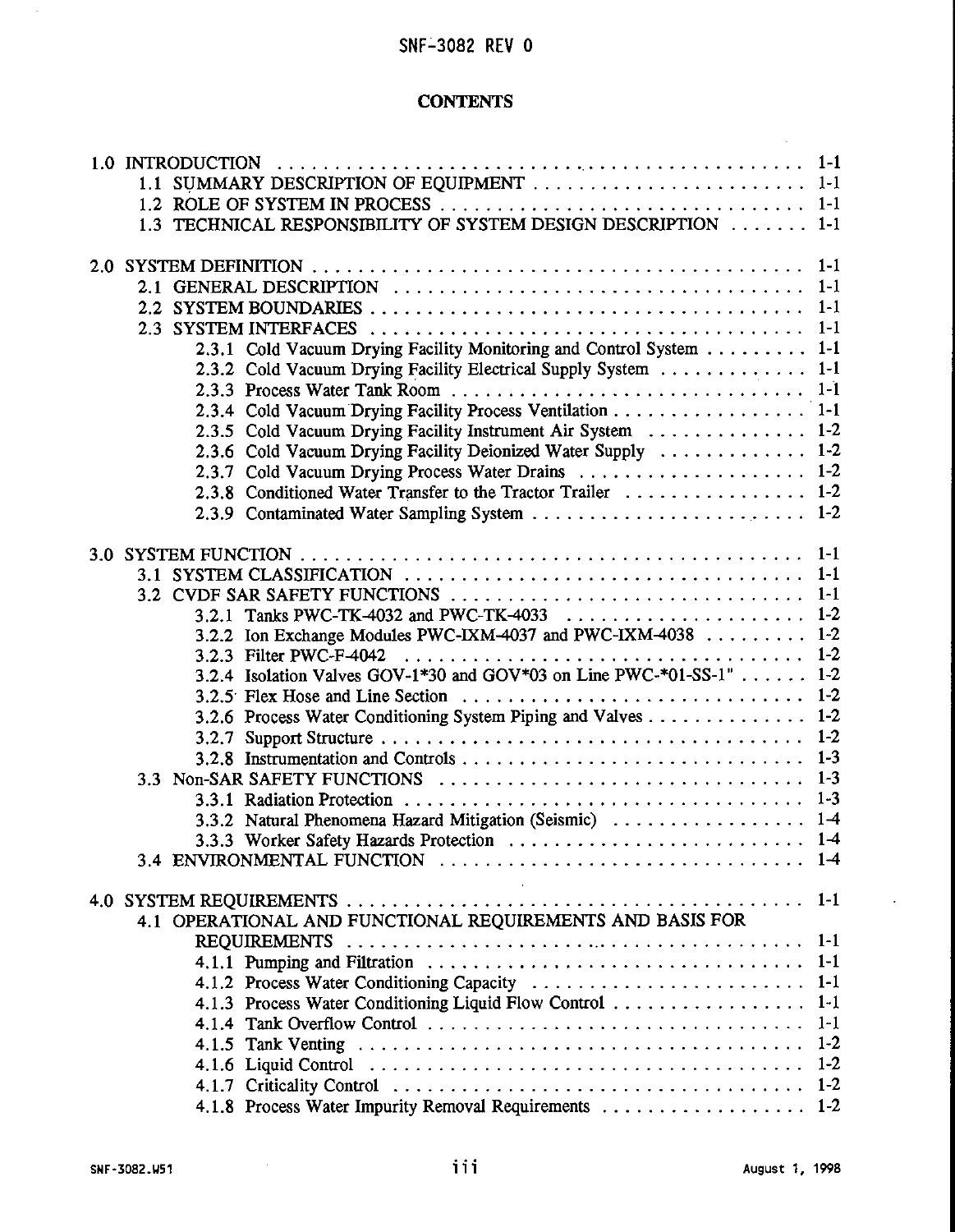# CONTENTS (Continued)

|  |                                                                                       | $1 - 3$ |
|--|---------------------------------------------------------------------------------------|---------|
|  |                                                                                       | $1 - 3$ |
|  |                                                                                       | $1 - 3$ |
|  |                                                                                       | $1 - 3$ |
|  | 4.3.6 Pumps PWC-P-4035, PWC-P-4036, and PWC-P-4001                                    | $1-4$   |
|  | 4.4 MATERIALS REQUIREMENTS                                                            | $1-4$   |
|  | 4.4.1 American Society for Testing and Materials                                      | $1 - 4$ |
|  | 4.5 INSTRUMENTATION AND CONTROLS                                                      | $1 - 5$ |
|  |                                                                                       | $1-5$   |
|  |                                                                                       |         |
|  |                                                                                       |         |
|  |                                                                                       |         |
|  |                                                                                       |         |
|  |                                                                                       |         |
|  |                                                                                       |         |
|  | 4.8 INTERFACING SYSTEMS REQUIREMENTS  1-6                                             |         |
|  |                                                                                       |         |
|  | 4.8.2 Cold Vacuum Drying Facility Electrical System  1-6                              |         |
|  | 4.8.3 Cold Vacuum Drying Facility Instrument Air                                      | $1-6$   |
|  |                                                                                       | $1-6$   |
|  |                                                                                       |         |
|  | 4.11 OPERATOR ACTIONS AND HUMAN FACTORS  1-6                                          |         |
|  |                                                                                       |         |
|  |                                                                                       | $1 - 7$ |
|  |                                                                                       |         |
|  |                                                                                       |         |
|  |                                                                                       |         |
|  | 4.14.3 American Society of Nondestructive Testing (ASNT) 1-8                          |         |
|  |                                                                                       | $1 - 1$ |
|  |                                                                                       | $1 - 1$ |
|  | 5.1.1 Process Water Conditioning Vacuum Pumping and Receiving $\dots \dots \dots 1-1$ |         |
|  |                                                                                       |         |
|  | 5.2 PIPING AND INSTRUMENTATION DIAGRAM AND FLOW DIAGRAM 1-2                           |         |
|  | 5.3 SYSTEM ARRANGEMENT/CONFIGURATION  1-3                                             |         |
|  |                                                                                       |         |
|  | 5.4 EXPLANATION OF HOW THE SYSTEM MEETS DESIGN REQUIREMENTS 1-7                       |         |
|  |                                                                                       | $1 - 7$ |
|  |                                                                                       | $1 - 7$ |
|  |                                                                                       |         |
|  |                                                                                       |         |
|  |                                                                                       |         |
|  |                                                                                       |         |
|  |                                                                                       |         |
|  | 5.4.7 Criticality Instrumentation and Control  1-8                                    |         |

 $\bar{\psi}$ 

 $\epsilon$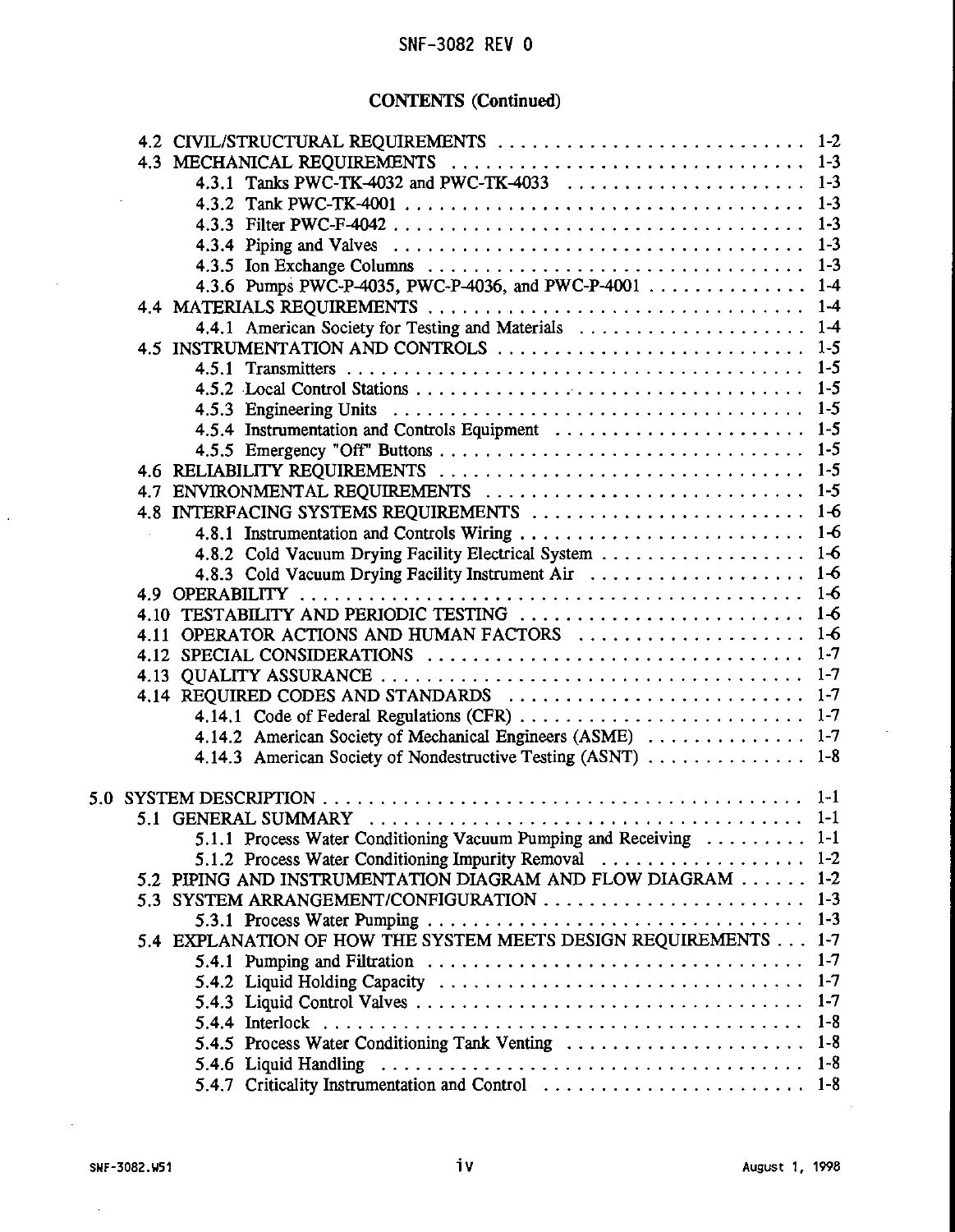# **SNF-3082 REV O**

# **CONTENTS** (Continued)

| 5.5.7                                          |  |
|------------------------------------------------|--|
| $1 - 10$                                       |  |
| $1-10$                                         |  |
|                                                |  |
|                                                |  |
|                                                |  |
| 7.1 CORRECTIVE AND PREVENTIVE MAINTENANCE  1-1 |  |
|                                                |  |
|                                                |  |
|                                                |  |
|                                                |  |
|                                                |  |
|                                                |  |
| 8.3 SPENT NUCLEAR FUEL PROJECT DOCUMENTS  1-3  |  |
|                                                |  |
|                                                |  |

# APPENDIX

 $\bar{z}$ 

 $\lambda$ 

|  | DRAWING AND SPECIFICATION LISTS AND SUPPORTING INFORMATION A-1 |
|--|----------------------------------------------------------------|
|--|----------------------------------------------------------------|

l,

 $\sim$ 

÷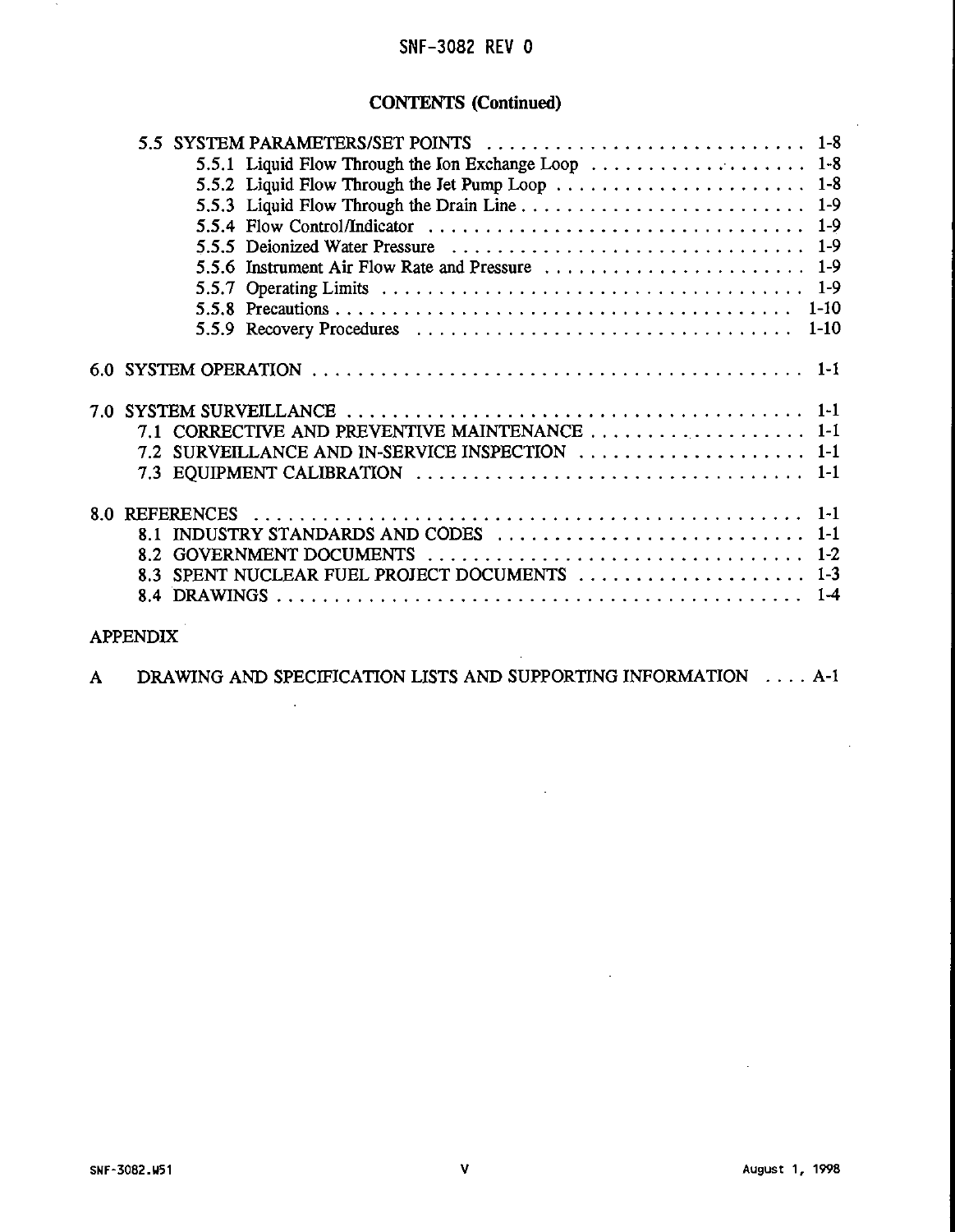# LIST OF TERMS

- CVDF Cold Vacuum Drying Facility
- HEPA high-efficiency particulate air (filter)

IXM ion exchange module

**MCO** multi-canister overpack

**MCS** monitoring and control system

- Pwc process water conditioning (system)
- Ssc structure, system, and component
- TBD to be determined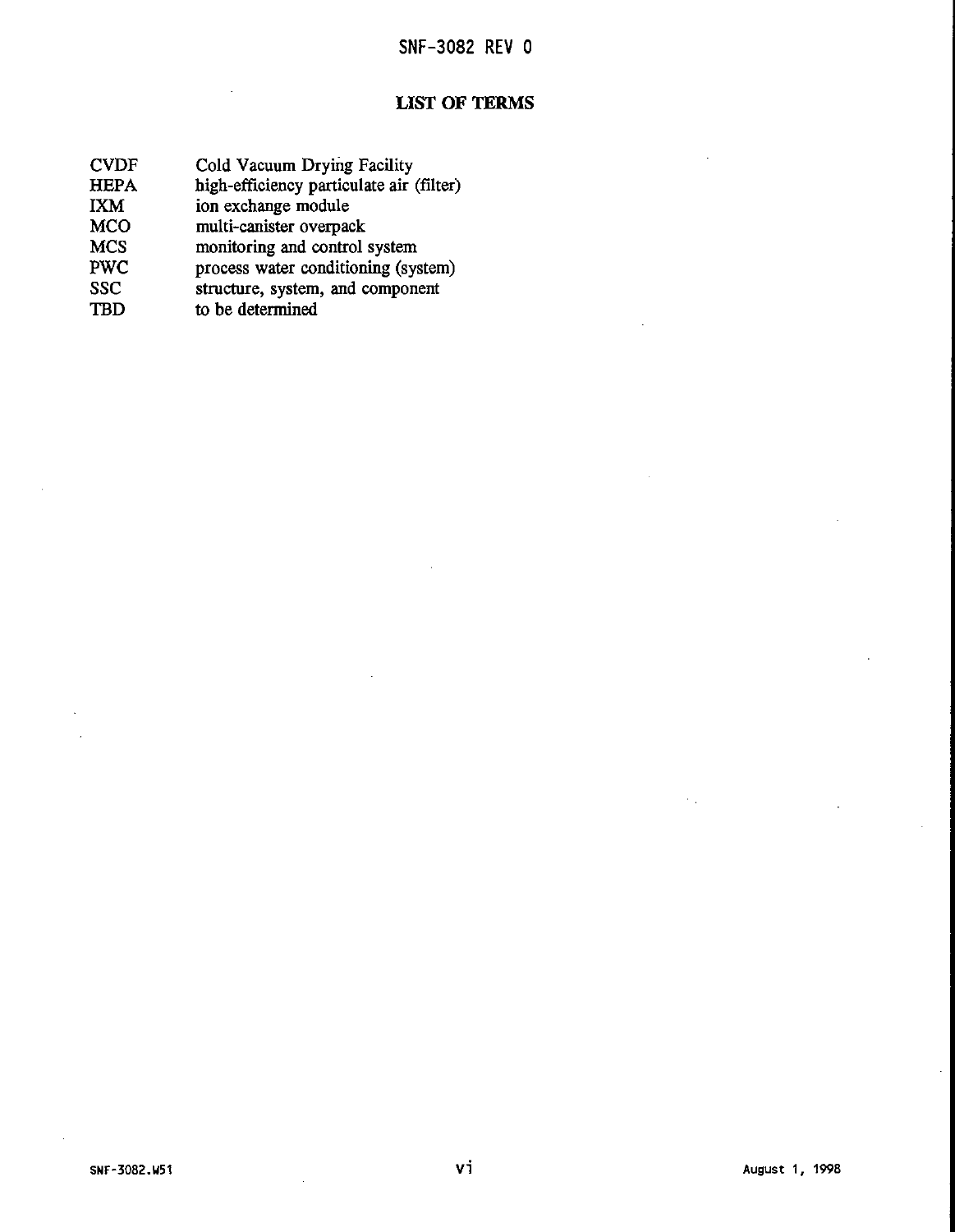#### **SNF-3082 REV O**

## 1.0 INTRODUCTION

This system design description addresses the process water conditioning (PWC) system to support the conditioning of process water removed from the (1) multi-canister overpacks (MCOs), (2) the vacuum and purge system condenser tanka, (3) tempered water system, and (4) MCO-Caak armrdus. The discussion that follows is limited to the PWC system and its interfaces with other syatema. Drawings H-1-82168, *Cbld Vacuum Drying Facility Process Warer Conditioning Piping Plan and Se&"on,* and **II-I-83766,cold** *Vacuum Drying Facility Process System P&ID,* depict the relationships of the different PWC subsystems and indicates the interfaces with other systems.

This system design description, in conjunction with other elements of the definitive design package, provides a complete picture of the cold vacuum drying system. Elements of this system design description include functions, requirements, and descriptions. Other documents comprising the definitive design of the PWC system include

- . Project design requirements (HNF-SD-SNF-DRD-002)
- Safety Analysis Report (HNF-SD-SNF-SAR-002)<br>● Safety equipment list (HNF-SD-SNF-SEL-002)
- Safety equipment list (HNF-SD-SNF-SEL-002)<br>• Contract drawings (see Annendix A)
- Contract drawings (see Appendix A)<br>● Procurement specification (see Appen
- Procurement specification (see Appendix A)<br>● Supporting Data and Calculation Database (S
- Supporting Data and Calculation Database (SNF-3001)
- Sequence of operations (see HNF-2356).

#### **1.1 SUMMARY** DESCRIPTION OF EQUIPMENT

This system contains tanka, pumps, fiitera, and ion exchangers with associated piping, valves, instruments, and controllers that clean radioactive particulate matter and dissolved ions from liquid removed from the MCOS at the CVDF. A schematic of the PWC system is shown in Drawing H-l-83766, sheet 2.

#### 1.2 ROLE OF SYSTEM IN PROCESS

The PWC system extracts contaminated water from the MCOS and other water streams from the CVDF and extracts spent nuclear fuel particles and dissolved radioactive iona that leach from the spent nuclear fuel. This conditioned liquid is then transported to the K West Basin integrated water treatment system process for final cleanup prior to disposition.

#### 1.3 TECHNICAL RESPONSIBILITY OF **SYSTEM** DESIGN DESCRIPTION

The PWC system design authority is responsible for the accuracy and technical content of this system design description. Any questions regarding the system are to be resolved through the design authority.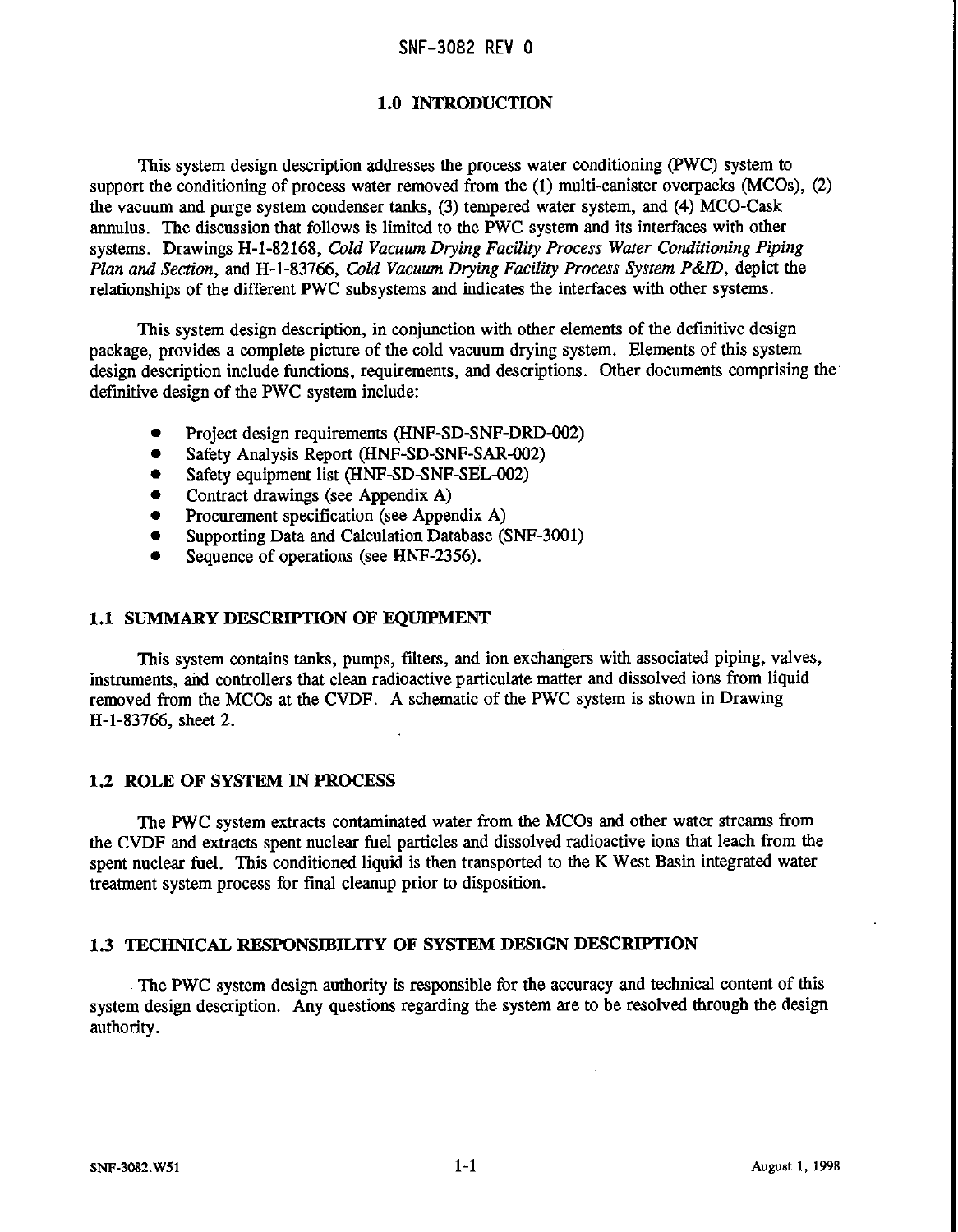This page intentionally left blank.

l,

 $\ddot{\phantom{a}}$ 

J.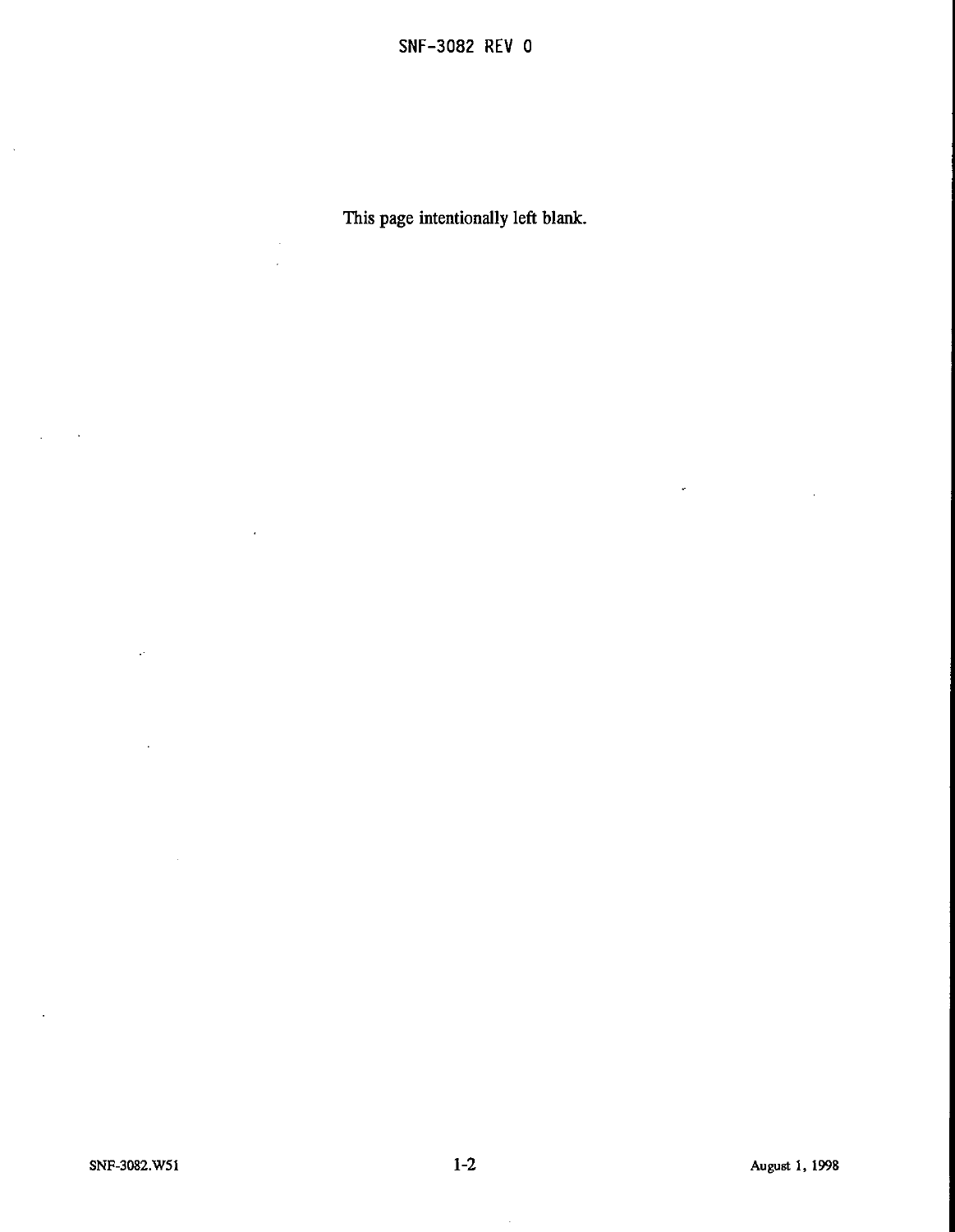#### 2.0 SYSTEM DEFINITIO

#### **2.1** GENERAI. DESCRIPTION

One PWC system services all four CVDF processing baya. Contaminated process water removed from an MCO is directed through a drain line to a collection tank and filtration/ion exchange system of the PWC system. Once the process water haa been purified to the point where it may be transported over road, the cleaned water is held in a storage tank for transfer by a tractor truck to the K West Basin integrated water treatment system. The process sequence is controlled by a programmable logic controller that is part of the overall cold vacuum drying facility monitoring and control system.

## 2.2 SYSTEM BOUNDARIES

The PWC system, with the exception of the ion exchange module (IXM) units and the 5000 gallon storage tank, PWC-TK-4001, is skid-mounted on a carbon steel framework 3.04 m (10 ft) wide,  $1.22$  m  $(4 \text{ ft})$  deep, and  $3.81$  m  $(12.5 \text{ ft})$  high located in the process water tank room. The IXMS are attached to the PWC system skid via flexible piping. There are two IXMS located in the process water tank room that are changed out periodically based on processing efficiency criteria.

## 2.3 SYSTEM INTERFACES

The PWC system has nine major interfaces within the CVDF.

#### 2.3.1 Cold Vacuum Drying Facility Monitoring and Control System

The PWC system interfaces with the monitoring and control system (MCS). All instrumentation and controls wiring is per IEEE-577, *Standard Requirerrwnts for Reliability Amlysis in the Design and Operation of Safety Systems for Nuclear Power Generating Stations.* 

#### *2.3.2* **Cold** Vacuum Drying Facility Electrical Supply System

The PWC system interfaces with the CVDF electrical system and power requirements are supplied through hard-wired connections with facility electrical as needed.

#### 2.3.3 process Water Tank Room

The PWC system interfaces with the CVDF building floor, the PWC system skid bolts to the floor of the process water tank room.

#### 2.3.4 Cold Vacuum Drying Facility Process Ventilation

The PWC system interfaces with the CVDF general exhaust ventilation system. PWC-014-SS-l° is used to equalize pressure between receiving tanks PWC-TK-4033 and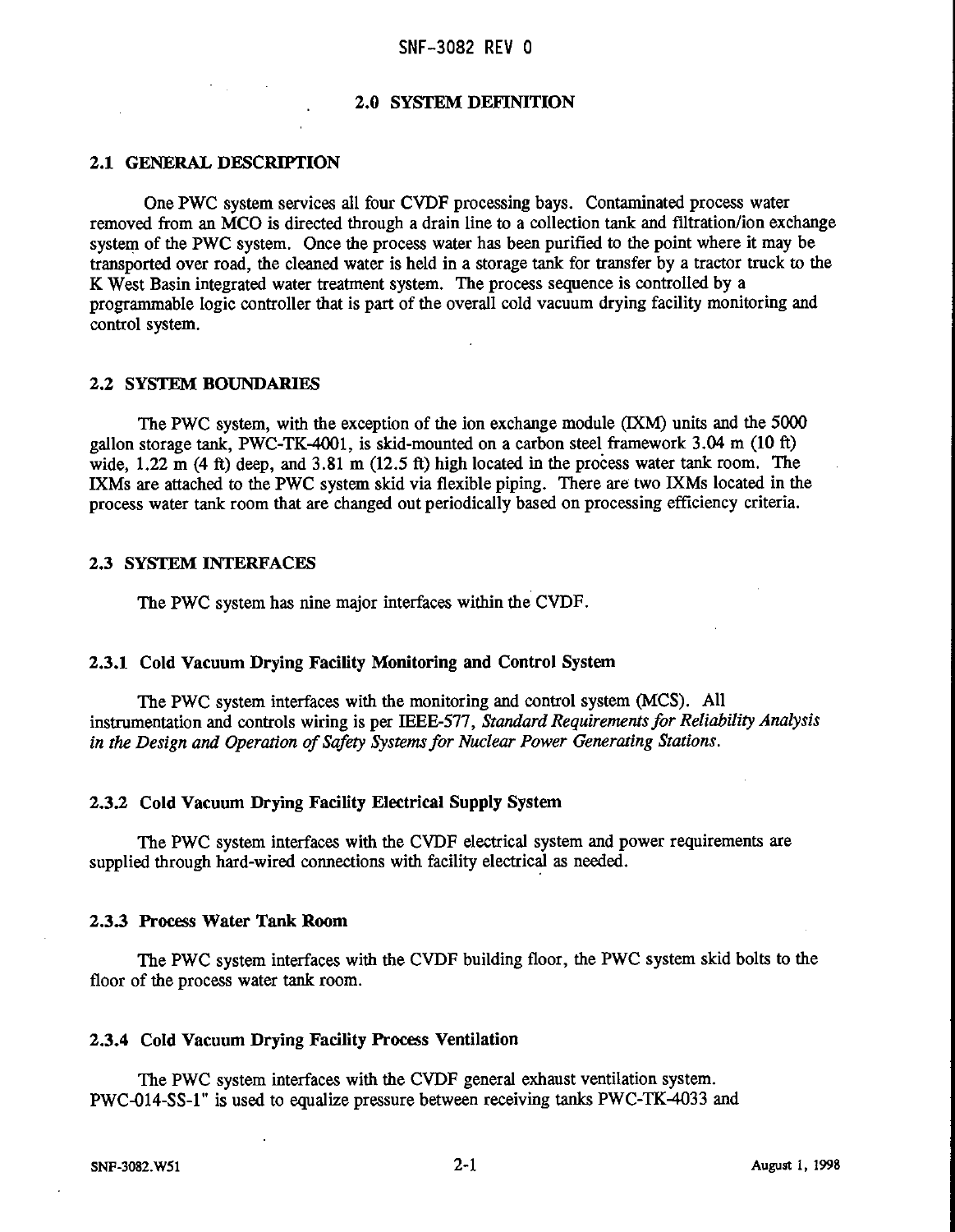#### **SNF-3082 REV O**

PWC-TK-4032, and storage tank PWC-TK-4001. PWC-TK-4001 is vented to the tank room through a tank-mounted high-efficiency particulate air (HEPA) filter PWC-F-4043. The vent is in turn routed to the CVDF general exhaust system (H-l-83769).

#### *2.3.5* **Cold Vacuum Drying Farility Instrument Air System**

The PWC system interfaces with the CVDF instrument air system. Instrument air is supplied through line lA-001-SS-%" to the gas-operated valves on the PWC system. These valves include PWC-GOV-4039, PWC-GOV445, PWC-GOV-4046, PWC-GOV4347, and DI-GOV-4057 and the three samplers. Instrument air is also provided from line lA-001-SS-%" via line DI-014-SS-1 %" to valve PWC-V-007 to enable instrument air purging of line PWC-006-SS-1 $\frac{1}{2}$ " (IXM Supply line) as needed.

## 2.3.6 **Cold Vacuum Drying Facifity Deionized Water Supply**

The PWC system interfaces with the CVDF deionized water supply header DI-001-SS-1" in the process water tank room. Deionized water is supplied through line D1-004-SS-%" to flush tanks PWC-TK-4032 and PWC-TK-4033, to flush the PWC vent line PWC-014-SS-11/2" via line DI-013-SS-1/2" to tank PWC-TK-4001, and finally to flush the PWC process lines on the PWC skid via line DI-O14-SS-%" to tank PWC-TK4033 or to tank PWC-TK-4001. DI water is also supplied to spray nozzles inside PWC tank PWC-TK-4001 via line  $DI$ -005-SS- $\frac{1}{2}$ " and to the tanker truck transfer lines PWC-016-SS-2" and PWC-017-SS-1%" via line D1-006-SS-%".

## **2.3.7** Cold Vacuum Drying Process Water Drains

The PWC system interfaces with the MCO process water drain, the vacuum and purge system condensate drain, the tempered water system drain and the MCO-Caak ammlus drain. Line PWC-001-SS-1" provides the drain path for the MCO bulk water removal step of the cold vacuum drying process. Line PWC-\*02-SS-1" provides the drain path of condensate collected in tank VPS-TK-2\*16 to line PWC-\*03-SS-1" which leads to the PWC system. Line PWC-\*03-SS-1" and PWC-\*04-SS-1", provides the drain path for the tempered water system. Line PWC-\*03-SS-1" provides the drain path for the MCO-Caak snnulus drain.

#### 2.3.8 **Conditioned Water Transfer to the Tractor Trailer**

The conditioned process water is pumped from the PWC system holding tank, PWC-TK-4001 through line PWC-016-SS-2" and PWC-017-SS-1 1/2" using PWC-P-4001 to the tractor trailer staged in process bay 1 for subsequent transfer to K West Basin.

#### 2.3.9 **Contaminated Water Sampling System**

The PWC system interfaces with the contaminated water sampling system at lines PWC-006-SS-1 %", PWC-008-SS-1 %", and PWC-011-SS-1 %". One sampler is installed in each line to obtain process water sarnplea prior to and following the ion exchange column PWC-IKM-4037 or PWC-IXM4038 and following the PWC filter PWC-F-4042. The samplers are PWC-SMP-4039, PWC-SMP-4040, and PWC-SMP4041, listed respectively to line designation numbers in order of increasing number.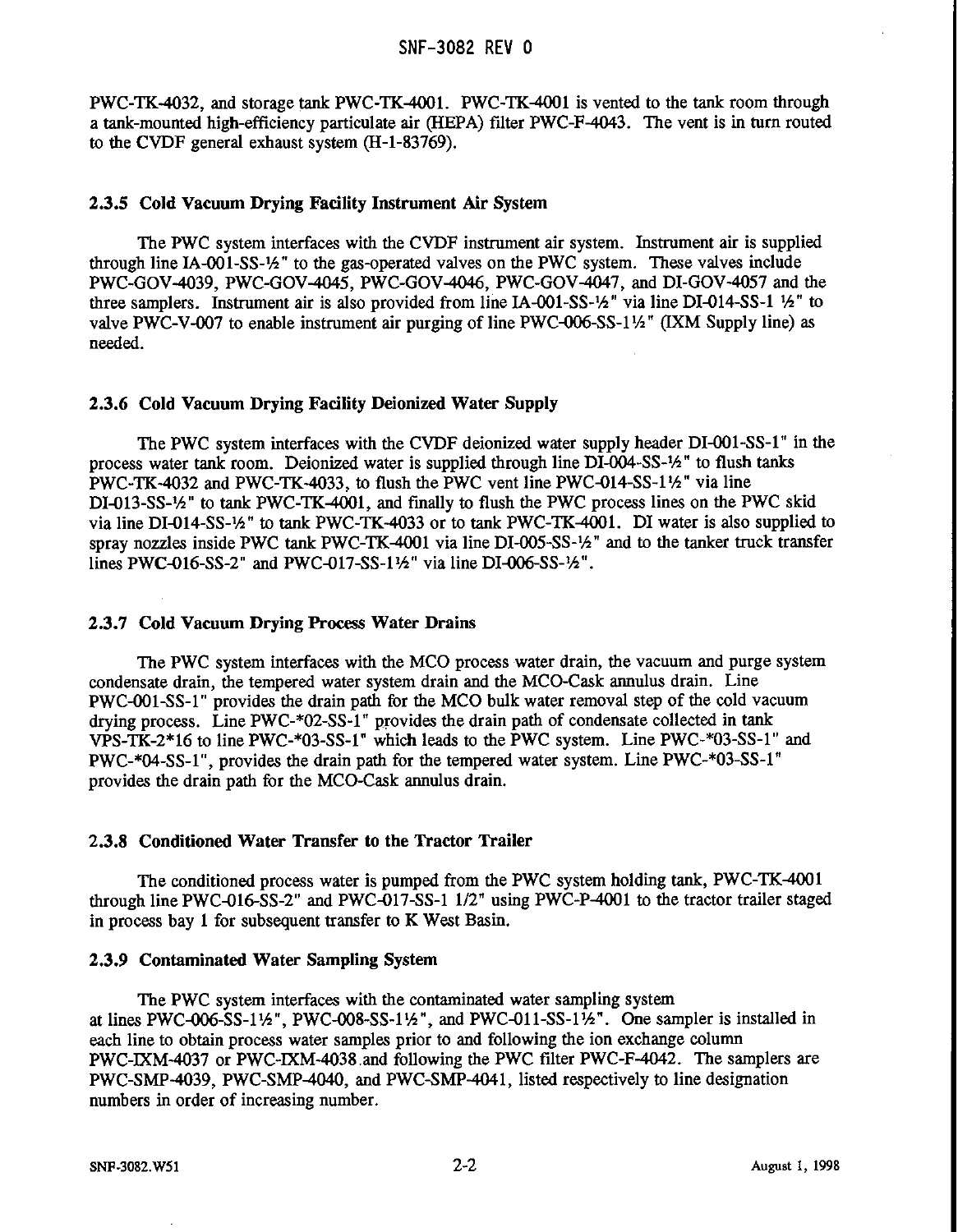## **SNF-3082 REV O**

# 3.0 SYSTEM FUNCTION

#### **3.1 SYSTEM CLASSIFICATION**

The PWC system components are categorically designated as safety class, safety significant, and general service. The piping and valvea that are safety class include PWC-\*01-SS-1" from the MCO connection up to and including  $PWC-GOV-1*30$  and  $PWC-GOV-1*03$ . This line has a safetyclass isolation tlrnction. The PWC components designated as safety class are tanks PWC-TK-4032 and PWC-TK-4033, ion exchange modules PWC-IXM-4037 and PWC-IXM4038, and process filter PWC-F4042. The safety class classification for the above tanks, IXMS and filter is for criticality control which is achieved by geometry controls. The safety class components at the MCO are designed and qualified for performance category 3. The safety class components at the PWC skid are designed and qualified for performance category 2. Performance categories are as defined in DOE-STD-1020-94, *Natural Phenomena Hazards Design and Evaluation Criteria for Department of Energy Facilities.*

The PWC system components designated safety significant are the section of the MCO drain line from valve GOV-1\*03 to and including the PWC system header PWC-001-SS-1", a portion of the cask drain line PWC-\*03-SS-1", pipe supports for the process bay piping, support structure for safety class and safety significant components, process check valves PWC-CKV-002, PWC-CKV-003, PWC-CKV-004, PWC-CKV-005, PWC-CKV-\*030, PWC-CKV-\*058, and ball valve PWC-V-001. These safety significant components are designed and qualified for performance category 2.

All other PWC system components are designated to be in the general service category.

#### **3.2 CVDF SAR SAFETY FUNCTIONS**

The CVDF SAR, HNF-SD-SNF-SAR-O02, definea the safety functions for the PWC system. These functions are defined in Section 4.3.5.1 of the CVDF SAR and are summarized as follows.

- 1. Provide the safety-class function of isolation of the MCO from the PWC upon SCIC system actuation of the VPS isolation valvea.
- *2.* Perform the above functions to prevent or mitigate the safety-significant consequences of the MCO gaseous release, MCO internal hydrogen explosion or external to MCO hydrogen explosion.
- 3. Provide additional water isolation of the MCO from potential water ingress sources during and after the proof of dryness operation.

The PWC system provides primary confinement of contaminated process water and criticality control. Geometry and double contingency are used for safety class components to provide criticality conttol. Deaignationa are as required by HNF-SD-SNF-SAR-O02, *Safety Analysis Report for the Cbld Vacuum Drying Facility, Phase 2, Supporting Installation of Processing Systems.*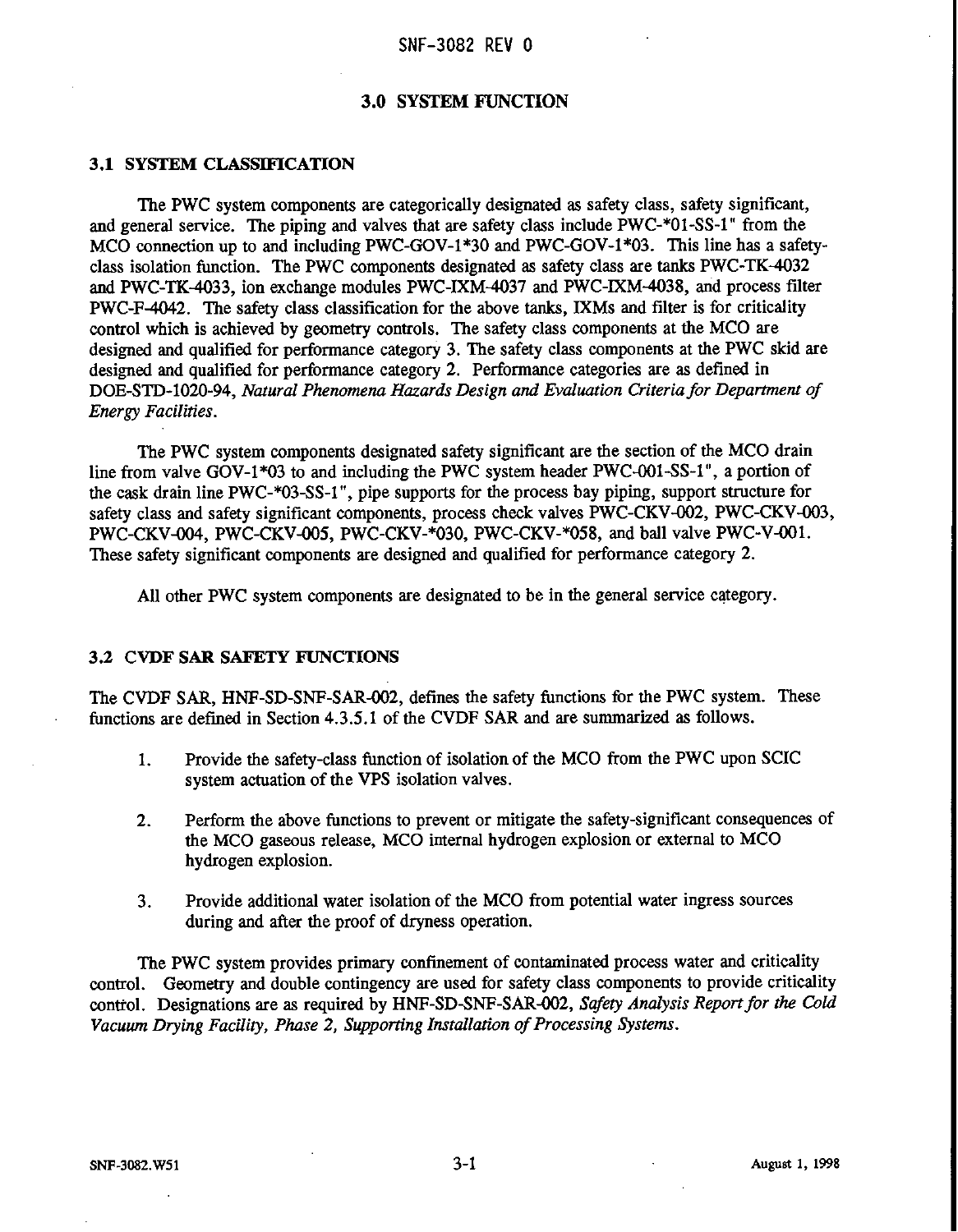## **3.2.1 Tanks PWC-TK-4032 and PWC-TK-4033**

Tanks PWC-TK-4032 and PWC-TK-4033 are designated safety class for criticality control. Geometry is used for these safety class components to provide criticality control.

## 3.2.2 Ion Exchange Modules PWC-IKM-4037 and PWC-IKM-4038

The ion exchange columns PWC-IXM-4037 and PWC-IKM-4038 are designated safety class to prevent accumulation of tirel fissile material to critical levels. Geometry is used for these safety class components to provide criticality control.

## 3.2.3 Filter PWC-F-4042

Filter PWC-F-4042 is designated safety class for criticality control. Geometry is used for this safety class component to provide criticality control.

## 3.2.4 Isolation Valves GOV-1\*30 and GOV\*03 on Line PWC-\*01-SS-l°

The isolation valves GOV-1\*30 and GOV-1\*03 on line PWC-\*01-SS-1" are designated safety class for the safety class MCO isolation function and to prevent a hydrogen explosion in the system.

#### 3.2.5 Flex Hose and Ilne Section

The flex hose connecting line PWC-\*01-SS-1" to the MCO and the section of line PWC-\*01-SS-1" from the MCO to Valve PWC-GOV-1\*03 are designated safety class for the safety class MCO isolation tlmction and to prevent a hydrogen explosion in the system.

## 3.2.6 Process Water Conditioning System Piping and Valves

The section of MCO drain line from valve  $PWC-GOV-1*03$  to and including the PWC system header PWC-001-SS-1" and the cask drain line PWC-\*03-SS-1" are designated safety significant because they provide confinement of radioactive liquid and seismic 3/1 protection for adjacent safety class and safety significant structures, systems, and components (SSCS). The process check valves PWC-CKV-002, PWC-CKV-003, PWC-CKV-004, PWC-CKV-005, PWC-CKV-\*030, PWC-CKV-\*058, and ball valve PWC-V-001 are designated safety significant because they provide confinement of radioactivity and seismic 3/1 protection for adjacent safety class and safety significant Sscs.

## 3.2.7 Support Structure

The support structure for the PWC system is designated safety significant and all structural components and equipment anchorage are performance category 2 (DOE-STD-1O21-92) qualified.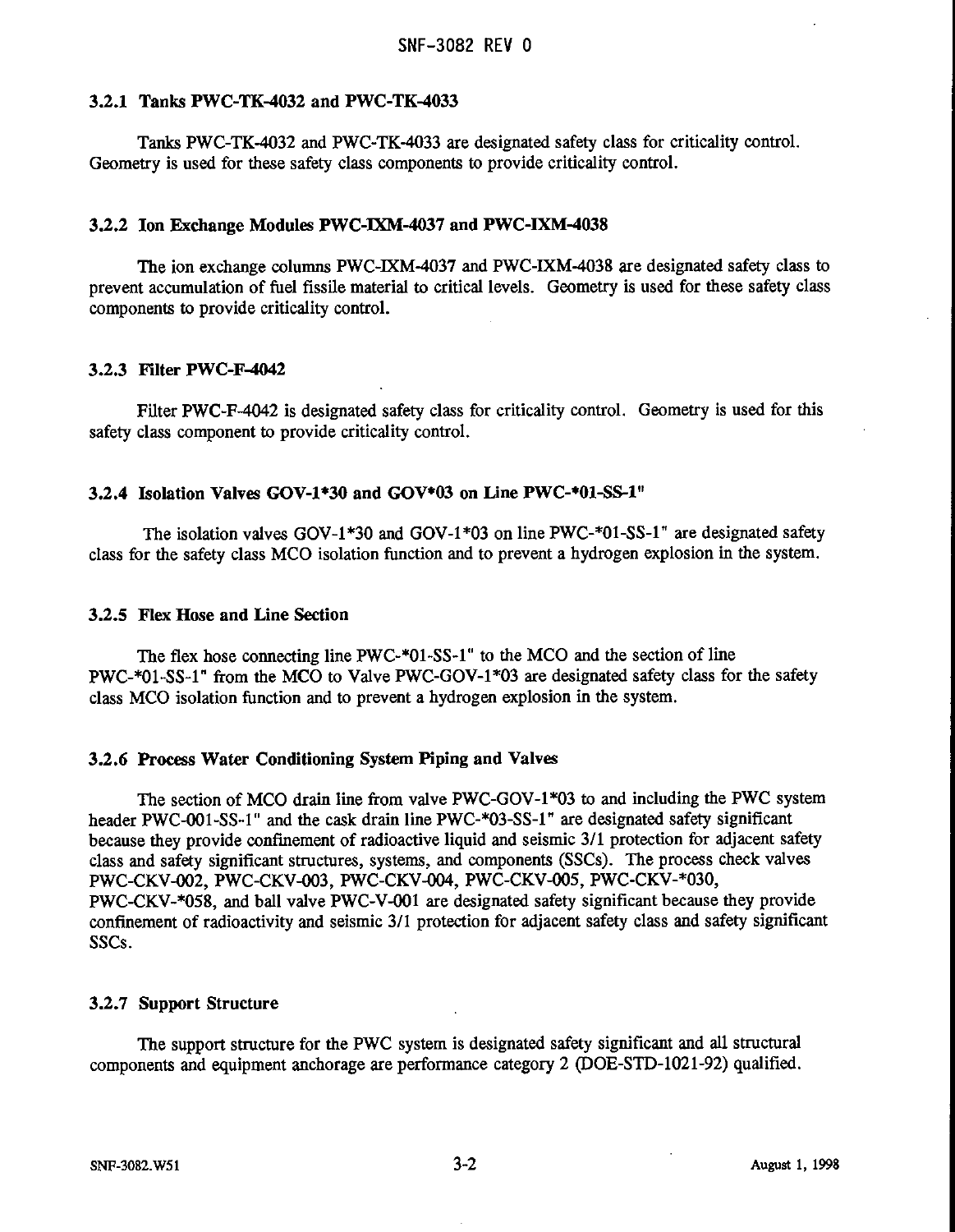## 3.2.8 Instrumentation and Controls

The instrumentation and controls for the PWC system are designated general service. All instrumentation and controls are performance category 1.

## 3.3 **Non-SAR SAFETY FUNCTIONS**

## **3.3.1 Radiation Protection**

**The** following list of radiation protection featurea has been considered and incorporated *into the* design of the PWC as appropriate to meet as low as reasonably achievable (ALARA) exposure requirements and design guidelines.

Engineering Controls. Engineering controls considered to achieve ALARA goals include the following.

- 1. Confinement systems, such as process piping, vessels, and structural enclosures.
	- 2. Ventilation systems that ensure negative pressure and flow toward the areas with higheat contamination risk.
	- 3. Compartmentalization to isolate higher risk areas.
	- 4. Equipment location and arrangement so that servicing and replacement can be accomplished away from high-risk areas.
	- 5. Waste treatment and handling systems to minimize releases.
	- 6. Inclusion of decontamination featurea.
	- 7. Automation of the process so that operators need not be present in the radiation field in order to operate the process.
	- 8. Arrangement designed so as to maximize the distance between operators and sources.
	- 9. Traps where radioactive material can accumulate in the systems minimized and provisions included for periodic decontamination of the process system.
	- 10. Local shielding, including piping and vessel materials, to minimize source terms.
	- 11. Communication and observation systems to monitor operators when in the radiation field.

**Maintenance** Features. The **following maintenance feahrres were considered to reduce exposure of personnel.**

1. Use of modular construction to expedite replacement.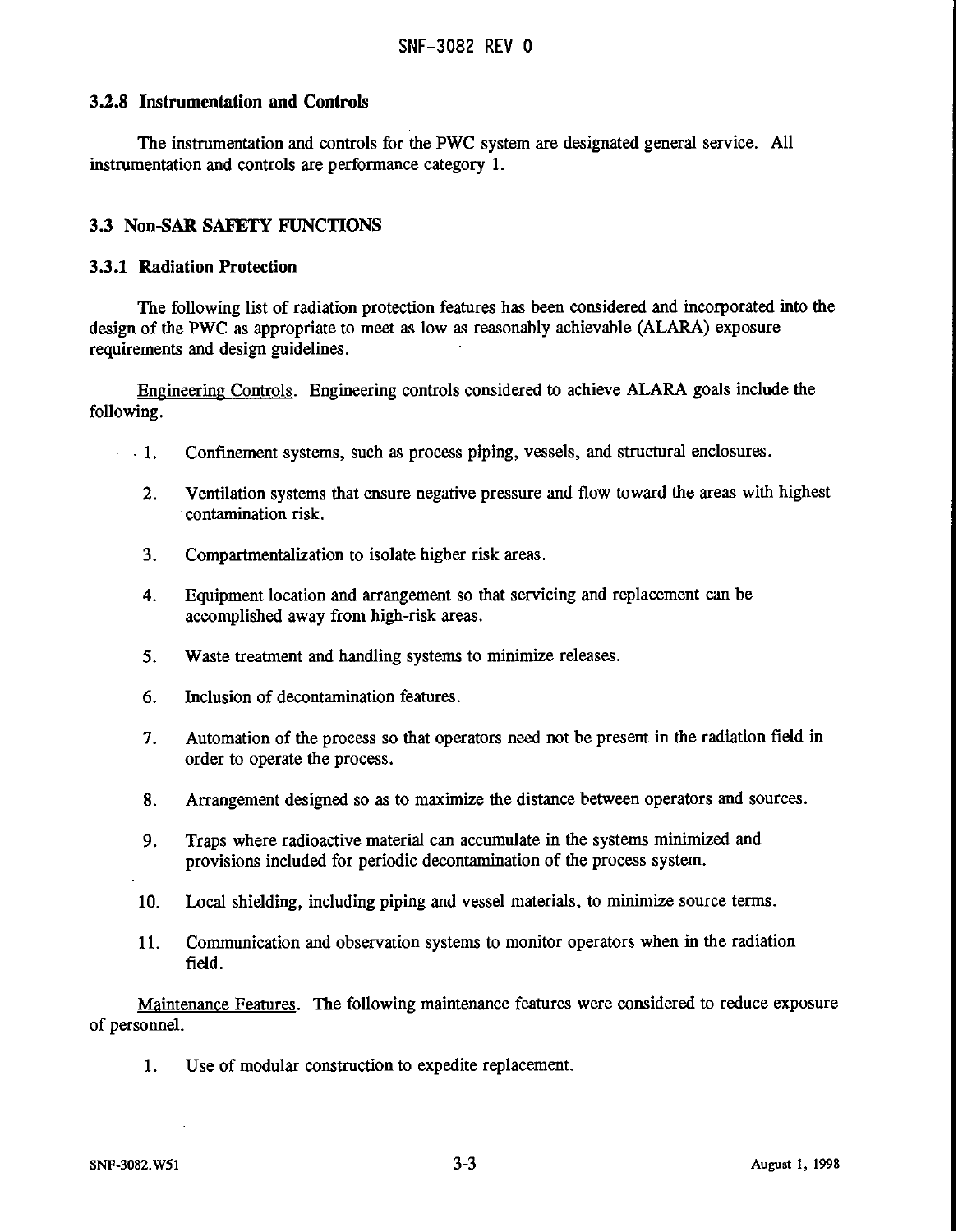- 2. Decontamination of equipment or piping prior to replacement or maintenance; equipment and piping selection baais included ease of decontamination.
- 3. High or enhanced system performance to reduce maintenance requirements.
- 4. Selection of components that do not require lubrication or regular service

#### 3.3.2 Natural Phenomena Hazard Mitigation (Seismic)

The PWC piping support stratture (process Hood Support Stand) and attachments are performance category 3. The PWC akid and attachments are performance category 2. All general services PWC structures, systems, and components (SSCs) have been evaluated for their potential to prevent safety class SSCs from performing their timctions.

#### 3.3.3 Worker Safety Hazards Protection

The PWC design haa been evafuated against and complies with the required codes, standards, and regulations for industrial safety and hygiene.

#### 3.4 ENVIRONMENTAL FUNCTION

The PWC system provides essential support to environmental SSCs by providing safety claas/safety significant confinement of the radioactive effluents. All safety claas/safety significant components are designed to function under worst case internal and external environmental conditions. The majority PWC system is seismically-qualified for performance category 2 and is not required to function after a design baais seismic event. The portion of the PWC system from the MCO to PWC-GOV-1\*03 is seismically-qualified for performance category 3 and is required to function (isolate) after a design basis seismic event. The PWC system is protected from high winds and tornadoes by the structure of the CVDF. Flooding, lightning, and snow load protecliona are provided by the placement and design of the CVDF.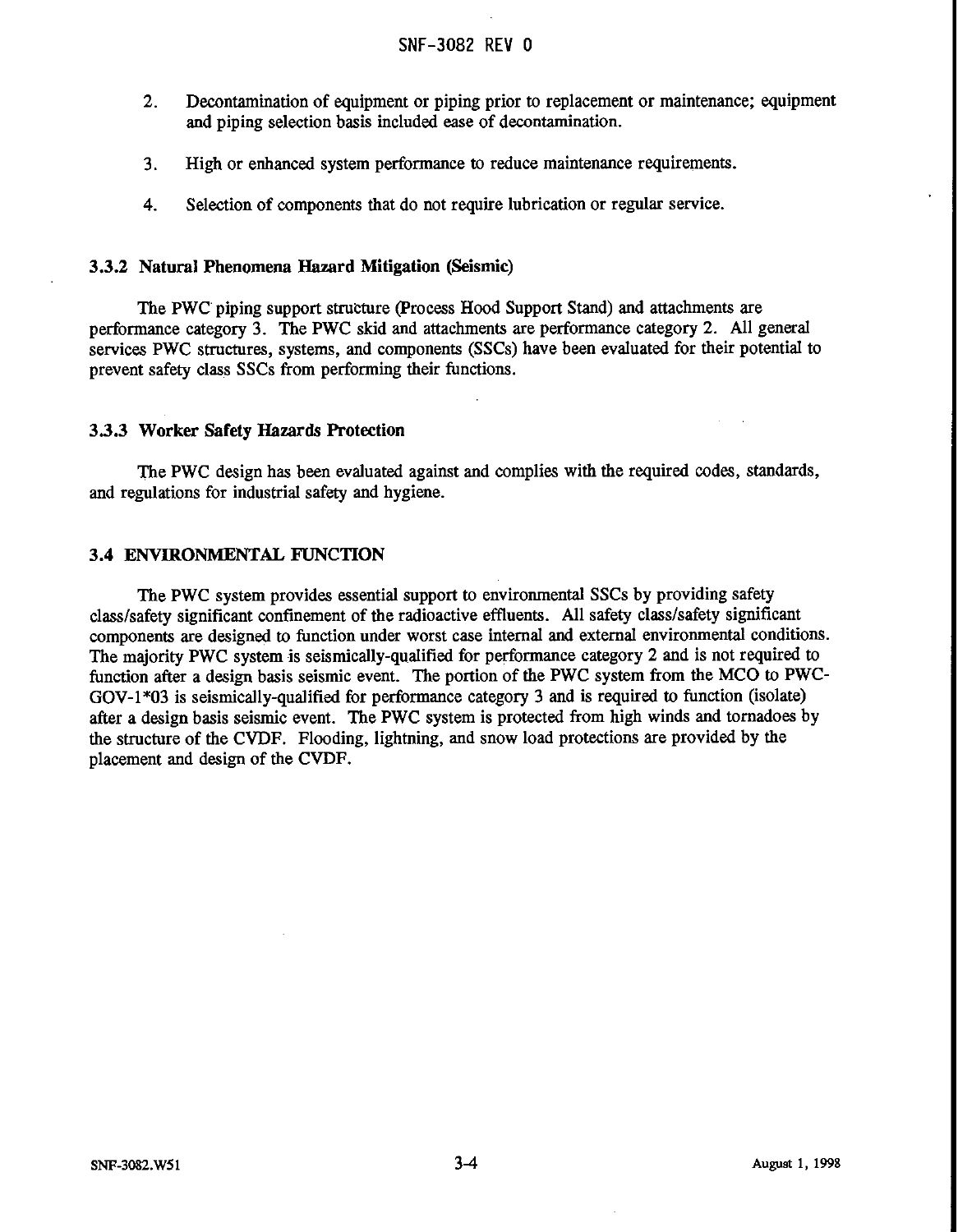#### **SNF-3082 REV O**

## **4.0 SYSTEM REQUIREMENTS**

## **4.1 OPERATIONAL AND FUNCTIONAL REQUIREMENTS AND BASIS FOR REQUIREMENTS**

#### **4.1.1 Pumping and 131tration**

*The PWC shall be required to provide pumping andjiltrotion capability for all process liquids generated during vacuum drying of the MCO. i%ese liquids w"llprimarily include btdk water drained from the MCO, water collected in the vacuum drying eqrdpmtmt, any contaminated waterjiom dw process bayjloor drains and any coruaminated tempered water used by the TWS to hat and cool the MCO.*

Basis: The PWC system provides the only processing capability in the CVDF. Therefore, it is sized for, and capable of, handling all of the potential contaminated water streams associated with the CVDF.

## **4.1.2 Process Water Conditioning Capacity**

 $PWC$  *shall provide capacity for liquid generated by the vacuum drying of one MCO. The inlet line to the PWC receiving tank shall be equipped with* a jlow *meter and totalizer to track the volunw of liquid that is pumped to tti PWC.*

Baais: With **a single** PWC system servicing all four process bays and the PWC system being essentially a batch process the logical batch size for practical and economic reasons ia one MCO worth of effluent. The PWC inlet totalization is needed to track effluent into the PWC system receiver tanks to mitigate overflow situations.

# **4.1.3 Proeesa Water Conditioning Liquid Flow Control**

*Air-operated, computer-controlled valves shall controlflow of liquid within tk? PWC system.*

Basis: Gas-operated/computer-controlled valves represent the most effective, error-free, reliable method of flow control.

#### **4.1.4 Tank Overflow Control**

*An interlock shall be provided to prevent overfilling of the storage or transfer tanks.*

Baais: Spiflage of **effluent from the storage or transfer tanka is a high-contamination** consequence event with an easily preventable scenario. An interlock provides a reliable mitigating feature for such an event.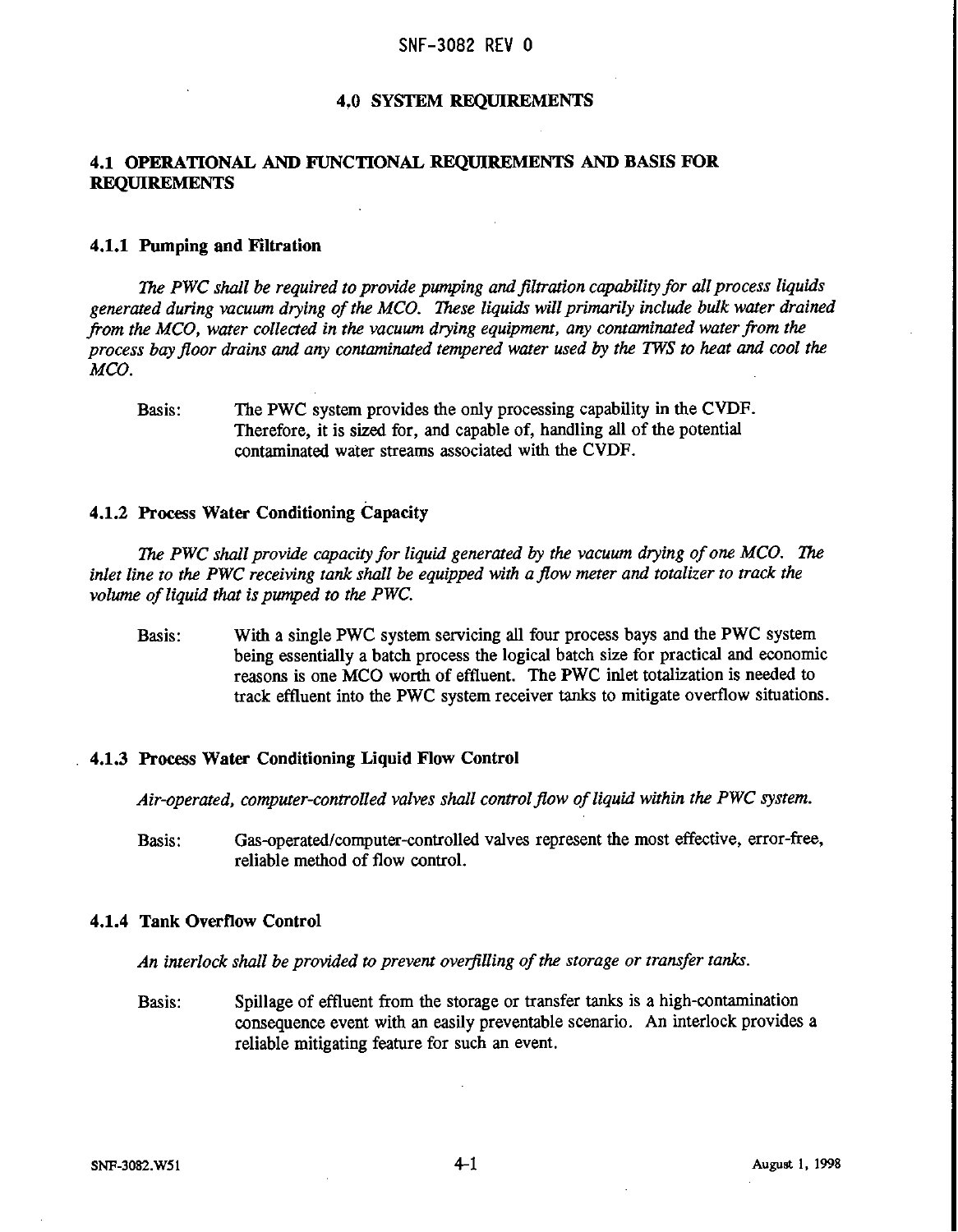## **4.1.5 Tank Venting**

*lhe PWC tank shall be vented through a HEPA jilter to the facility HVAC exhaust.*

Basis: The tank vent path represents one of the several relatively open pathways out of zone 1 confinement. A HEPA filter on the storage tank vent mitigates releases along that pathway.

#### **4.1.6 Liquid Control**

*The PWC shall be required to interj?acewith tlw CVDF MCS to allow for computer control of liquid handling to andfrom tlw PWC.*

Basis: For process control and reliability, computer-operated sequences offer the highest degree of certainty of safe operation.

## **4.1.7 Criticality Control**

There are no safety class criticality instrumentation and control requirements. All criticality control is accomplished by design geometry control of the receiver tanka, IXMS, and filter *in* accordance with HNF-SD-SNF-CSER-O06. The inside diameter of all subject tanks shall be verified to be leas than 0.6 m (23.5 inches) to achieve passive criticality control. There are no active design features for criticality control.

Basis: A passive criticality control system based on geometry is more reliable and thus safer than an active system based on instrumentation and controls.

## **4.1.8 Process Water Impurity Removal Requirements**

The PWC system shafl clean the process water to the following levels prior to shipment to the KW IWTS; 1) Particulate shall be less than 20 microns, 2) CS-137 shall be less than 15 microcurie/liter, 3) Sr-90 shafl be less than 15 microcurie/liter, and 4) total soluble alpha shall not be greater than 1 microcurie/liter.

## 4.2 **CJYIL/STRUCTURAL REQUIREMENTS**

The PWC piping, valves, and support structures required to perform the safety class primary isolation functions are designed and qualified for performance category 3 aa defined in DOE-STD-1O2O-94.

Baais: The impurity removal requirements are baaed upon processing requirements for the KW-IWTS aa defined in Interface Control agreement IC number 012.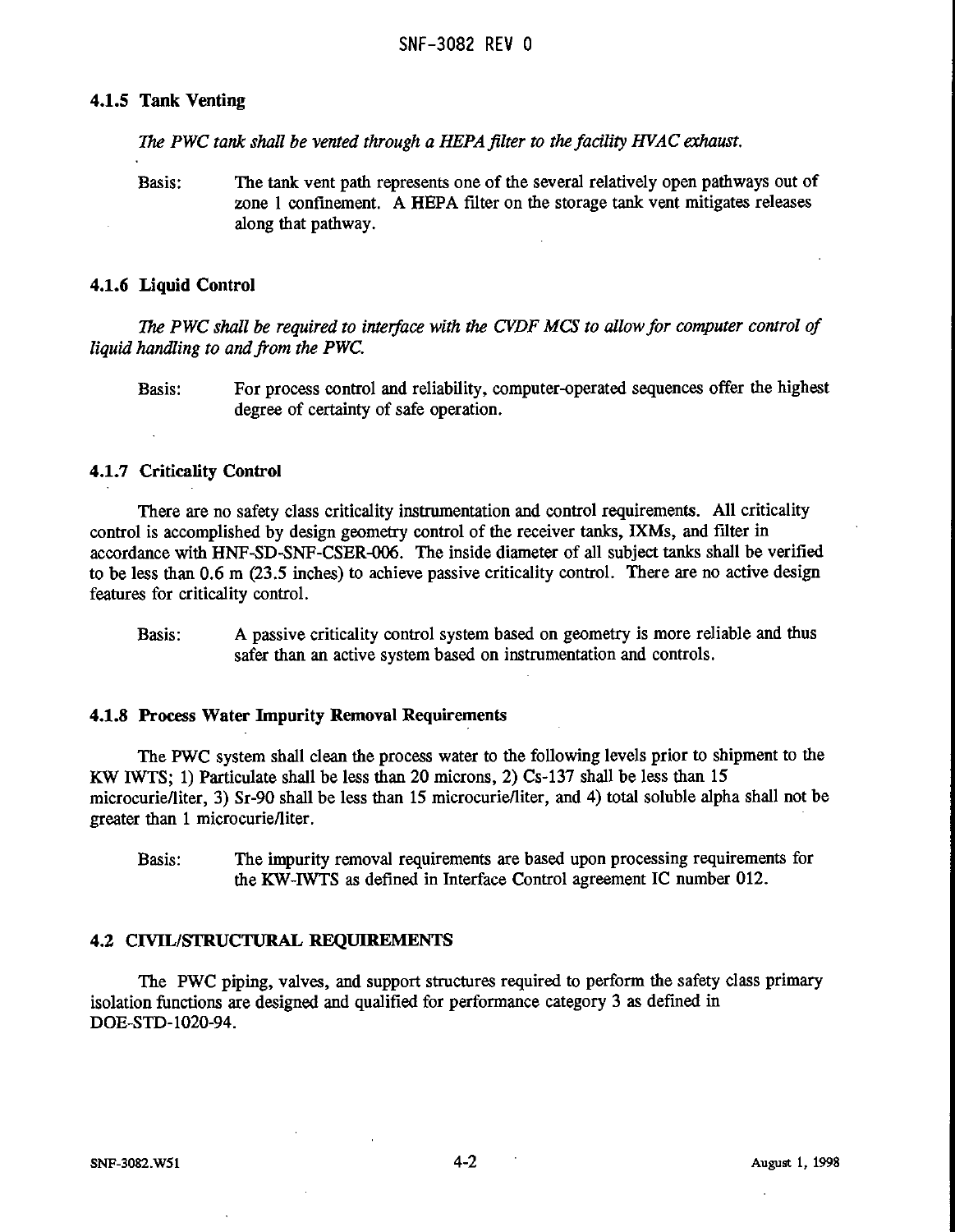All PWC tanka, valves, components, instrumentation and controls, and support structures required to perform the safety significant primary confinement functions are designed and qualified for performance category 2 as defined in DOE-STD-1O2O-94.

## 4.3 MECHANICAL REQUIREMENTS

## **4.3.1 Tanka PWC-TK-4032 and PWC-TK-4033**

Tanka PWC-TK4032 and PWC-TK-4033 are designated safety class for criticality. To meet the safety class requirements the tanks are designed and tested to the following standards:

*. Boiler and Pressure Vessel Code* (ASME 1996), Section VIII

## 4.3.2 Tank PWC-TK-4001

Tank PWC-TK-4001 is designated general service and is designed and tested to the following standards:

● ANSIIAWWA D1OO, *Welded Steel Tanksfor Water Storage.*

## 4.3.3 Filtex PWC-F-4042

Filter PWC-F-4042 is designated safety class for criticality. To meet the safety class requirements, this filter is designed and tested to the following standards:

● *Boiler and Pressure Vessel Code* (ASME 1996), Section VIII

## 4.3.4 Piping and Valves

All safety-class PWC process equipment piping and valves are designed and fabricated per ANSIIASMEB31. 1, *Power Piping Code.*

All safety significant and general service PWC process equipment piping and valves are designed and fabricated per ANSI/ASME B31.3, *Process Piping Code*, and ANSI/ASME B16 Standards series, *Fittings, Flanges, and Valves.*

## 4.3.5 Ion Exchange Columns

Ion exchange columns PWC-IXM-4037 and PWC-IXM-4038 are designated safety class for criticality. To meet the safety class requirements, these ion exchangers are designed and tested to *Boiler and Pressure Vessel Code* (ASME 1996), Section VIII, standards.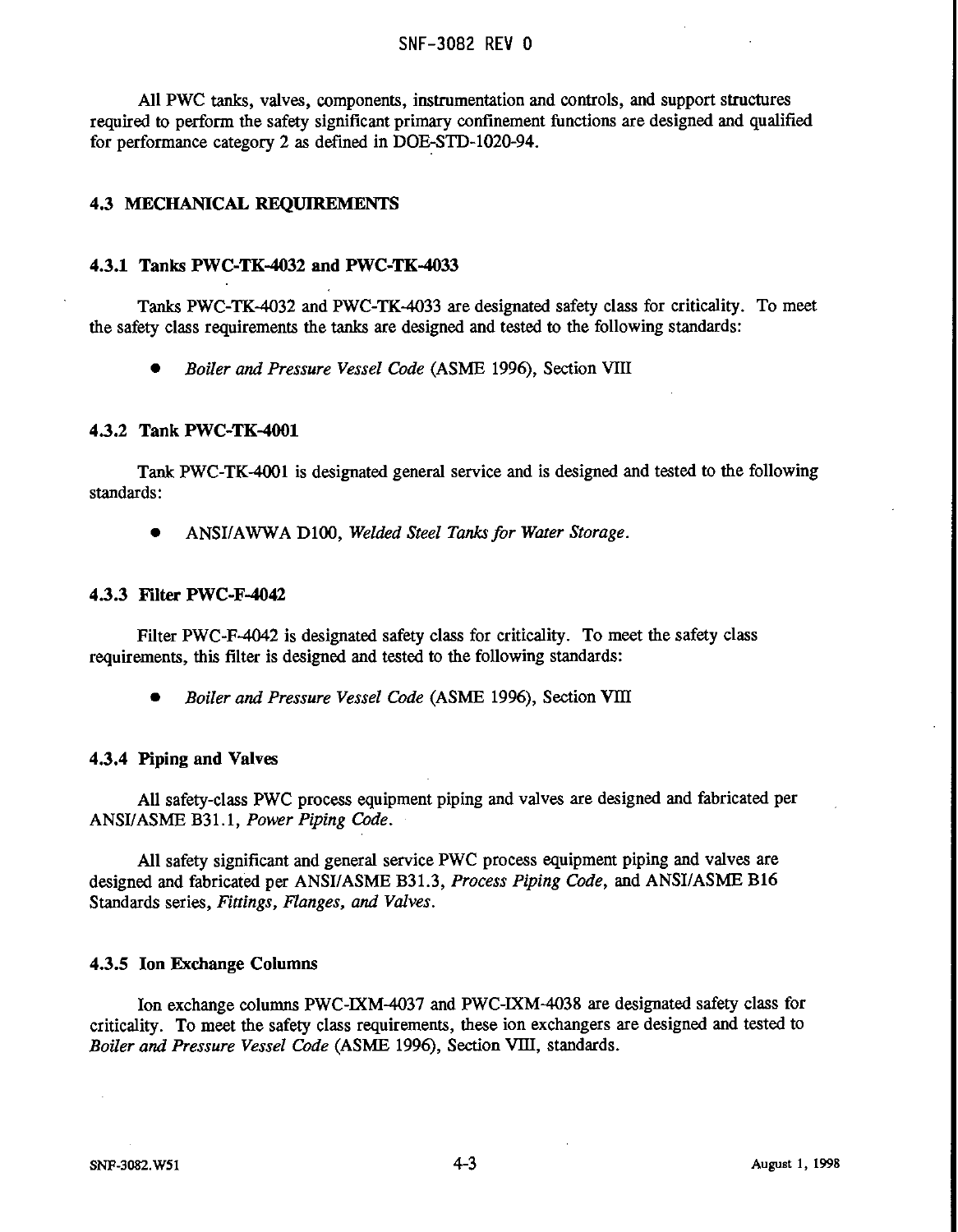## **4.3.6 pumps PWC-P-4035, PWC-P=-\$036,and PWC-P-4001**

**Pomps** PWC-P-4035, PWC-P-4036, and PWC-P-001 are designated general service. To meet the general service requirements, the pumps are designed and tested to the following standards:

- A. ANSIIASME B73. IM, *Specification for Horizontal End Section Centnigol Pumps for Chemical Process, and* ANSUASM13B73.2M, *Spec@cation for Horizontal In-Line*  $Centrifued$  *Pumps* for *Chemical Process*
- B. Hydraulic Institute 1.6.

## 4.4 MATERIALS REQUIREMENTS

The materials of construction for the various SSCs meet the following requirements as defined by the procurement specification.

## 4.4.1 American society for Testing and Materials

- $\bullet$ A36, *Standard Specification for Structural Steel*
- *A240, Standard Spec@cotion for Heat-Resisting Chromium and Chromium-Nickel Stainless Steel Plate, Sheet, and Strip for Pressure Vessels*
- *A269, Standard Specijic@"onfor Seamless and Welded Austenitic Stairdess Steel Tubing for General Service*
- *A276, Standard Specification for Stainless and Heat-Resisting Steel Bars and Shapes*
- *A3 12, Standard Specification for Seamless and Welded Austenitic Staitdess Steel Pipes*
- $\bullet$ *A354, Standard Specijcation for Quenched atrd Tempered Alloy Steel Bolts, Studs and*  $other$  *Externally Threaded Fasteners*
- *A479, Standard Specijicotion for Stainless and Heat-Resisting Steel Bars and Shapes for Use in Boilers and other Pressure* Vessels
- A480, *Standard Specification for General Requirements for Flat-Rolled Stainless Heat-Resisting Steel Plate, Sheet, and Strip*
- $\bullet$ . *A500, Standard specl~cation for Cbld-Formed Welded and Seamless Carbon Steel Strucruraf Tubing in Rounds and Shapes*
- *A563, Standard Specification for Carbon and Alloy Steel Nuts*
- *F593, Standard Specification for Stainless Steel Bolts, Ha Cap Screws, and Studs*
- *F594, Standard Specific@"onfor Stainless Steel Nuts*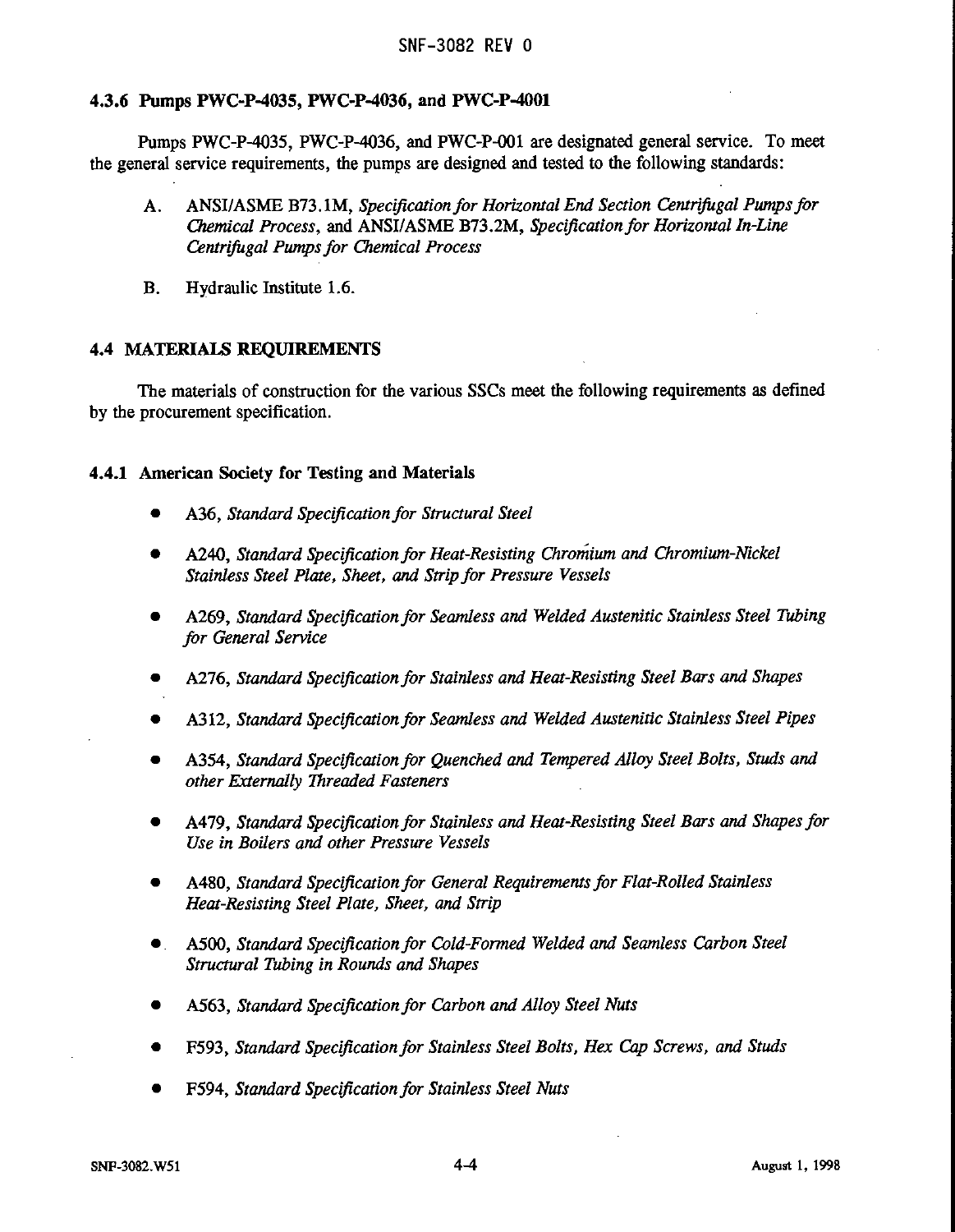## 4.5 INSTRUMENTATION AND CONTROLS

The PWC system interfaces with the MCS and provides computer control of the liquid flows to, within, and from the PWC system.

All instrumentation and controls power is nonsafety supplied by the facility uninterruptible power supply. Isolation from power transients and failures is provided such that safety functions are accomplished under power loss or transient conditions.

## **4.5.1 Transmitters**

**Local electronic transmitters for remote (and local) indication are provided whenever feasible.**

## 4.5.2 Local Control Stations

Local control stationa (hand-off-auto) for major electrical components are provided. The MCS is notified when equipment is taken out of "auto."

## 4.5.3 Engineering Unita

Engineering units are used. Instrumentation ranges cover both the expected normat range as well as upset and emergency conditions.

#### 4.5.4 Instrumentation and Controla Equipment

Instrumentation and controls equipment is standardized.

# 4.5.5 Emergency "Off" Buttom

Emergency "off" buttons are installed where required based on the impact to personnel and equipment.

#### 4.6 RELIABILITY REQUIREMENTS

The actual life of the project is scheduled to be two years and the design life is scheduled for five years. Adequate spare parts per the maintenance manuals are on hand to handle any downtime situation in a timely manner.

## 4.7 ENVIRONMENTAL REQUIREMENTS

All safety class components are designed to function under worst case internal and external environmental conditions. The PWC system is seismically-qualified for performance category 3 and functions before and after a seismic event. It is protected from high winds and tornadoes by the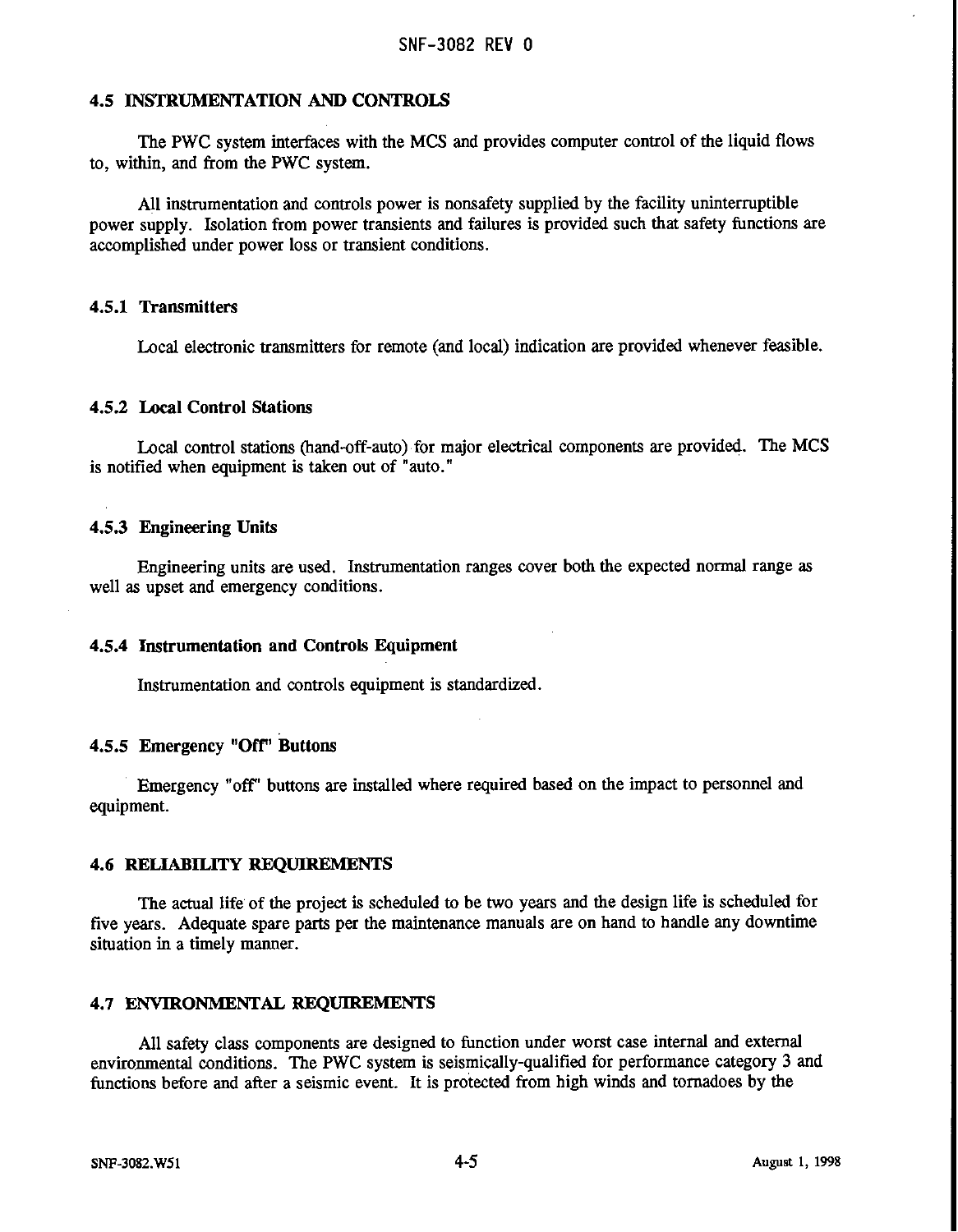structure of the CVDF. Flooding, lightning, and snow load protections are provided by the placement and design of the CVDF.

## 4.8 INTERFACING SYSTEMS REQUIREMENTS

#### **4.8.1 Instrumentation and Controk Wiring**

All PWC system instrumentation and controls wiring to the MCS is instatled per IEEE-577 to meet safety significant requirements for safety significant SSC.

## 4.8.2 Cold Vacuum Drying Facility Electrical System

All PWC system interface with the CVDF electrical system are provided through hard-wired connections with facility single-phase, 120 V (ac) electrical, as needed. All wiring is per ANSI/NFPA 70, National Electrical Code.

## *4.8.3* **Cold Vacuum Drying Facitity Instrument Air**

The cold vacuum drying instrument air system via line IA-001-SS- $\frac{1}{2}$ " is able to supply 620 kPa gauge (90 lb/in<sup>2</sup> gauge) instrument air for the gas-operated valves on the PWC system.

## *4.9* **OPERABILITY**

Technical safety requirements will be included when they are fully developed.

#### **4.10 TESTABILITY AND PERIODIC TESTING**

The PWC system haa sufficient testability designed into it to permit the periodic measurement and calibration of all setpoints and adjustments that affect the manner in which the PWC performs. Periodic testing of PWC SSCs is dictated by the requirements of the individual components according to the respective manufacturer's recommended schedule and practice and as administered by controlled procedures for all safety class and safety significant SSCs.

## **4.11 OPERATOR ACTIONS AND HIJMAN FACTORS**

The majority of PWC system operation is controlled automatically by the MCS. Certain manual operations are performed periodically such as sucking-up spills and extra sample bottle volume. Coordination between the control room and the field operator for these manual operations is practiced.

Changing out of IXMS and the filter requires manual operation. These operations are specified by controlled operating procedures.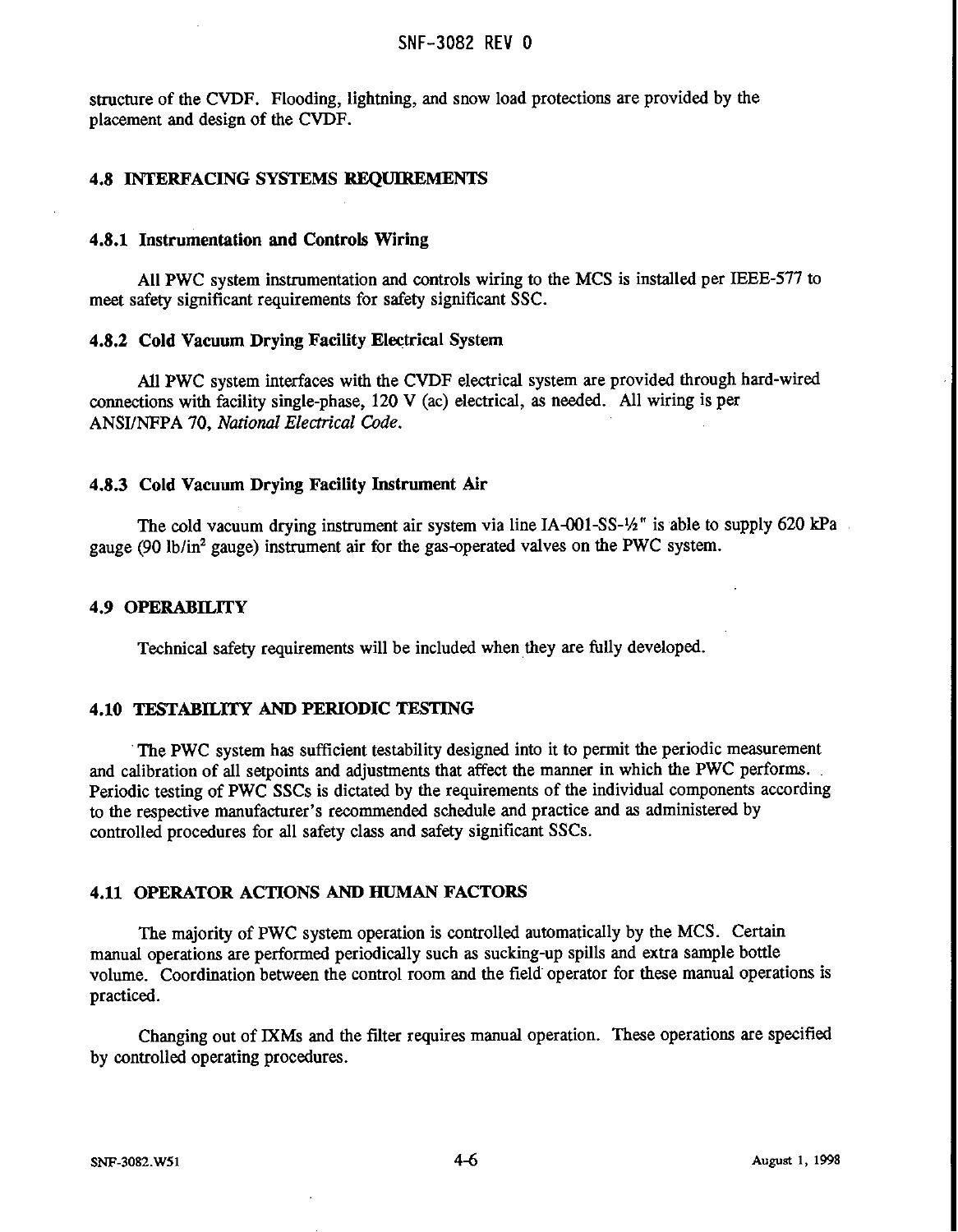## **4.12 SPECIAL CONSIDERATIONS**

All aspects of the PWC system are in compliance with the *Hanford Federal Facility Agreement and Consew Order* (Ecology 1994), commonly referred to as the Tri-Party Agreement, and applicable federal, state, and local laws and American Indian treaty rights.

## **4.13 QUALITY ASSURANCE**

The PWC system fabrication quality assurance/control program is based on the safety classification of the SSCS as detailed in the Safety Equipment List (HNF-SD-SNF-SEL-002) and application of a graded approach se described in the Project Hanford Quality Assurance Program Description (HNF-MP-599).

#### **4.14 REQUIRED CODES AND STANDARDS**

The PWC **system ia constructed** in strict accordance with the following material and fabrication standards.

## **4.14.1 Code of Federal Regulations (CFR)**

- 10 CFR 830.120, "Quality Assurance"
- . 29 CFR 1910.120, "Occupational Safety and Health Standards."

#### **4.14.2 American Se&ty of Mwhanical Engineers (ASME)**

- . B16.5, *Pipe Flanges and Flanged Fittings* (ANSI-approved)
- B31.1, *Power Piping Code* (ANSI-approved)
- B31.3, *Process Piping Cbde* (ANSI-approved)
- *. Boiler and Pressure Vessel Cbde*

| Section II.<br>Part C       | "Material Specifications, Welding Rods,<br>Electrodes, and Filler Metals"                                           |
|-----------------------------|---------------------------------------------------------------------------------------------------------------------|
| Section VIII,<br>Division I | "Rules for Construction of Pressure Vessels"                                                                        |
| <b>Section IX</b>           | "Oualification Standard for Welding and Brazing Procedures,<br>Welders, Brazers, and Welding and Brazing Operators" |

● NQA-1, *Quafiry Assurance Requirements for Nuclear Facilities Applicm"ons*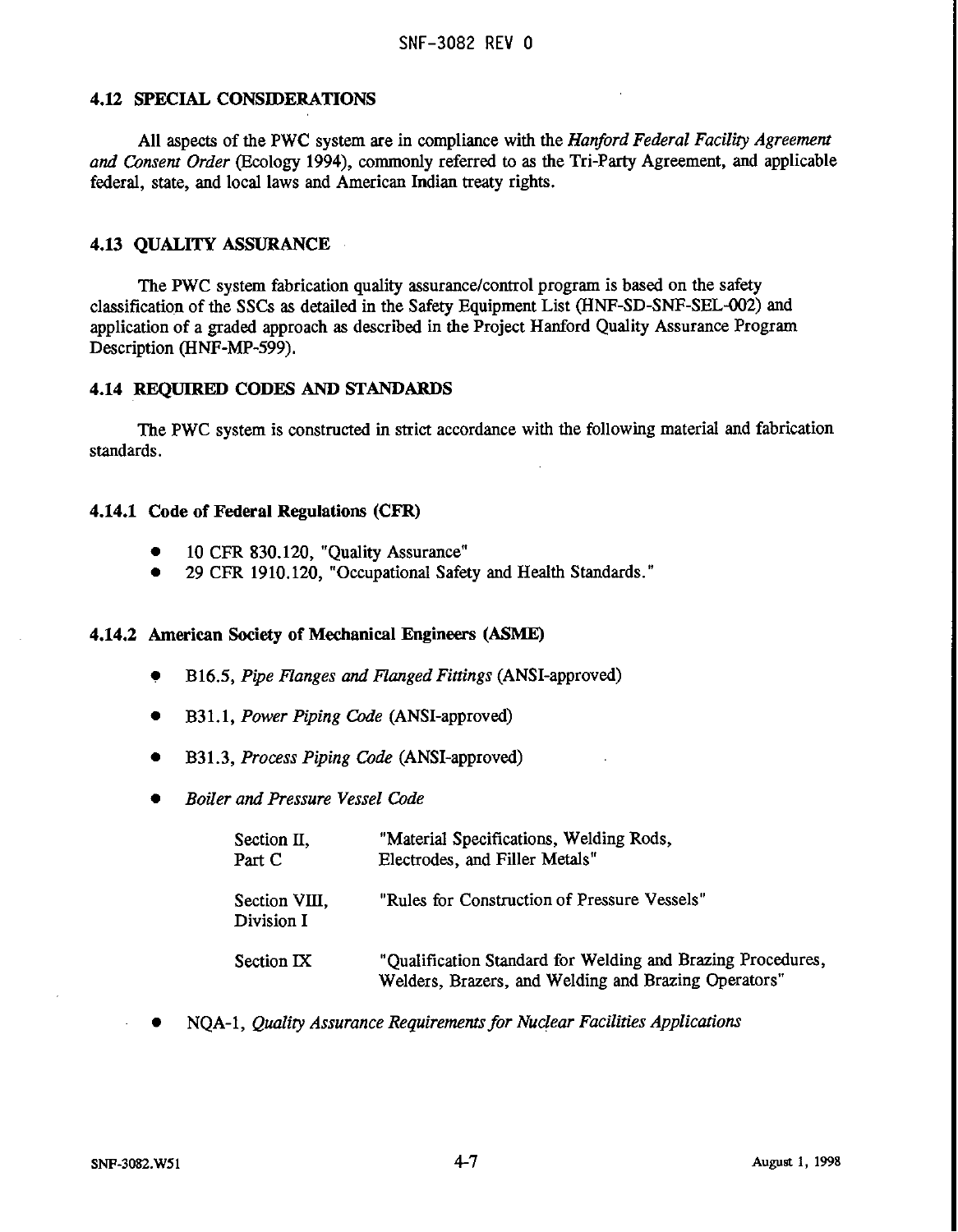- **4.14.3 Ameriran Swiety of Nondestructive Testing (ASNT)**
	- **SNT-TC-IA,** *Recommended Practice*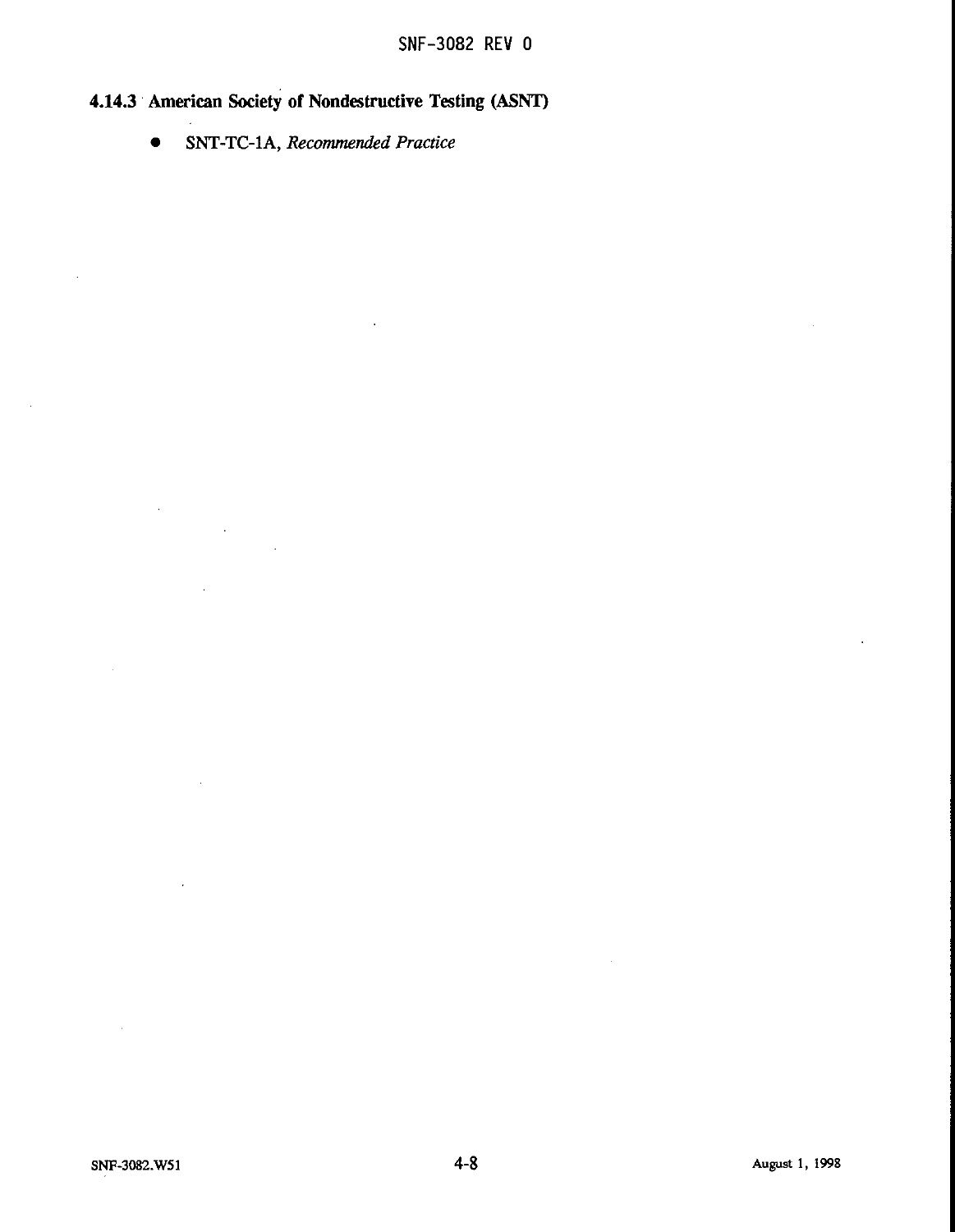This page intentionally left blank.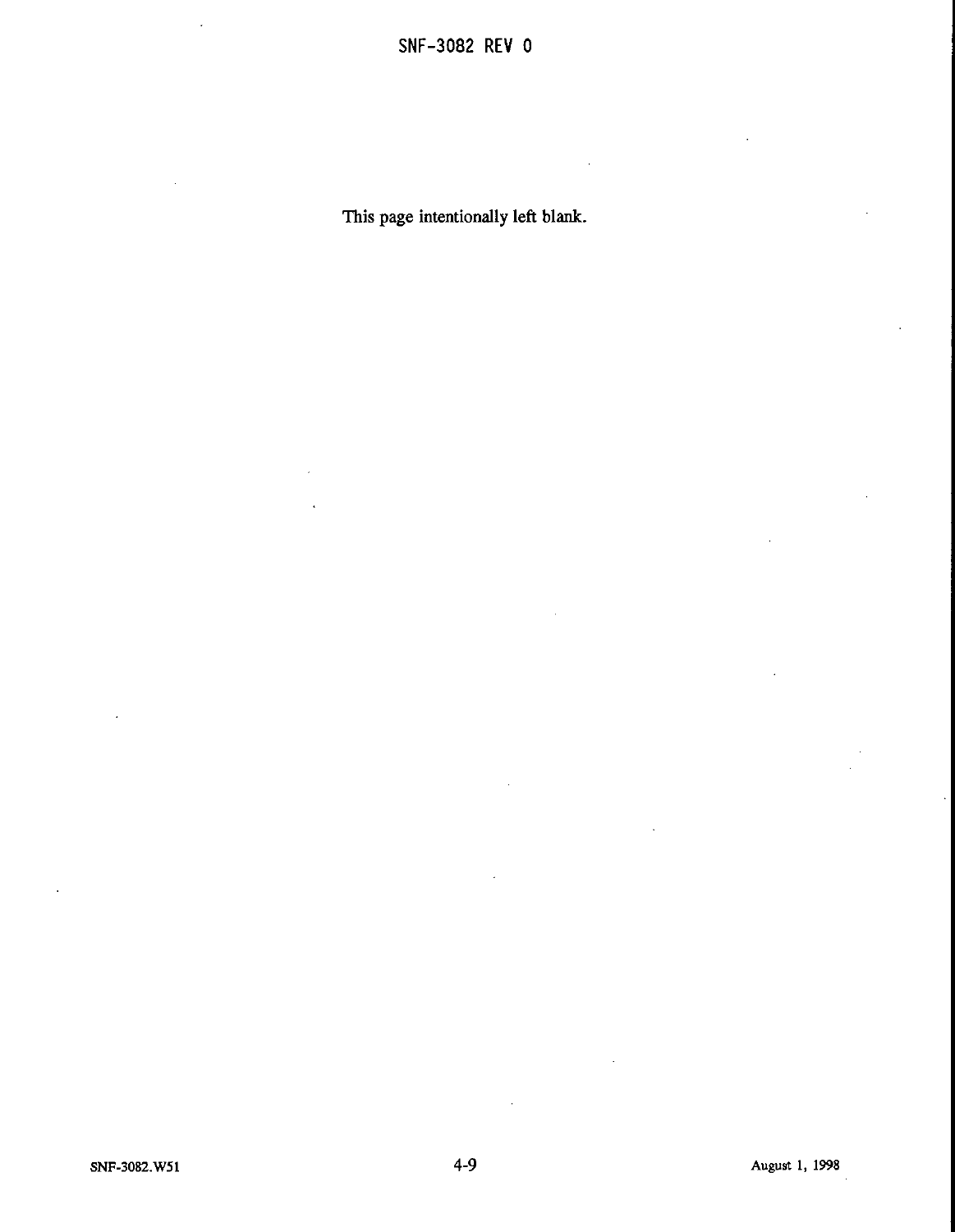## **5.0 SYSTEM DESCRE'TION**

#### 5.1 GENERAL SUMMARY

The PWC system servea two purposes: to serve as a vacuum pump and receiver for MCO and cask waters, and to condition the MCO waters by removing radioactive particulates and soluble species using filtration and ion exchange. The PWC is designed to service one MCO at a time so priority determination and scheduling is important.

#### **5.1.1 Process Water Conditioning Vacuum Pumping and Receiving**

The PWC system, is powered by two (one *running* and one **spare) canned motor pumps** (PWC-P-4035,6) capable of pumping 0.00284 m<sup>3</sup>/s (45 gal/min) against a back pressure of 463 kPa (155 fr of water). The pumps are either manually started or remotely started using a hand-off-auto switch. The pump discharge can be directed into two streams. Approximately  $0.00284$  m<sup>3</sup>/s  $(45)$ gal/min) is recycled into receiver tanks PWC-TK-4032 and PWC-TK-4033 through water jet pump PWC-EJR-4031. The recycle flow serves as the motive force to pull at least  $0.000315$  m<sup>3</sup>/s (5) gal/min) of liquid from the MCO during the MCO bulk water removal and at least 0.00236  $m_{\text{srp}}^3$ /s (5  $\text{ft}_{\text{srp}}^3$ /minute) helium during the MCO drain line flush. The same flow, 0.00284 m<sup>3</sup>/s (45 gal/min), can also be routed through the LXM system for treatment and either recycled to receiver tanks PWC-TK-4032 and PWC-TK-4033 or sent to the PWC holding tank PWC-TK-4001.

**Operation** of the PWC system vacuum pumping and receiving include control and monitoring of the pump operation, flow loop performance, receiver tank conditions, and the suction line perforrnsnce. Monitoring the pump operation is done by tracking the pump status on the MCS. If a trip is detected, the PWC system is considered not ready for continued operation, *PWC Not Ready.* Operator intervention is probably required to change pumps.

Flow loop performance is a less direct way of monitoring the pump operation. FI-4037 and PI-4038 are used to determine if adequate flow and pressure are being maintained. If less than 0.00158 m<sup>3</sup>/s (25 gal/min) or 276 kPa gauge (40 lb/in<sup>2</sup> gauge) are being achieved, the PWC system is considered incapable of continued operation, *PWC Not Reedy.*

Receiver tank condition measurements are used to determine if the PWC system is ready to receive additional MCO water. If a new MCO is ready to discharge water, the PWC system receiver tanks must be emptied to the lower level as measured by LAL-4034 and 10% LI-4033. Both of these meters must be active in order for the system to be considered. If LAL-4034 alarms on low level outside the 10% ~ 0.7% range of LI+333, the PWC system requires operator attention, *PWC Not Ready. The* receiver tanks are emptied by routing water through the tilter/ion-exchange section (described below) and to holding tank PWC-TK4001. Emptying is required to avoid the possibility of over-flowing the tanks and to check calibration of LI-4033. The receiver tanka have a total capacity of 0.893  $m^3$  (236 gal) between level probes LAL-4034 and LAH-4032 and the range of LI-4033. If during operations either LAH-4032 or 95% LI-4033 occur, the PWC is considered not ready, *PWC Not Reedy.*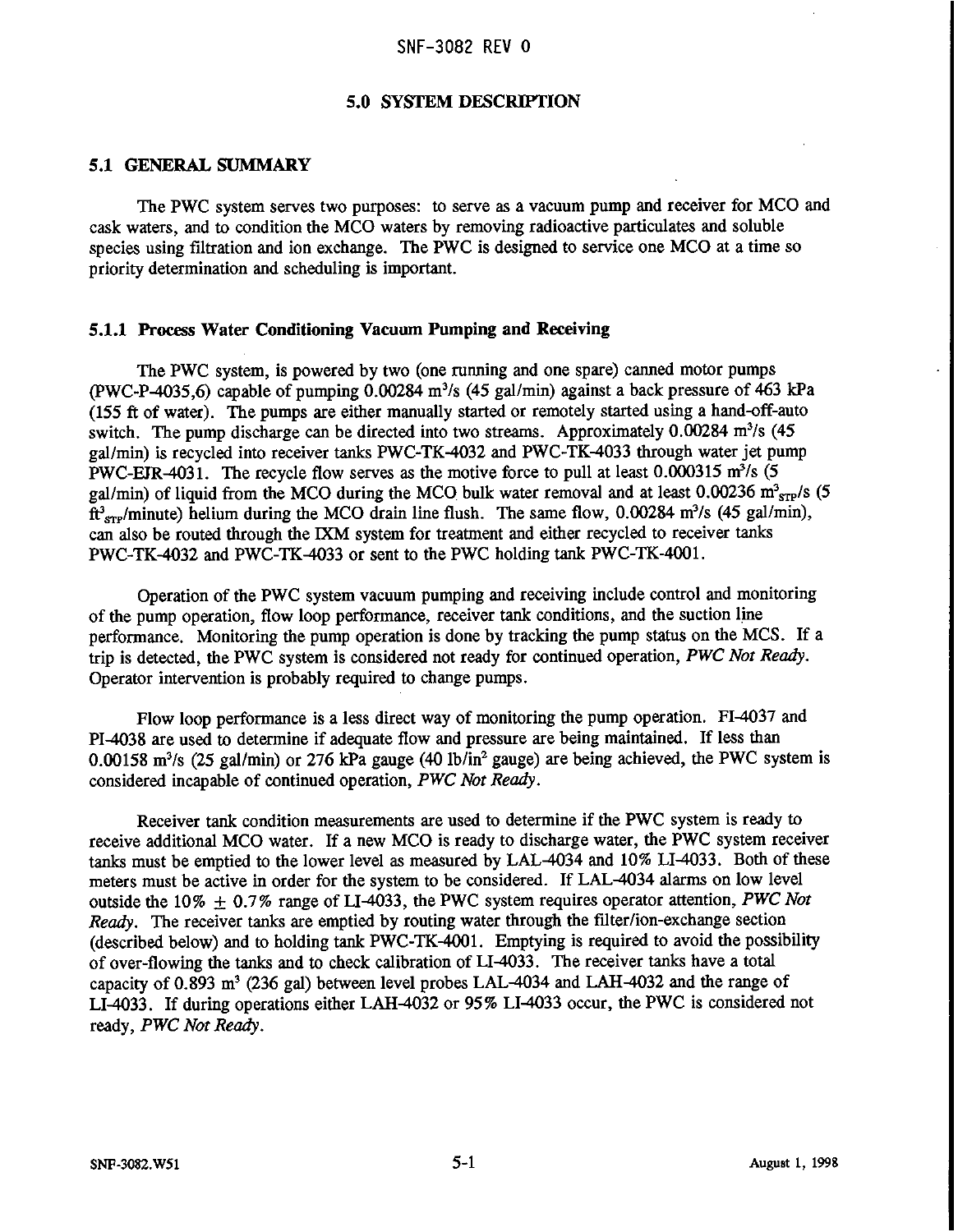Suction line performance is used to determine initial startup conditions and to monitor line operation. For initial startup before any MCO emptying, process module tempered water tank level adjustment, process module condenser tank emptying, MCO/caak draining, or various line flushing, the process water suction line should be demonstrating adequate vacuum (PI-4031  $\lt$  5 lbf/in<sup>2</sup> gauge). If the MCS is not performing a PWC system operation and these conditions are not met, F'WC*Not Ready.* Once the PWC system ready permissive is received and flow has started, the MCS monitors for breakthrough (defined as the transition from liquid flow to gas flow) by looking for a sudden pressure rise in PI-4031. The MCS is programmed to sense this change and proceed with the next processing step as defined in the operational sequences.

# **5.1.2 Process Water Conditioning Impurity Removal**

The PWC impurity removal section consists of a flow branch for feeding  $0.00284$  m<sup>3</sup>/s (45 gal/min) of process water through two IXMs. Automatic sampling is done before, between, and after the IXMS. Process water can be either directed to the shipping tank or returned to the receiver tanks.

Control of process water to the IXMS is through FE-4037 controlled by PWC-GOV-4039 at a nominal rate of 0.00284 m<sup>3</sup>/s (45 gal/min). Normally, flow is continuously fed through the IXMs. If flow is not required, the operators can specify that PWC-GOV-4039 be placed in receiver tank recycle mode. Whenever flow is registered through FI-4037, the three samplers can be directed to take samples. The MCS controls the sample taking to one  $1.0 \times 10^{-5}$  m<sup>3</sup> (10 cm<sup>3</sup>) sample for every 0.378  $\text{m}^3$  (100 gal) fed. The MCS sends a momentary sample initiation signal to the samplers (PWC-SMP4039, PWC-SMP-4040, and PWC-SMP-4041). High differential pressure alarms PDAH4040 alarm when the IXMS are begiming to plug (operating experience determines what differential pressure to set).

After the process water has passed through the IXMS, the treated water can be returned to the receiver tanks for recirculation through the PWC system process again. Recycling through the receiver tanks provides more effective impurity removal. PWC-GOV-4047 must be positioned to the PWC-008-SS-11/2" branch for recycle by the MCS (either operator command or automatically when the level in the receiver tanks reaches LAL-4034). When there is a demand for a receiver tank level decrease, PWC-GOV-4047 is positioned to the PW-009-SS-11/2" branch to force the treated process water stream into the holding tank, PWC-TK-4001. This operation can be accomplished by operator command or automatically when a new MCO requires draining. The valve can also be placed in a closed position for maintenance, if required.

Certain manual operations, such as sucking-up spills and extra sample bottle volume can be performed periodically as needed. The coordination between the control room and the field operator for these manual operations is practiced.

#### 5.2 **PIPING AND INSTRUMENTATION DIAGRAM AND FLOW DIAGRAM**

The PWC system piping and instrumentation diagram is shown in Drawing H-l-83766, sheet 2.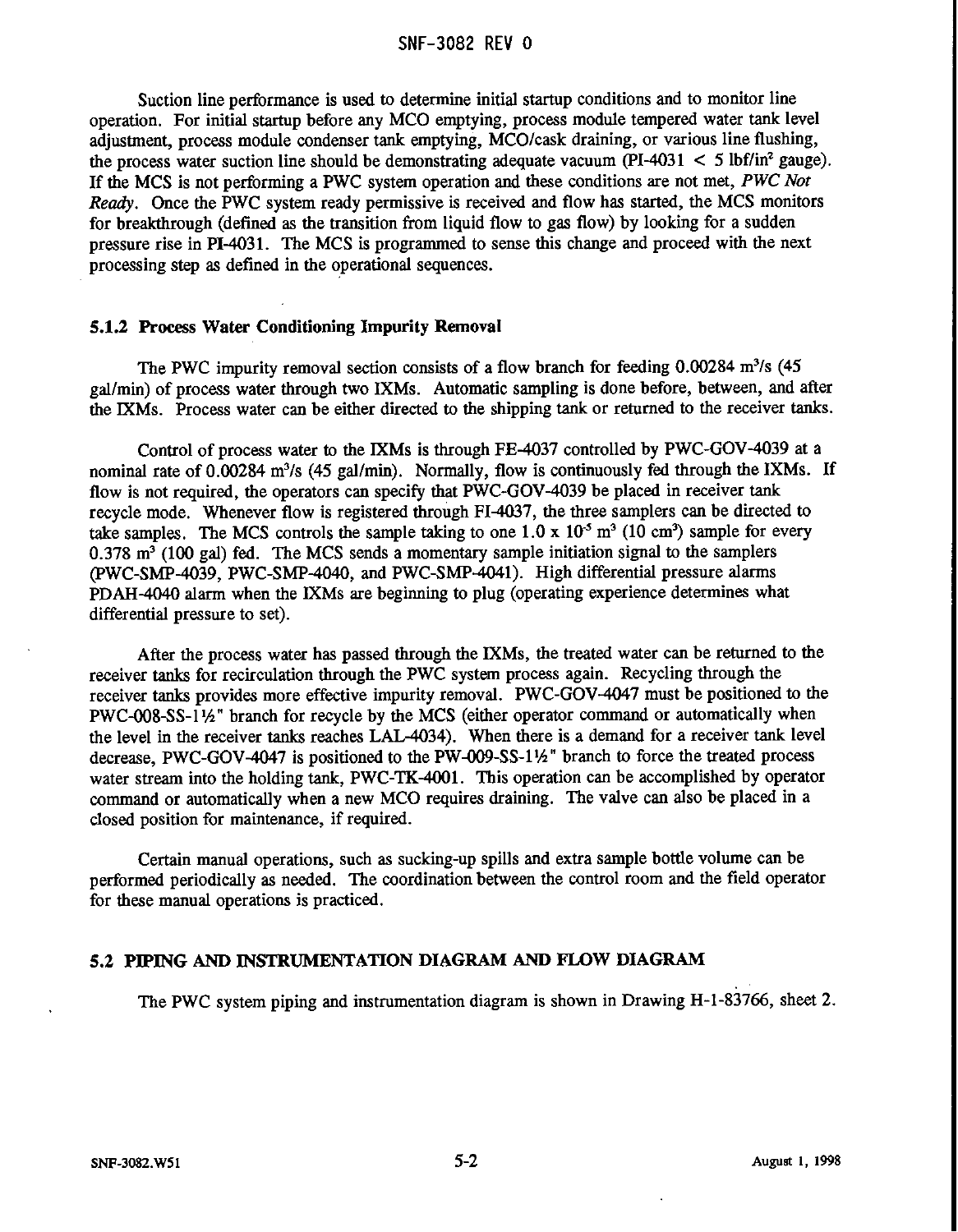## **5.3 SYSTEM ARRANGEMENT/CONFIGURATION**

There is one PWC system that services the four process bays and it contains the following subsystems:

- Deionized water (DI)
- Instrument air  $(IA)$ <br>• Process vent  $(PV)$
- Process vent (PV).
- . Monitoring and Control (MCS).

Components, piping, instruments, and electrical wiring are mounted on a platform and frame designated as a skid. The PWC system is configured in Drawing H-l-83766, sheet 2.

## 5.3.1 Process Water Pumping

Process water from a cask-MCO is transferred into the receiving tank.

- A. Process water from a MCO is transferred with the PWC-EJR-4031 ejector through the process bay line PWC-\*01-SS-1" to the receiving tank PWC-TK-4032 via header line PWC-001-SS-1". Isolation valves GOV-1\*30 and GOV-1\*03 are in this line to allow isolation of the MCO in the event of a SCIC isolation command.
- B. Prior to the intersection of PWC-001-SS-1" and ejector PWC-EJR-4031, pressure indicator P14031 and associated control elements measure line pressure.
- c. Line PWC-015-SS-1 1/2" joins PWC-001-SS-1" at water jet pump PWC-EJR-4031. PWC-015-SS-1 1/2" provides the driving force for PWC-EJR-4031 creating suction in Pwc-ool-ss-l ".
- D. The outlet of PWC-EJR-4031 connects to the top of receiver tank PWC-TK-4032.
	- (1) DI-004-SS-1/2" provides a source of deionized water for washdown to PWC-TK4032 and receiver tank PWC-TK-4033 (below). Pressure control valve DI-PCV-4042 provides line pressure control prior to any of the branching described below. Valve DI-GOV-4057 provides remote control of DI-004-SS-1/2" into the tanks. Within each tank, DI-004-SS-1/2" terminates in a spray nozzle.
		- **(a)** D1-014-SS-%" branchea off of DI-004-SS-'A" prior to DI-GOV4057 and connects to line PWC-006-SS-11/2" (described below) as a washdown source. Valve DI-V-007 controls flow in DI-014-SS-14".
		- **@)** D1-013-SS-%" branches off of D1-004-SS-%" prior to D1-014-SS-%" and comects to vent PWC-014-SS-1" (described below) as a washdown source. Valve DI-V-031 controls flow in DI-013-SS-%".
		- **(c)** Rotometer FI-4049 controls flow and check valve DI-CKV-035 controls flow direction in DI-004-SS-1/2" prior to the branches.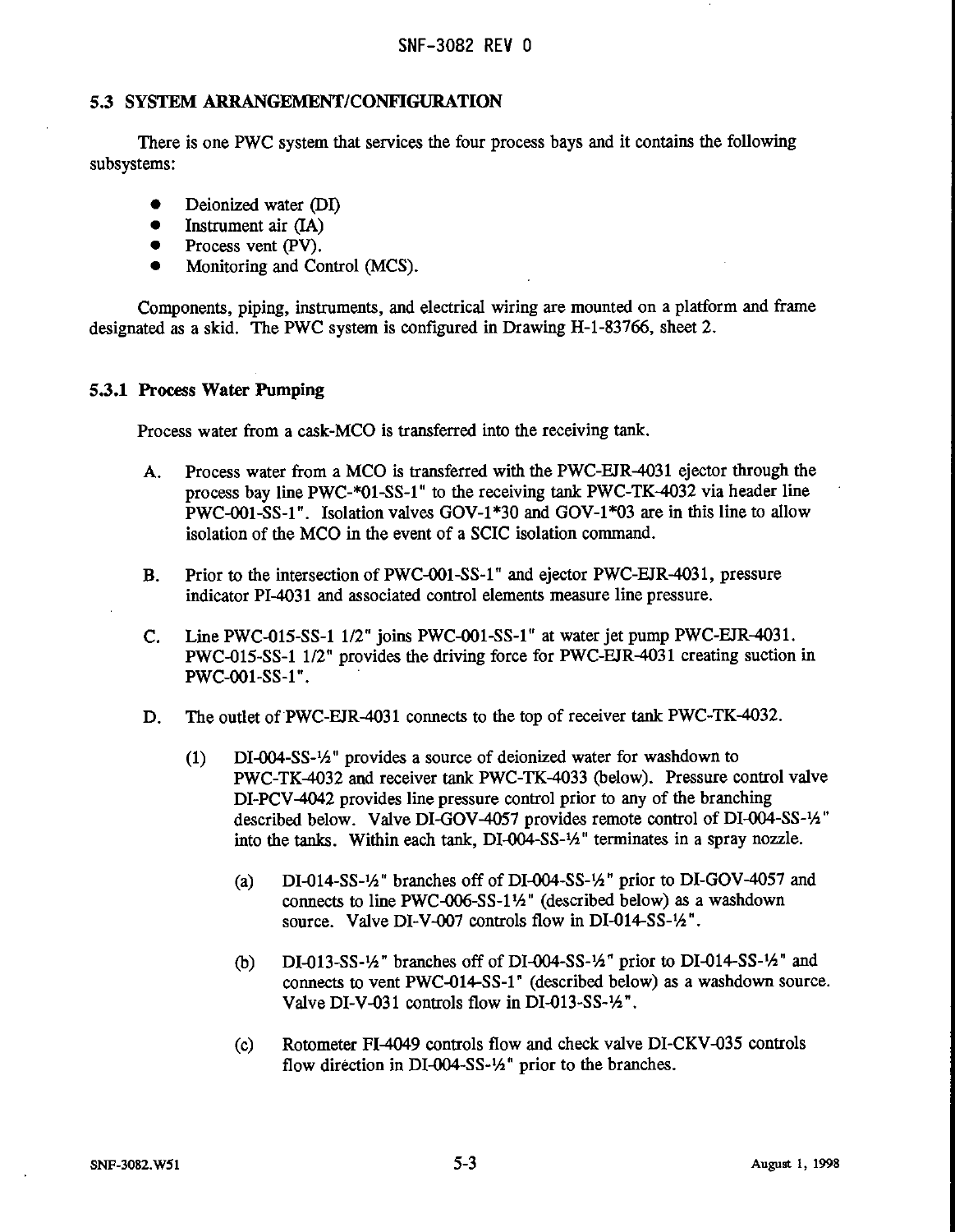- E. The outfet of PWC-TK-4Q32 connects to PWC-TK-4033 near the outlet of PWC-TK4033. Equalization line PWC-013-SS-2° connects the two tanks at the top providing pressure relief between the tanks and vent PWC-014-SS-1" vents the headspace of PWC-TK-4033 to the headspace of facility holding tank PWC-TK-4001. The level of PWC-TK-4033 is monitored in three locations.
	- (1) Level switch high LSH-4032 end associated control elements give an overfill warning 13.5" from the top of the tanks.
	- (2) Level switch low LSL-4034 and associated control elements give an empty warning 5.5 in. above the weld between the cylindrical and conical sections at the bottom of PWC-TK-4033.
	- (3) Level element LE-4033 and associated control elements measure the tank levels.
- F. Line PWC-002-SS-2" connects the outlet of PWC-TK-4033 to the inlet of valve PWC-GOV-4045.
	- (1) A teat port brenchea off of this section of piping controlled by valve PWC-V-044.
- G. PWC-GOV4045 and associated control elements control flow into parallel circulation pumps PWC-P-4035 and PWC-P4036. PWC-003-SS-1 %" comects PWC-GOV-4045 to PWC-P-4035, while PWC-004-SS-11/2" connects PWC-GOV-4045 to PWC-P-4036. Each line necks down to 1.0 in. prior to the inlet of the pumps.
- H. The outlet of the pumps meet at and are controlled by valve PWC-GOV-4046 and associated control elements. Each line expands from 0.75 in. to 1.5 in. after exiting the pumps.
- I. Line PWC-005-SS-1" connects the outlet of PWC-GOV-4046 to the ejector PWC-EJR4031 or IXM branch point.
	- (1) Flow meter FE4037 and associated control elements measure flow in PWC-005-SS-1 "
	- (2) Pressure gauge PWC-PI-4038 and temperature gauge PWC-TI-4044 with their associated control elements measure the line temperature and pressure. PWC-PI-4038 is off of a short branch line and is controlled by valve PWC-V-006.
	- (3) PWC-006-SS-1%." branches off of PWC-005-SS-l° after the outlet of PWC-GOV-4046 the sampling station PWC-SMP4039 and the three way branch valve PWC-V4039. Automatic sampler PWC-SMP-4039 takes effluent samples from PWC-006-SS-1 %" prior to connection to PWC-GOV-4039. The MCS initiatea sampling sequences. Automatic sampler PWC-SMP-4039 providea for the determination of the composition of the water in the receiver tanka, which is the source input for the IXMS.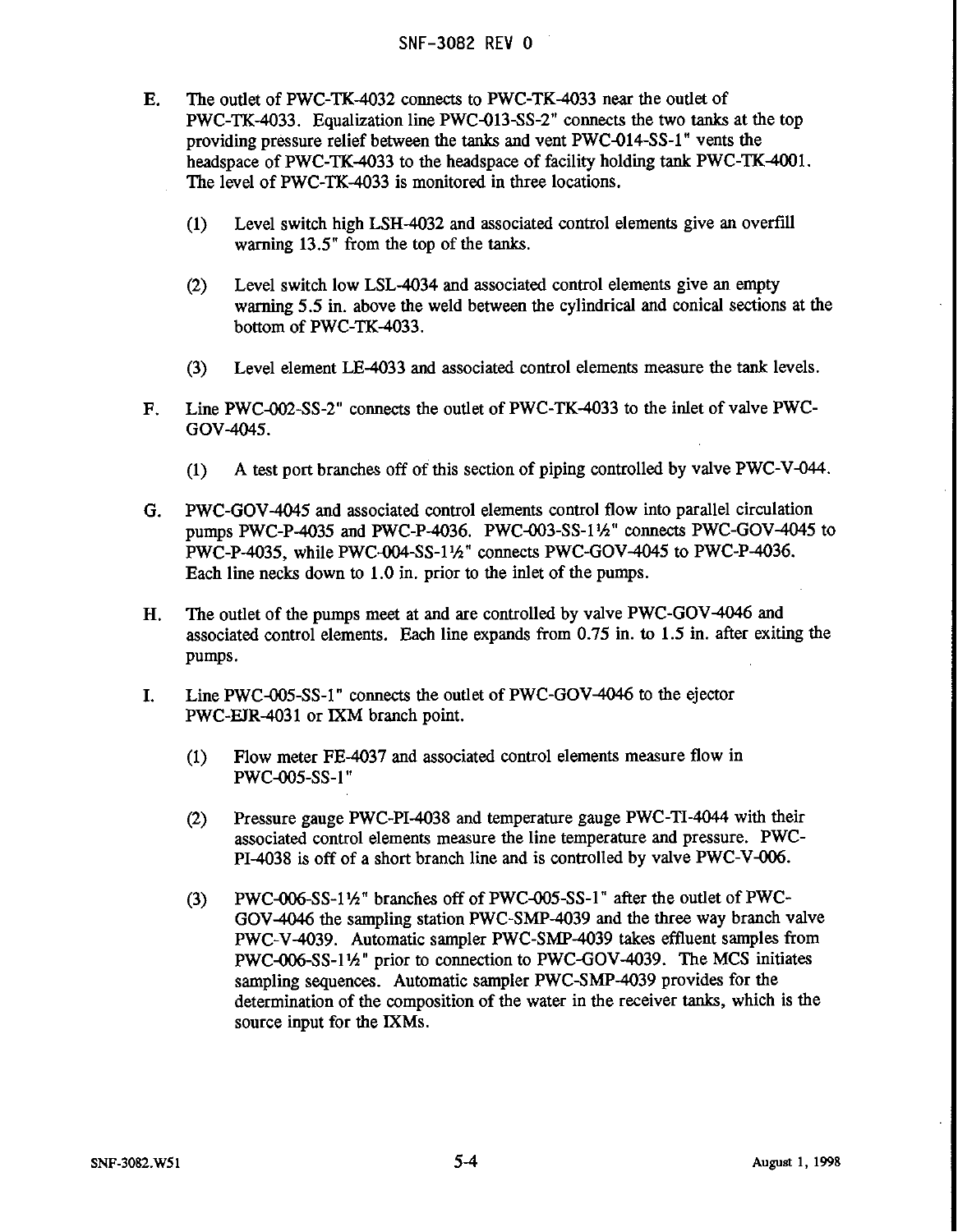- (4) PWC-015-SS-1%" branches from PWC-GOV-4039 and connects to the inlet of PWC-EJR-4031. PWC-007-SS-1 %" is the other branchea from PWC-GOV-4039 and connects to the inlet of PWC-IXM-4037 or -4038.
- (5) At the connection between PWC-005-SS-1 $\frac{1}{2}$ " and PWC-006-SS-1 $\frac{1}{2}$ ", D1-014-SS-%" and instrument air line IA-001-SS-%" connect to PWC-006-SS-11/2". Deionized water and IA flow into PWC-006-SS-11/2" is controlled by valve DI-V-007. Air flow into DI-014-SS-1/2" is controlled by valve DI-V-008.
	- (a) Flow in IA-001-SS-1/2" is measured by rotometer IA-FI-4048 and flow direction is controlled by check valve IA-CKV-034.
- J. PWC-007-SS-1 %" runs from its branch with PWC-GOV-4039 through sampler PWC-SMP-4039 and ion exchange module, PWC-IXM-4037/-4038 to connect into line PWC-008-SS-11/2" up to control valve PWC-GOV-4047.
	- (1) Flow **in** PWC-007-SS-I %" and PWC-008-SS-1 %"is monitored and controlled after the branch from PWC-006-SS-11/2" by flow meter PWC-FE-4037 in series with flow control valve PWC-GOV-4039.
	- $(2)$  PWC-007-SS-11/<sub>2</sub>" connects to PWC-IXM-4037/-4038 with a flexible pipe.
	- (3) The outlet of PWC-IXM-40327/-4038 makes a flexible pipe connection to PWC-008-SS-1 %". Pressure differential between PWC-007-SS-1 %" and PWC-008-SS-11/2" is monitored by pressure differential indicator PWC-PDISH-4040 and associated control elements.
	- (4) Automatic sampler PWC-SMP-4040 installed in line PWC-008-SS-1 $\frac{1}{2}$ " takes effluent samples from PWC-IXM-4037/-4038. The MCS initiates sampling sequences. Automatic sampler PWC-SMP-4040 provides for the determination of the composition of the retained material in PWC-IXM-40327/4038, which is the source input for the PWC-F-4042.
	- (5) Pressure is monitored in PWC-008-SS-1%" by pressure indicator PI-4054 after the sampler and IXMS. Valve PWC-V-004 is the instrument root valve for PI-4054.
	- (6) Sequence controlled valve GOV-4047 (fail-open to PWC-008-SS-1 $1/2$ " and fail-closed to Line PWC-009-SS-1 %") and mediates flow between PWC-008-SS- $1\frac{1}{2}$ " and PWC-009-SS- $1\frac{1}{2}$ ". The outlet of GOV-4047 connects to PWC-008-SS-11/2" which then connects to PWC-TK-4033. PWC-009-SS-11/2" runs to PWC-F-4Q42 and TK-4001 (described below).
- K. PWC-009-SS-11/2" runs from PWC-GOV-4047 to safety class filter PWC-F-4042.
	- (1) PWC-FCV-4058 is contained in PWC-009-SS-1 $\frac{1}{2}$ " and throttles flow to the inlet of PWC-F4042. Flow is set to 10 gpm for filter performance considerations.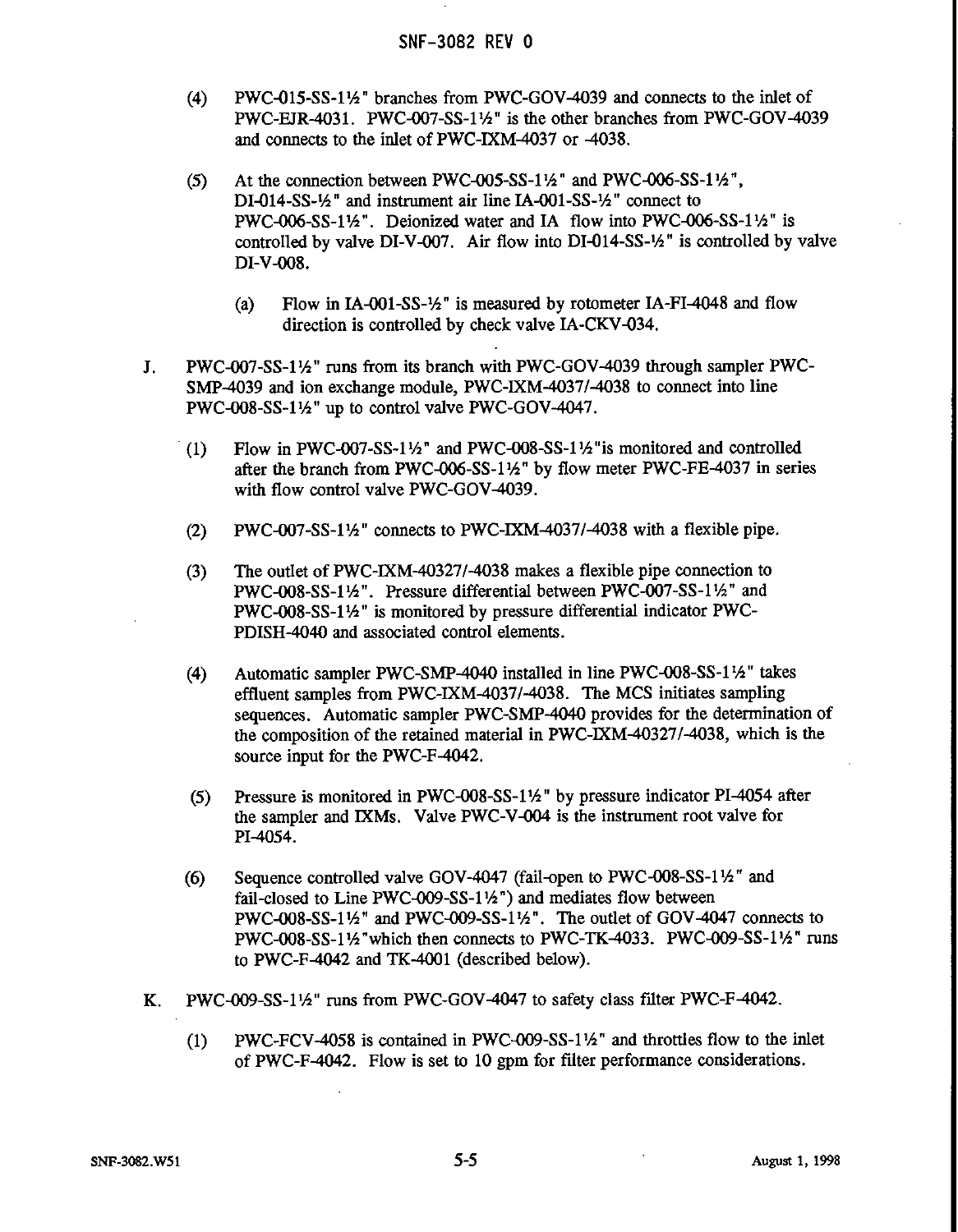- **(2)** PWC-O1O-SS-1" branches from PWC-009-SS-1 %" and connects to PWC-008-SS-11/2". Valve PWC-V-015 (normally open) and check valve PWC-V-014 control flow and flow direction in PWC-O1O-SS-1".
- (3) Line PWC-020-SS-1" connects to PWC-008-SS-1 $\frac{1}{2}$ " in this section providing pressure relief for PWC-009-SS-1½" through PWC-SRV-4059. The SRV is set at 50 psig to prevent exceeding filter media pressure limitations.
- L. PWC-F-4042 provides final filtration of the process water prior to PWC-TK-4001. PWC-PDI-4043 providea filter delta pressure indication.
- M. PWC-011-SS-116" connects between PWC-F-4042 and PWC-TK-4001.
	- (1) Pressure differential between PWC-009-SS-11/2" and PWC-011-SS-11/2" is monitored by pressure differential indicator PWC-PDISH-4043 and associated control elements.
	- (2) Line DI-012-SS- $1/2$ " joins PWC-011-SS-1 $1/2$ " and provides a source of deionized water for waahdown.
		- (a) Valve DI-V-016 and check valve DI-CKV-017 provide flow and flow direction control in DI-012-SS-'A".
		- @) DI-012-SS-'A" branches from DI-004-SS-%" prior to flow control described above.
	- (3) Valve PWC-V-019 controls flow in PWC-011-SS-11/2" after the intersection with DI-012-SS-1/2".
	- (4) Automatic sampler PWC-SMP-4041 installed in line PWC-011-SS-1 %" takes effluent samples from PWC-F-4042. The MCS initiates sampling sequences. Automatic sampler PWC-SMP-4041 provides for the determination of the composition of the retained material in PWC-F-4042, which is the source input for the PWC storage tank PWC-TK-4001.
	- (4) A test port on PWC-011-SS-11/2" branches off after PWC-SMP-4042. Valve PWC-V-013 controls the test port.
	- (5) PWC-011-SS-11/2" exits the PWC skid at this point on the way to PWC-TK-4001, PWC-011-SS-11/2" expands to PWC-011-SS-2" and connects to PWC-TK-4001, flow is controlled by PWC-V-002.
- N. Line PWC-016-SS-2" exits the storage tank PWC-TK-4001 and connects to loadout pump PWC-P-4001. Line PWC-016-SS-2" is isolated by PWC-V-003 and PWC-V-016, this line also has a drip leg and a DI water washout connection, DI-006-SS-1/2". Line PWC-017-SS-11/2" exits the loadout pump PWC-P-4001. Line PWC-017-SS-11/2" is isolated by PWC-V-008, PWC-V-017 and PWC-QD-045. Flow control is maintained by PWC-CKV-O1O.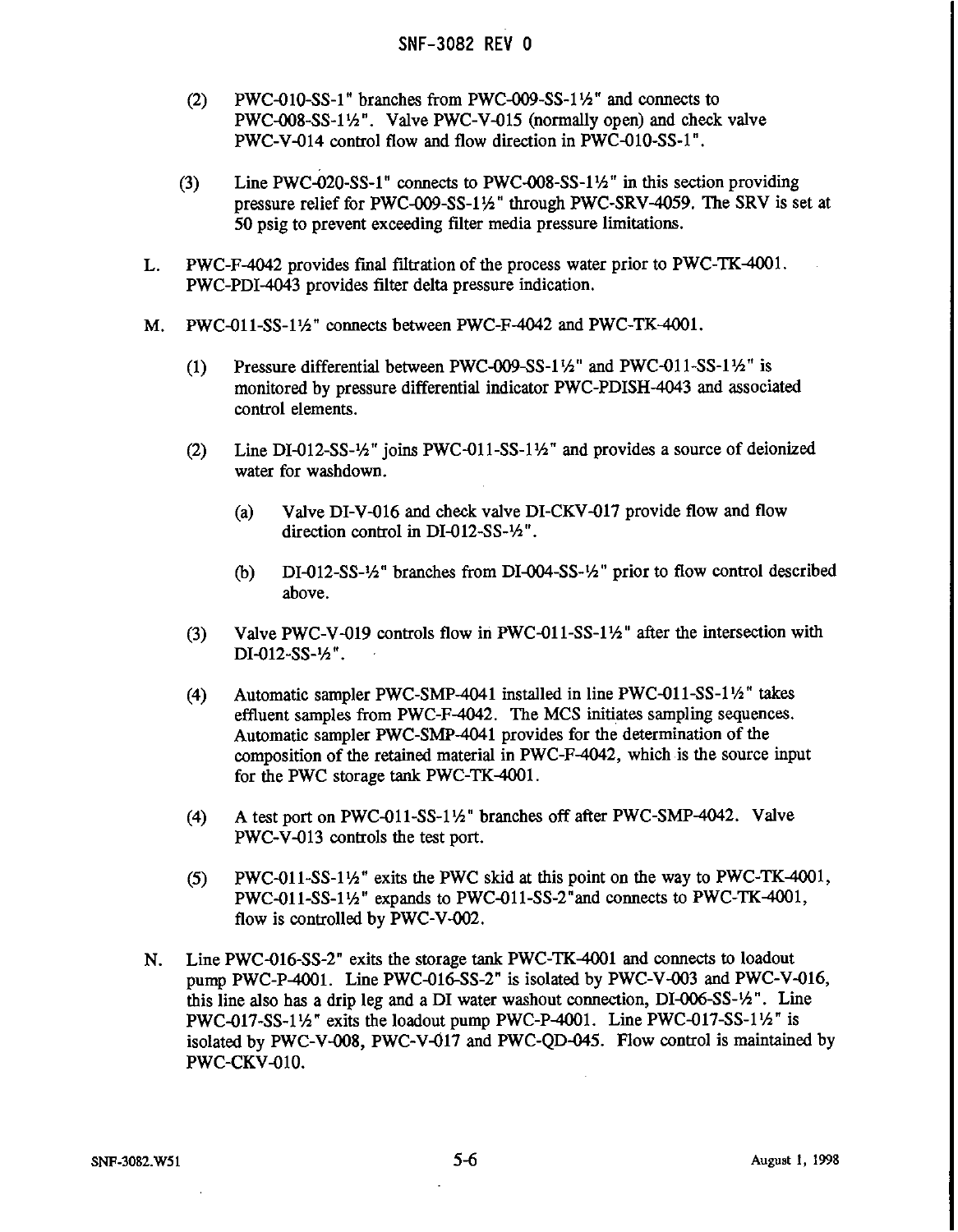- **M. L]nePWC-018-SS-l° connectsline** PWC-017-SS-1%" and linePWC-011-SS-2" to allow mixing of the contents within PWC-TK-4001 for sampling or washout. PWC-018-SS-1" contains check valve PWC-CKV-009 and isolation valve PWC-V-011. A sample/drain connection is also provided with isolation valve PWC-V-012. The sample connection can also be utilized for transferring process water back through the IXMS if required. A special jumper assembly connecting valve PWC-V-012 with PWC-V-009 or DI-V-032 is provided for this purpose.
- o. Line PwC-012-SS-'A" joins PWC-001-SS-1". Valve PWC-V-036 and check valve PWC-CKV-018 control flow and flow direction in PWC-012-SS-14". PWC-012-SS-14" is a suction wand for spill clean-up.

#### 5.4 EXPLANATION OF HOW THE **SYSTEM MEETS DESIGN REQUIREMENTS**

From HNF-SD-SNF-DRD-O02, *Cold Vacuum Drying Facility Design Requirements, the* following design requirements for the PWC system have been defined. The following is a listing of each requirement and how that requirement is met.

#### **5.4.1 Pumping and Filtration**

The PWC has pumping and filtration capability for all process liquids generated during vacuum drying of the MCO. These liquids primarily include bulk water drained from the MCO and tempered water used by the tempered water system to heat and cool the MCO.

Pumps PWC-P-4035 and PWC-P-4036 in conjunction with water jet pump PWC-EJR-4031 provide the pumping capability to handle both MCO water and cask annulus water. Filter PWC-F-4042 providea filtration for all process water prior to transfer to the holding tank.

#### 5.4.2 Liquid Holding Capacity

The PWC system providea holding capacity for liquid generated by the vacuum drying of one MCO. The infet line to the PWC receiving tank is equipped with a flow meter and totalizer to track the volume of liquid that is pumped to the PWC system.

Receiver tanks PWC-TK-4032/4033 have a combined working volume of 0.893 m<sup>3</sup> (236 gal). The volume of water in one MCO is anticipated to be approximately  $0.568$  m<sup>3</sup> (150 gal). There is sufficient receiver tank capacity for one MCO with a substantial contingency.

## 5.4.3 Liquid Control Valves

**Ar-operated, computer-controlled vafvea control the flow of liquid** within the PWC system. Gas-operated valves GOV-4039/4045/4046/4047 are pneumatically-operated computer-controlled valves. The valves are placed so as to control the process flow with the PWC system.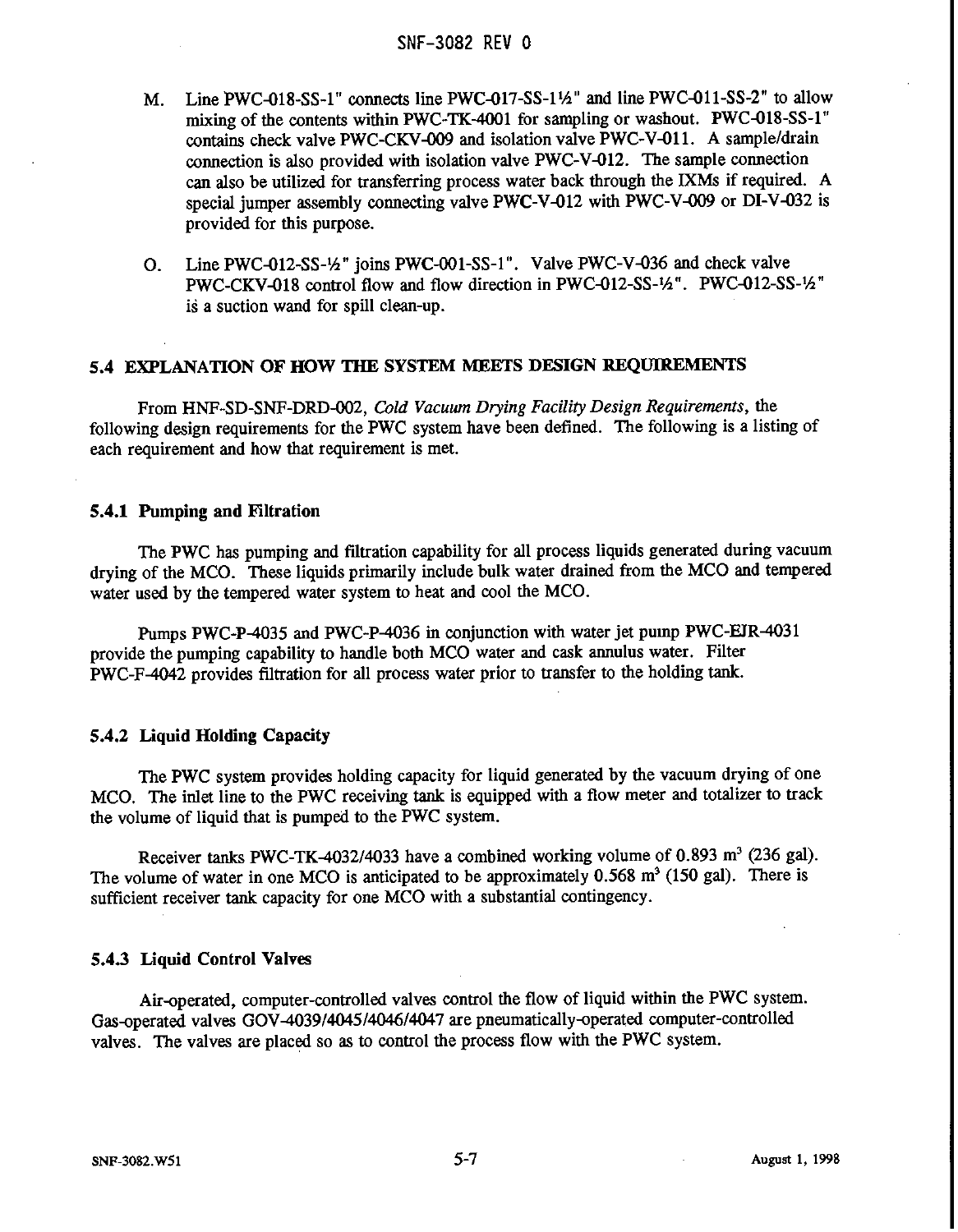## *5.4.4* **Interlock**

An interlock prevents overfilling of the storage or transfer tanks. Level switch high PWC-LSH-4032 on PWC-TK-4033 and level switch high PWC-LSH-4016 on PWC-TK-4001 provide programmable **logic controller input to interlock PWC-P4035/4036 preventing overflows.**

#### **5.4.5 Process Water Conditioning Tank Venting**

*<i>Ihe PWC tank is vented through a HEPA filter to the facility HVAC exhaust.* 

PWC-TK4033 vents into PWC-TK4001. The exhaust of PWC-TK4001 is locally HEPAtiltered prior to reaching the facility exhaust.

#### **5.4.6 Iiquid Handling**

The PWC interfaces with the cold vacuum drying MCS to allow for computer control of liquid handling to and from the PWC. There are two junction boxes *on the* PWC skid where the MCS interfaces with the PWC instrumentation and controls.

#### **5.4.7 Criticality Instrumentation and Control**

**There is no safety** class criticality instrumentation and control requirements. All criticality control is accomplished by design geometry control of the receiver tanks, IXMa, and filter. There are no active design features for criticality control. The IXM design is a standard Hanford Site design that has been qualified to the appropriate standards and has been successfully used in other facilities.

## 5.5 **SYSTEM PARAMETE Rs/sET POINTS**

Nominal settings and system parameters for the PWC system are defined in HNF-SD-SNF-SEL-002, *Spens Nuclear Fuel Project Cold Vacuum Drying Facilip Safety Equipnu?rrt List.*

#### **5.5.1 Ulquid Flow Through the Ion Exchange Loop**

Flow through PWC-006/007/008-SS-11/2", the ion exchanger loop, is 0.00284 m<sup>3</sup>/s (45 gal/min) as measured and controlled by PWC-FE-4037 and PWC-GOV-4039.

## 5.5.2 Liquid Flow Through the Jet Pump Loop

The nominal flow rate through PWC-005-SS-11/2", PWC-006-SS-11/2" and PWC-015-SS-11/2", the water jet ejector pump loop, is 0.00284 m<sup>3</sup>/s (45 gal/min) as measured at PWC-FE-4037.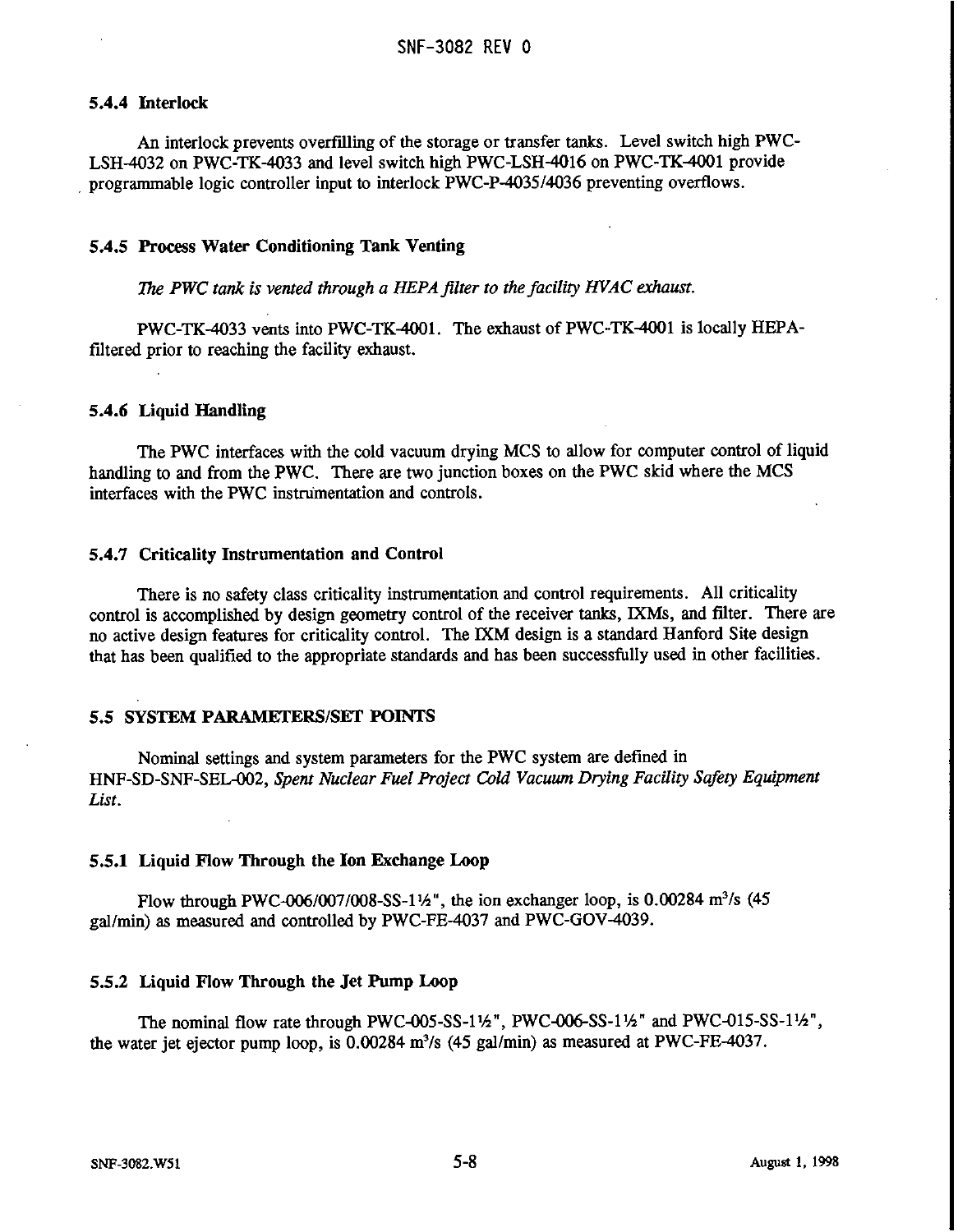## 5.5.3 Iiquid Ftow **Through the Drain IJne**

Flow through PWC-001-SS-1", the MCO drain line, is 0.000315 m<sup>3</sup>/s (5 gal/min) or greater as measured by changing levels in the receiver tank when draining an MCO.

## 5.5.4 Flow ControI/fndicator

Flow control/indicator FI-4049 for DI-001-SS- $\frac{1}{2}$ " is set at 0.000315 m<sup>3</sup>/s (5 gal/min).

## 5.5.5 **Deionized Water** Pressure

Pressure in deionized water line DI-001-SS- $\frac{1}{2}$ " is set at (12psig) as controlled by PCV-4042.

#### 5.5.6 Instrument Air Flow Rate and **Pressure**

Flow control/indicator FI-4048 for IA-001-SS- $\frac{1}{2}$ " is set at 0.00236 m<sup>3</sup><sub>srp</sub>/s (5 ft<sup>3</sup><sub>srp</sub>/s), pressure in the IA line IA-011-SS- $\frac{1}{2}$ " is set at (20 psig) as controlled by PCV-4056.

## 5.5.7 Operating Limits

Equipment, components, and systems that comprise the PWC system have been selected to perform specific functions. To maintain functionality and confidence in the operability of the system, the following abaolute operating limits are respected. Violation of any of these limitations requires the replacement of the effected part prior to active service.

- A. Each IXM cannot exceed:
	- (1) 0.200 kg (0.441 lb) of plutonium.
	- (2) 3.70 x 10<sup>6</sup> Bq/kg (100 nano Ci/g) based upon the total weight of the IXM + shielding material. (This is an administrative limit based upon economic and regulatory constraints.)
- B. Each sampler cannot exceed:
	- $(1)$  **2,068 kPa**  $(300 \text{ lb/in}^2)$  of process line pressure.
	- (2) 135 "C (275 "F) temperature of sampled material.
- C. Water content transferred to the tanker truck cannot exceed
	- (1) Particulate shall be less than 20 microns.
	- (2) CS-137 shall be leas than 15 microcurie/liter.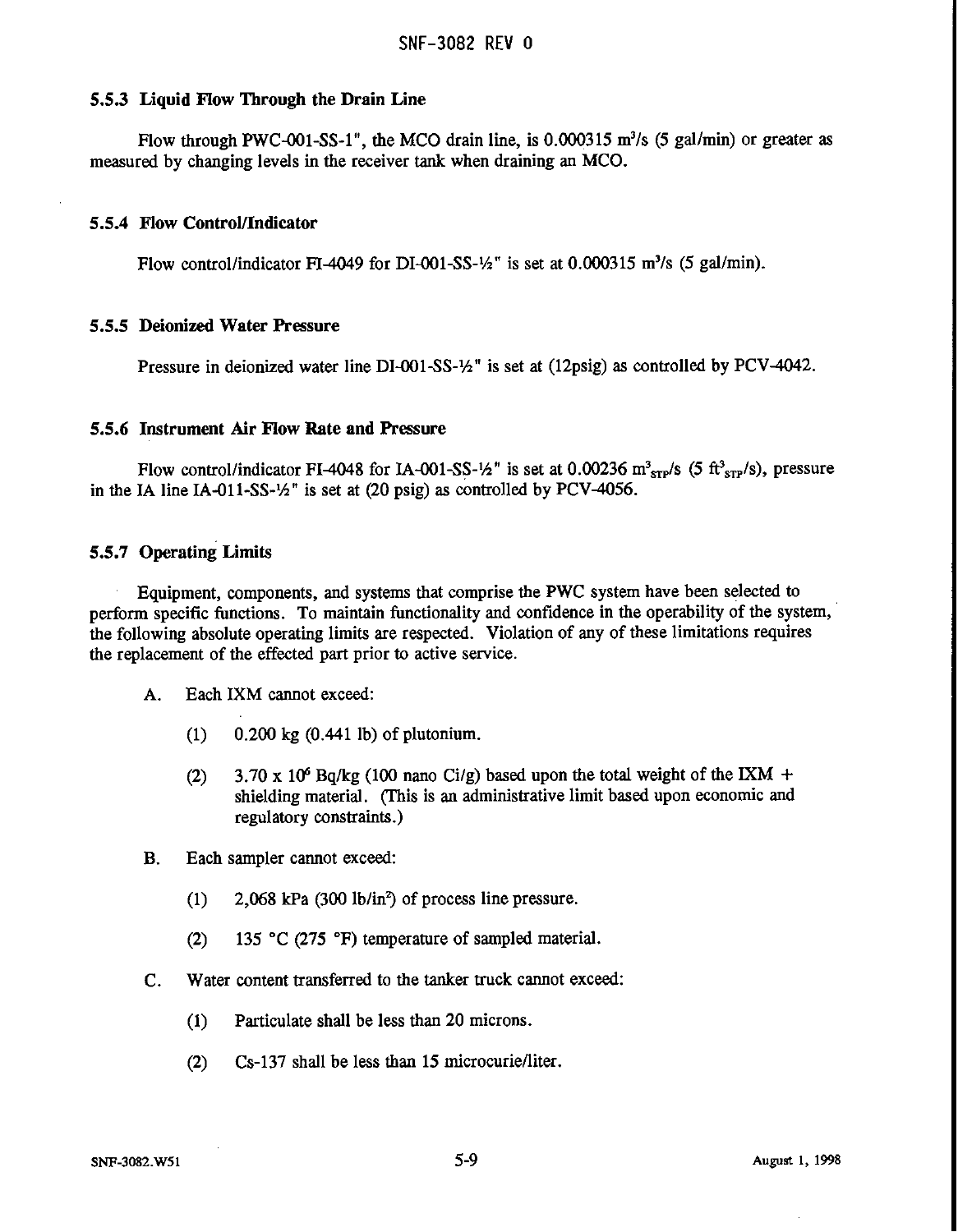- **(3)** Sr-90 shall be leas than 15 microcurie/liter.
- (4) Total soluble alpha shall not be greater than 1 microcurie/liter.

#### **5.5.8 Precautions**

System controls and presets preclude violation of system and component limitations under normal conditions. Operations beyond normal conditions require inspection of the effected components to determine if operation limits have been exceeded. Items of special concern are noted in the operations manuals provided by the fabricator for the respective equipment and should be integrated into the normal operating procedures.

## **5.5.9 Recovery Procedures**

Recovery from breakdown entails replacement and acceptance of the replacement part or component per operating procedures. Once replacements and acceptances are complete, a normal start-up procedure is implemented to return to operational readiness.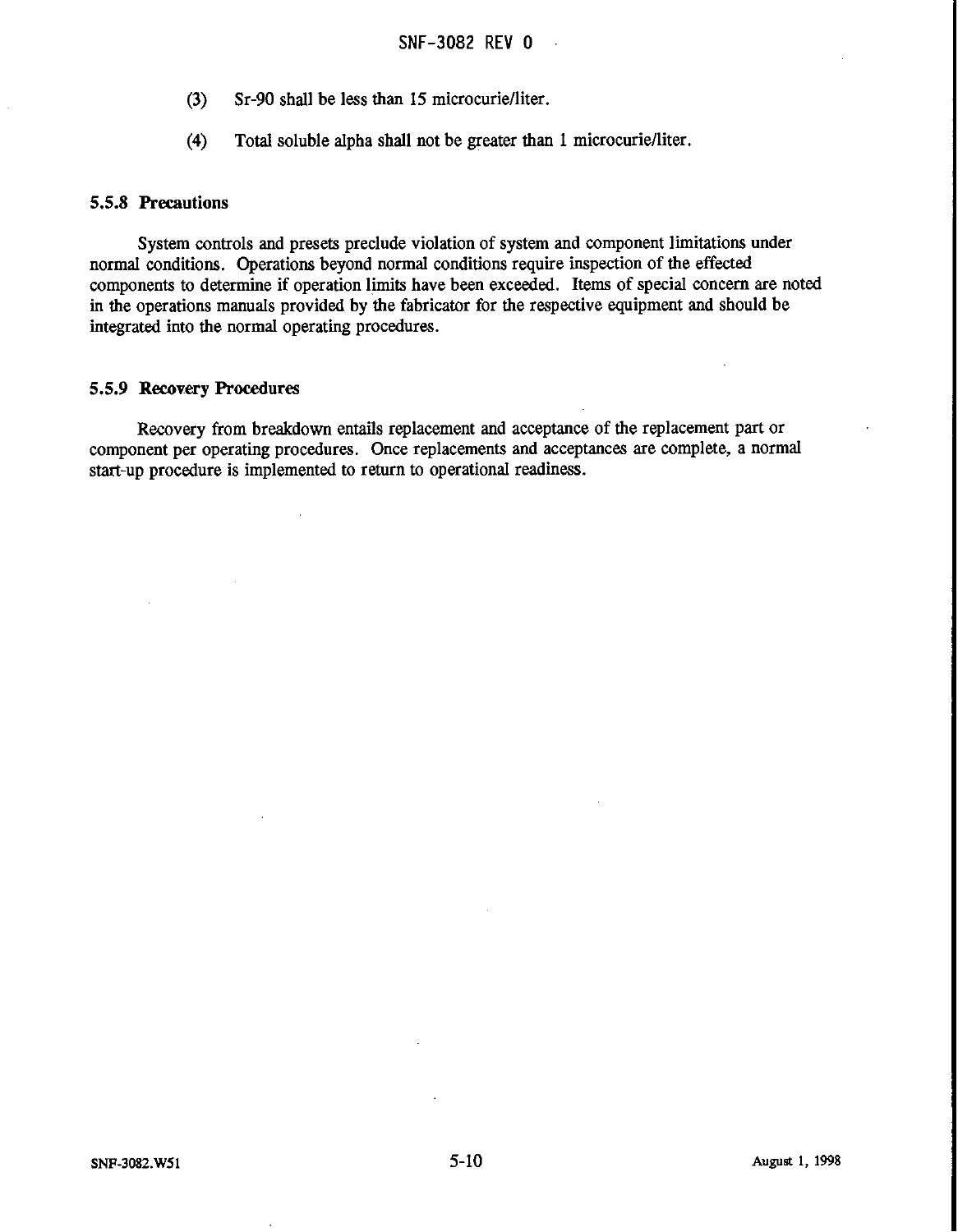**SNF-3082 REV O**

This **page** intentionally left blank.

 $\cdot$ 

l.

 $\ddot{\phantom{a}}$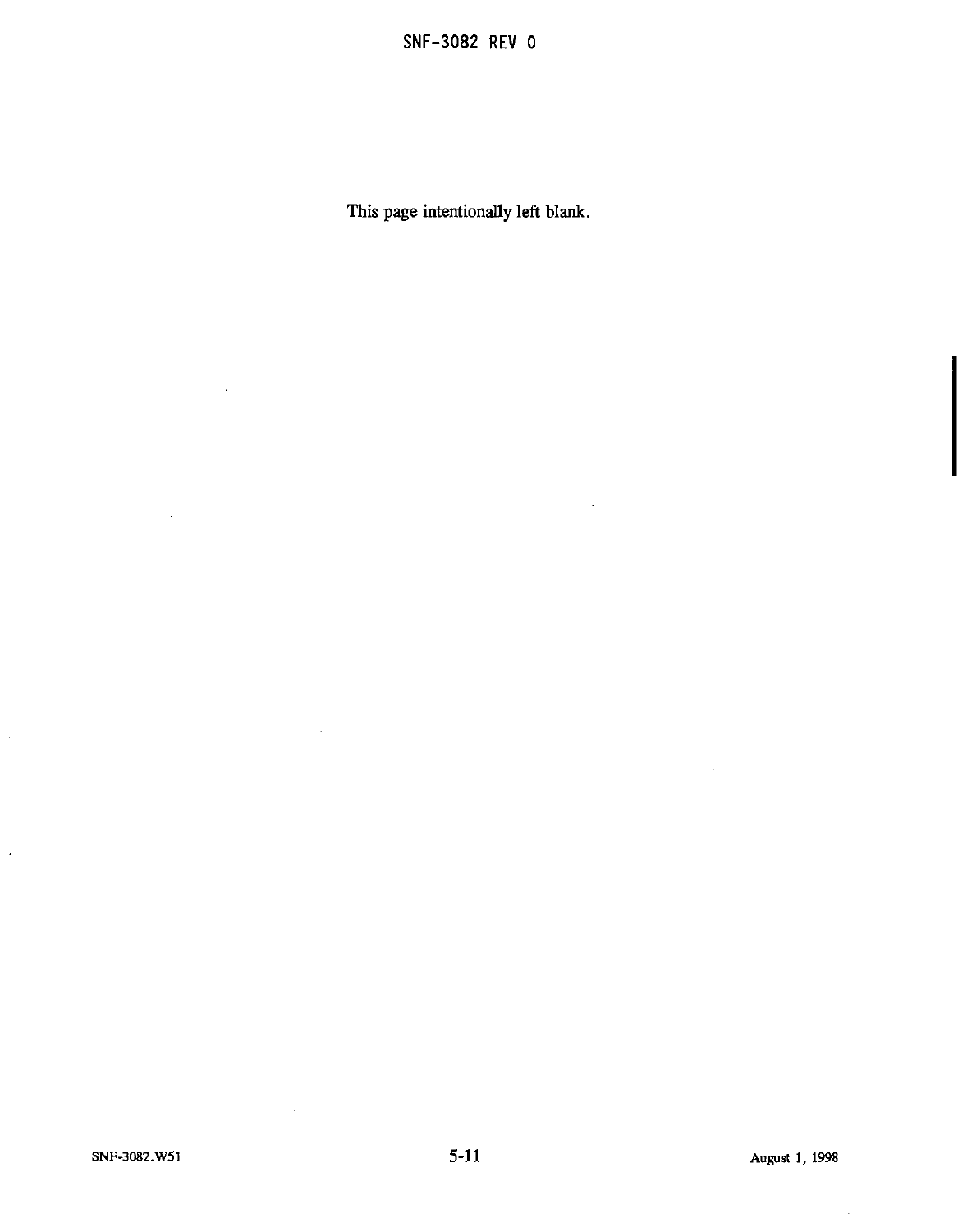# **6.0 SYSTEM OPERATION**

The PWC system operation is described in HNF-2356, *Spent Nuclear Fuel Projecr Cold Vacuum Dying Faciliry Qoerarions Manual.*

 $\sim$   $\sim$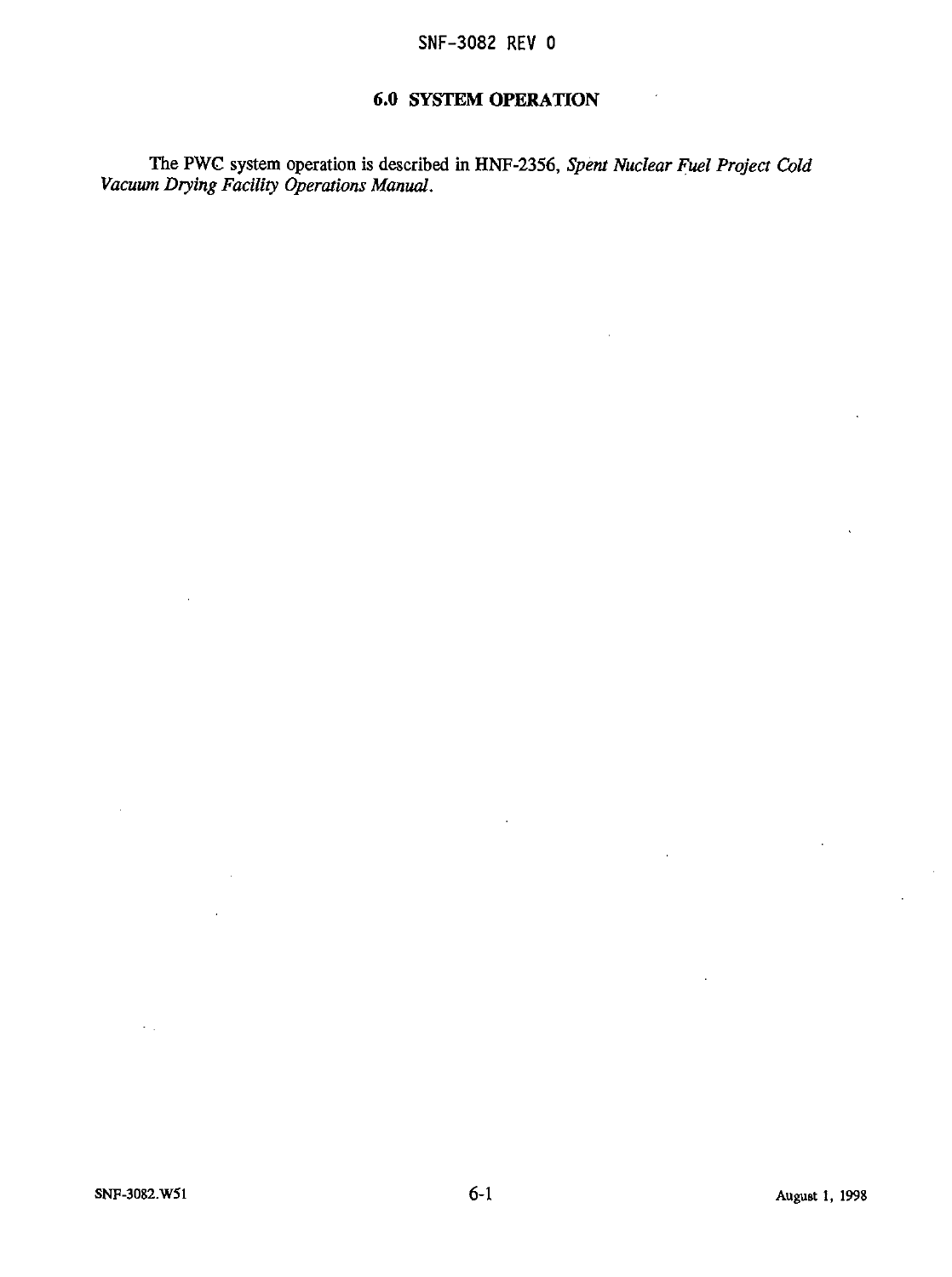**SNF-3082 REV O**

This page intentionally left blank.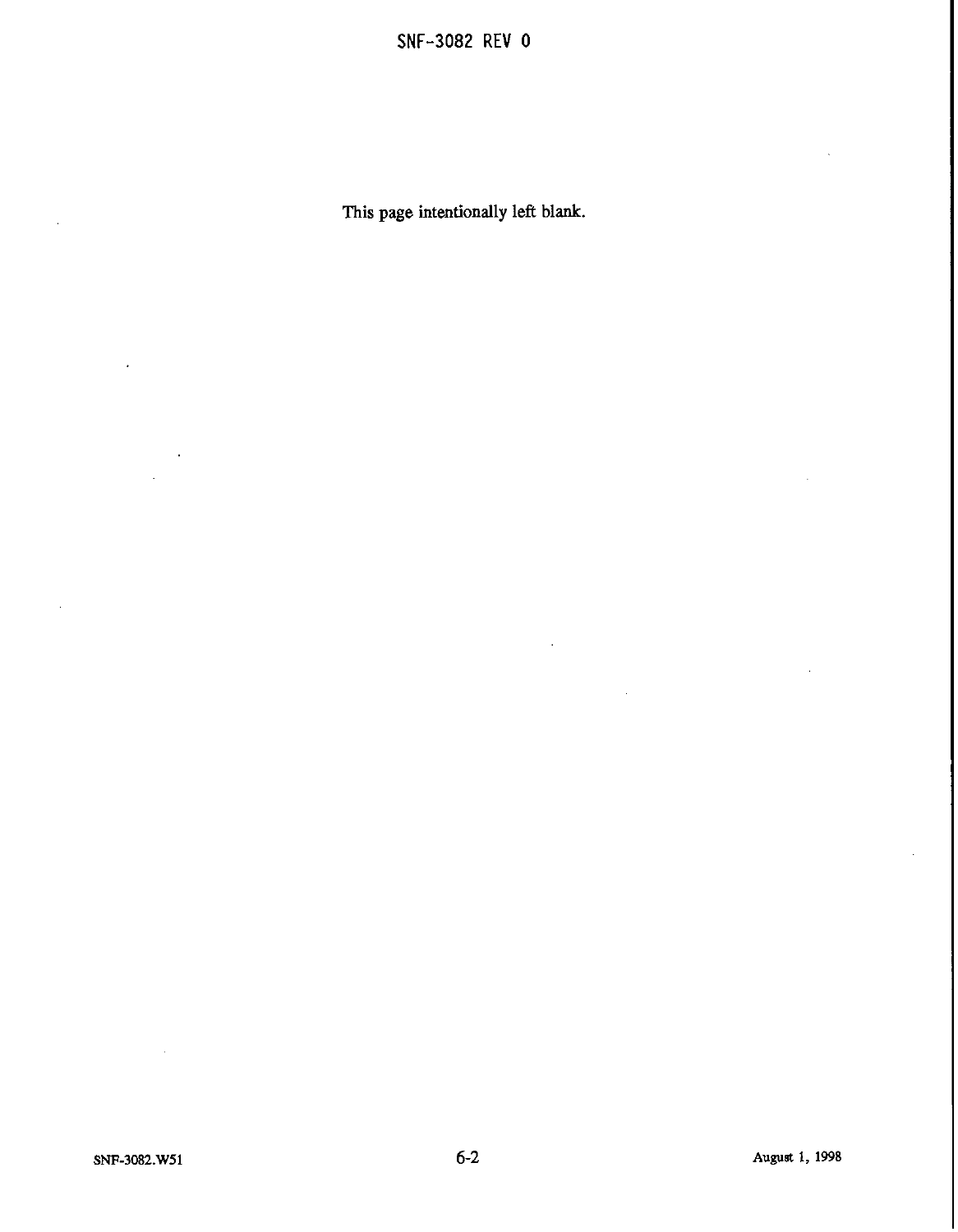## **7.0 SYSTEM SURVEILLANCE**

The PWC system is designed to operate through the design life of the equipment (five years) without regularly scheduled facility shutdowns for maintenance. System maintenance activities are limited to maintenance due to failures. Additional maintenance activities and procedures are scheduled if system surveillance, testing, or maintenance identifies additional requirements. All maintenance is performed according to controlled procedures using approved (quality sssurance-qudified) equipment and materials. Ordy spare parta meeting design criteria are procured and used. The equipment has been designed for efficient maintainability. The surveillance, testing, and maintenance of the system is achieved at a minimum level of cost and support services per DOE Order 6430.1A, *General Design Criteria*, Section 1300-12.4.10.

Change-out of a spent IXM requires 24 hours of draining to minimize the amount of free liquids in the module.

# **7.1 CORRECTIVE AND PREVENTIVE MAINTENANCE**

- A. Modular design is incorporated to permit easy change-out of systems requiring timely repair and/or special skills, and to reduce problems associated with equipment removal and repair.
- B. Commercial equipment, components, and parta are used whenever feasible to reduce procurement, maintenance, training, and inventory costs.

## 7.2 **SURVEILLANCE AND IN-SERVICE INSPECTION**

Surveillance and in-service inspections are conducted per the manufacturer's recommendations for the respective components. Surveillances as dictated by the respective manuals are incorporated into standard operating procedures. Operators are expected to report and supervisors are expected to investigate any and all occurrences not regularly experienced. Accmrmodations are made for both manual and electronic inspection of PWC system equipment.

The safety class end safety significant systems are under administrative control for all testing, surveillance, and maintenance, all of which are performed under controlled procedures. System operability is verified by surveillance of the system's component states (i.e., tank level, system alarms) before enabling the system for each MCO process cycle.

## 7.3 EQUIPMENT CALIBRATION

A. All equipment must be calibrated and recalibrated according to the respective manufacturer's recommended schedule and practice. Calibration and test connections are provided to enable in-service testing and calibration when practical. All safety class and safety significant components were supplied calibrated and traceable back to the National Institute of Standards and Technology. All safety class and safety significant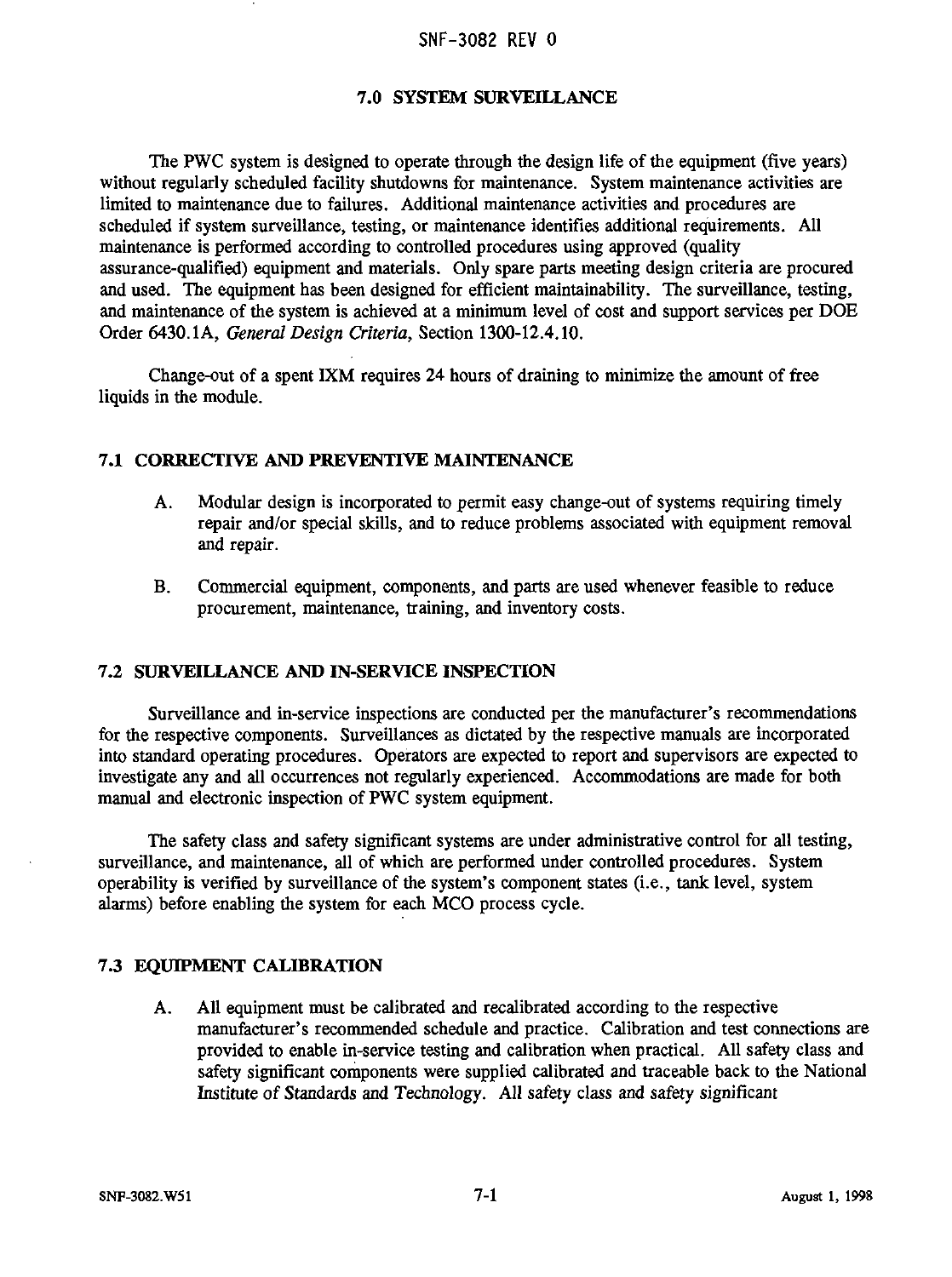components are recalibrated per controlled cold vacuum drying procedures and standards.

- B. Equipment and instrumentation have local and remote readouts when available.
- C. Automatic "on-line" calibration has been specified when available.
- D. Modular replacement has been employed.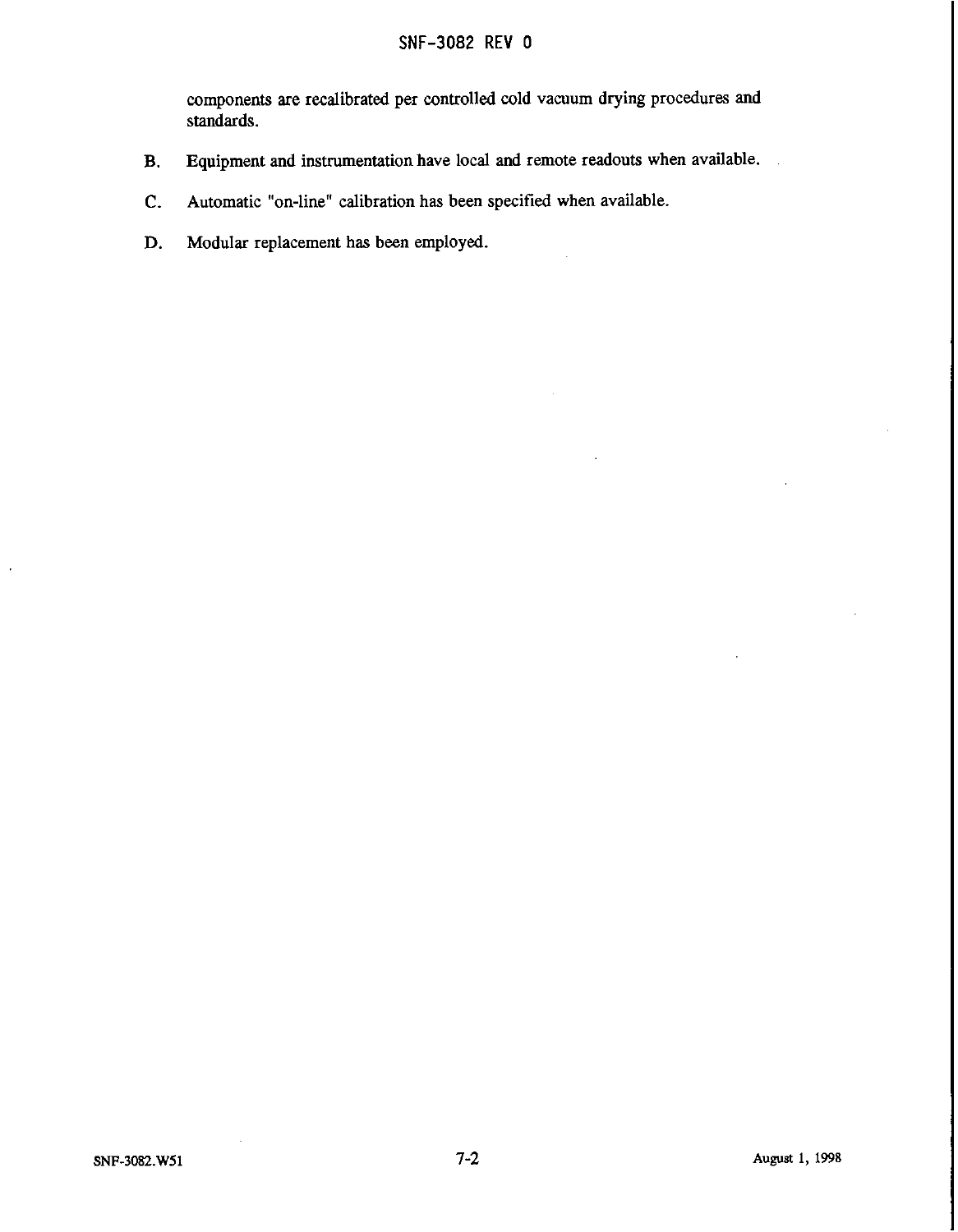## **8.0 REFERENCES**

#### **8.1 INDUSTRY STANDARDS AND CODES**

- ANSIIASME B16 Standards series, 1996, *Fittings, Flanges and Valves,* American Society of Mechanical Engineers, New York, New York.
- ANSIIASME B16.5, 1996, *Pipe Flanges and Hanged Fittings,* American Society of Mechanical Engineers, New York, New York.
- ANSI/ASMEB31. 1, 1996, *Power Piping Code,* American Society of Mechanical Engineers, New York, New York.
- ANSI/ASME B3 1.3, 1996, *Process Piping Code,* American Society of Mechanical Engineers, New York, New York.
- ANSIIASME NQA-1, 1997, *Quality Assurance Requirements for Nuclear Facility Applications,* American Society of Mechanical Engineers, New York, New York.
- ANSIIAWWA, D1OO, 1996, *Welded Steel Tanksfor Water Storage,* American Water Works Association, Columbus, Ohio.
- ANSI/NFPA 70, 1996, *National Electric Code*, National Fire Protection Association, Quincy Massachusetts.
- ASME, 1995, *Boiler ami Pressure Vessel &de,* American Society of Mechanical Engineers, New York, New York.
	- Section II, "Material Specifications, Welding Rods, Part C Electrodes, and Filler Metals"
	- Section VIII "Division I Rules for Construction of Pressure Vessels"
	- Section IX "Qualification Standard for Welding and Brazing Procedures, Welders, Brazers, and Welding and Brazing Operators"
- ASME B73. M, 1991, *Spect~carion for Horuontal End Section Centri@gol Pumps for Chemical Process,* American Society of Mechanical Engineers, New York, New York.
- ASME B73.2M, 1991, *Specijic&"onfor HorizonroJ In-Line Cenrn.goJ Pumps for ChemicaJ Process,* American Society of Mechanical Engineers, New *York, New* York.
- IEEE-577, 1976 (R 92), *Standard Requirements for Reliability Analysis in the Design and Operation of Safety @stems for Nuclear Power Generating Stm"ons,* **Institute**of Electrical and Electronics Engineering, Piscataway, New, Jersey.
- SNT-TC-1A, 1996, *Recommended Practice*, American Society of Nondestructive Testing, Columbus, Ohio.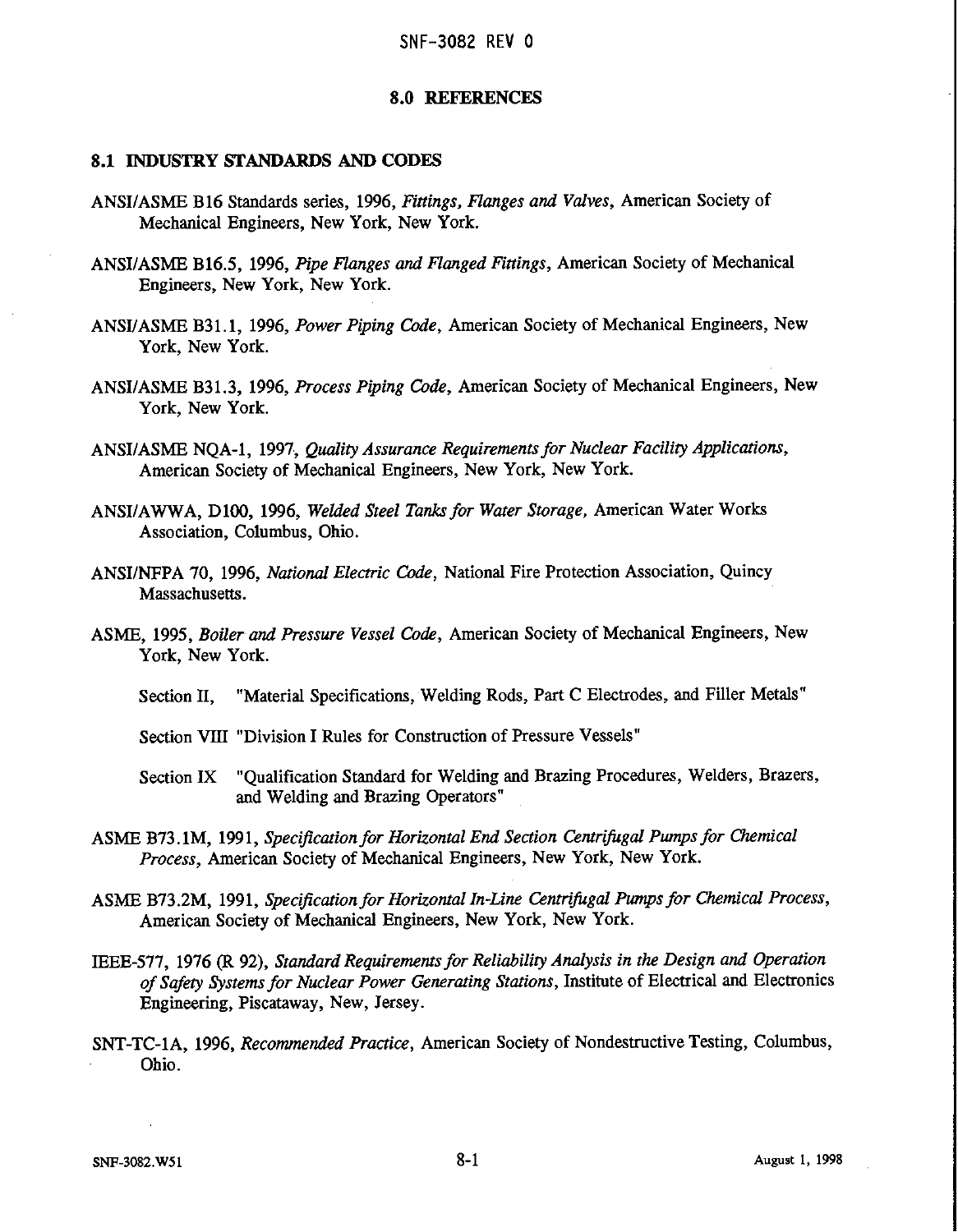## *8.2* **GOVERNMENT DOCUMENTS**

- 10 CFR 50, "Domestic Licensing of Production and Utilization Facilities, " Cbde *of Federal*  $Re$ *eulations*, as amended.
- 10 CFR 72, "Llcenaing Requirements for the Independent Storage of Spent Nuclear Fuel and High-Level Radioactive Waste," *Code of Federal Regulations, aa* amended.
- 10 CFR 830.120, "Quality Assurance Requirements," *Code of Federid Regulations, aa* amended.
- 10 CFR 835, "Occupational Radiation Protection," Code *of Federal Regrdations, aa* amended.
- *29* CFR 1910.120, "Occupational Safety and Health Standards, " *Cbde of Federal Regukrrions, aa* amended.
- DOE Order 6430. 1A, 1989, *General Design Criteria,* U.S. Department of Energy, Washington, D.C.
- DOE Order 5480.20A, 1994, *Personnel Selection, Qruzfijication, and Training Requirements for DOE Nuclear Facilities,* U.S. Department of Energy, Washington, D.C.
- DOE Order 5480.23, 1992, *Nuclear Safety Analysis Reports*, U.S. Department of Energy, Washington, D.C.
- DOE Order 5480.24, 1992, *Nuclear Criticality Safety*, U.S. Department of Energy, Washington, D.C.
- DOEIEH-0256T, 1992, *U.S. Deparntrent of Energy Radiological C2mtrol Manual,* U.S. Department of Energy, Washington D.C.
- DOE-STD-1020-94, 1994, *Natural Phenomena Hazards Design and Evaluation Criteria for Department of Energy Facilities,* U.S. Department of Energy, Washington, D.C.
- *DOE-STD-1021-92, 1992, Notural Phenomena Hazards Performance Gztegorizoiion Guidelines for Structures, Systems, and Components,* U.S. Department of Energy, Washington, D.C.
- DOE-STD-3009-94, 1994, *Preparation Guide for U.S. Depanmeru of Energy Nonreactor Nuclear Facility Safety Anafysis Repons,* U.S. **Department of Energy, Washington,** D.C.
- Ecology, 1994, *Hanford Federal Facility Agreement and Consent Order, aa* amended, Washington *State* Department of Ecology, U.S. Environmental Protection Agency, and U.S. Department of Energy, Olympia, Washington.
- G-10 CFR 835/E2-Rev.0, *hrplement~"on Guide for Use with lide IO, Cbde of Federal Regtdm"ons, Part 835 Occupational Radiation Protection.*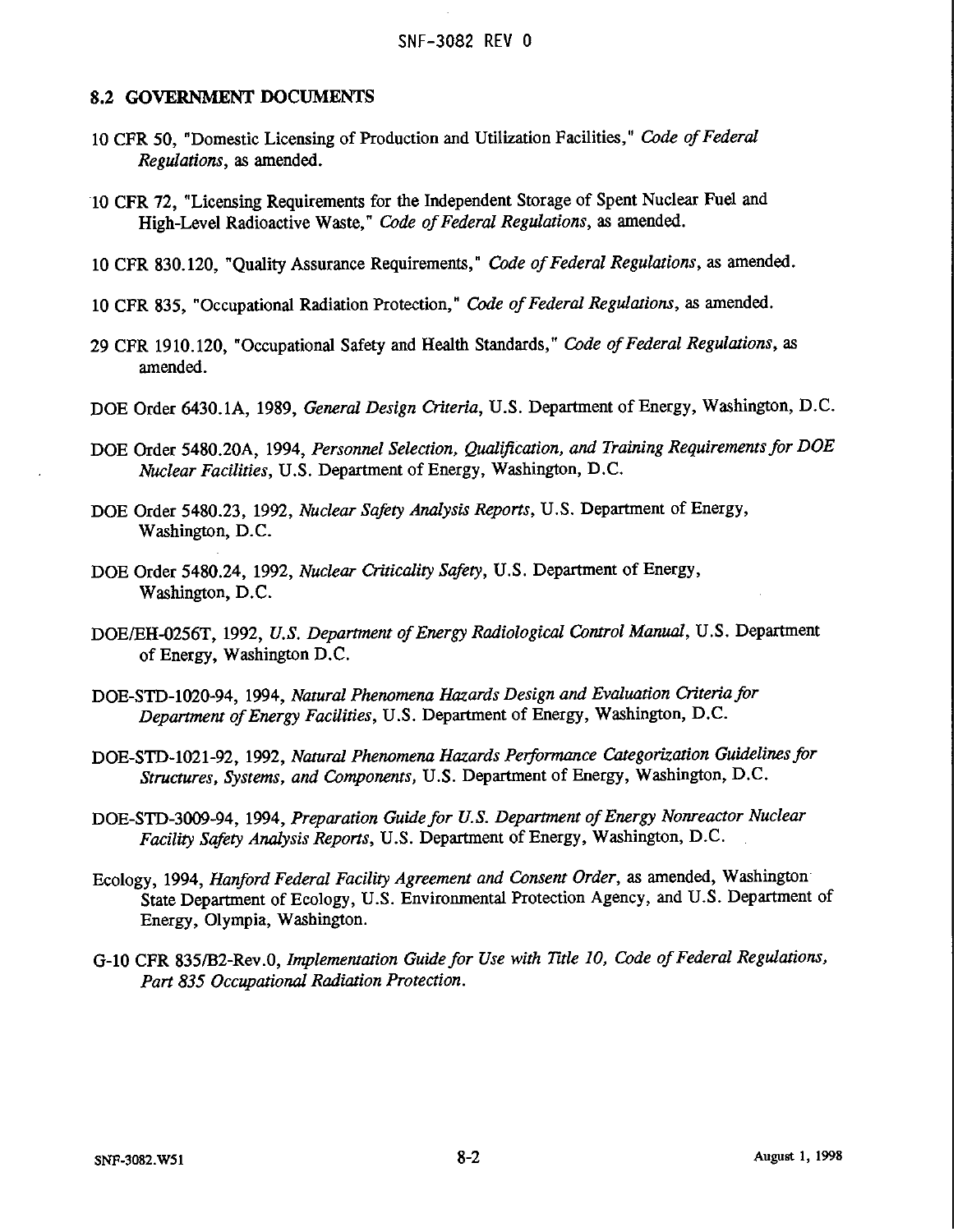## 8.3 **SPENT NUCLEAR FUEL PROJECT DOCUMENTS**

- HNF-2356, 1998, *Spent Nuclear Fuel Project Cold Vacuum Drying Faciliy Querations Manual, Rev. 1,* DE&S Hanford, Incorporated, Rlchland, Washington.
- HNF-MP-599, 1997, *Project Hanford Quality Assurance Program Description,* Rev. 1, Fluor Daniel Hanford, Incorporated, Richland, Washington.
- HNF-SD-SNF-CSER-O06, 1997, Criticality *Safety Evalaadon Report for the CWd Vacuum Drying Facility's Process Water Handling System,* Rev. O, Fluor Daniel Hanford, Incorporated, Richland, Washington.
- HNF-SD-SNF-DR-003, 1997, *Multi-Canister Overpack Design Report*, Rev. 0, Fluor Daniel Hanford, Incorporated, Rlchland, Washington.
- HNF-SD-SNF-DRD-O02, 1998, *Cold Vacuum Drying Facility Design Requirements,* Rev. 4, Fhror Daniel Hanford, Incorporated, Richland, Washington.
- HNF-SD-SNF-SAR-O02, 1998, *Safety Arudysis Report for dw CWd Vacuum Drying Facility, Pkase 2, Supporting Installation of Processing Systems, Rev. 4, Fluor Daniel Hanford, Incorporated,* Richland, Washington
- HNF-SD-SNF-SEL-002, 1998, *Spent Nuclear Fuel Project old Vacuum Drying Facility Safety Equipment List, Rev. 4, Fluor Daniel Hanford, Incorporated, Richland Washington.*
- HSRCM-1, 1995, *Hanford Site Radiological Control Manual,* Rev. 2, Westinghouse Hanford Company, Richland Washington.
- SNF-AP-5-006, ALARA Goals, *Training, and Control Level Administration*, DE&S Hanford, Incorporated, Richland, Washington.
- SNF-AP-5412, *Radiological ALARA Work Planning Process,* DE&S Harrford, Incorporated, Richland, Washington.
- SNF-AP-5413, *Rodiologicaf AURA Process,* DE&S Hanford, Incorporated, Rlchland, Washington.
- SNF-3001, 1998, *CVDF Supporting Dota and Gdcrdation Database,* Rev. O, DE&S Hanford, Incorporated, Rlchland, Washington.
- SNF-3062, 1998, *Cdd Vacuum Drying Facility Vacuum and Purge System Design Description,* Rev. 0, DE&S Hanford, Incorporated, Richland, Washington.
- W-441-P2, The Fabrication and Procurement Specification for the Process Water Conditioning System, Fluor Daniel Hanford, Incorporated, Richland, Washington.
- W-441-P3, lke *Fabricadon and Procurement Specification for the Monitoring and Gmtrol \$utem,* Fluor Daniel Hanford, Incorporated, Richland, Washington.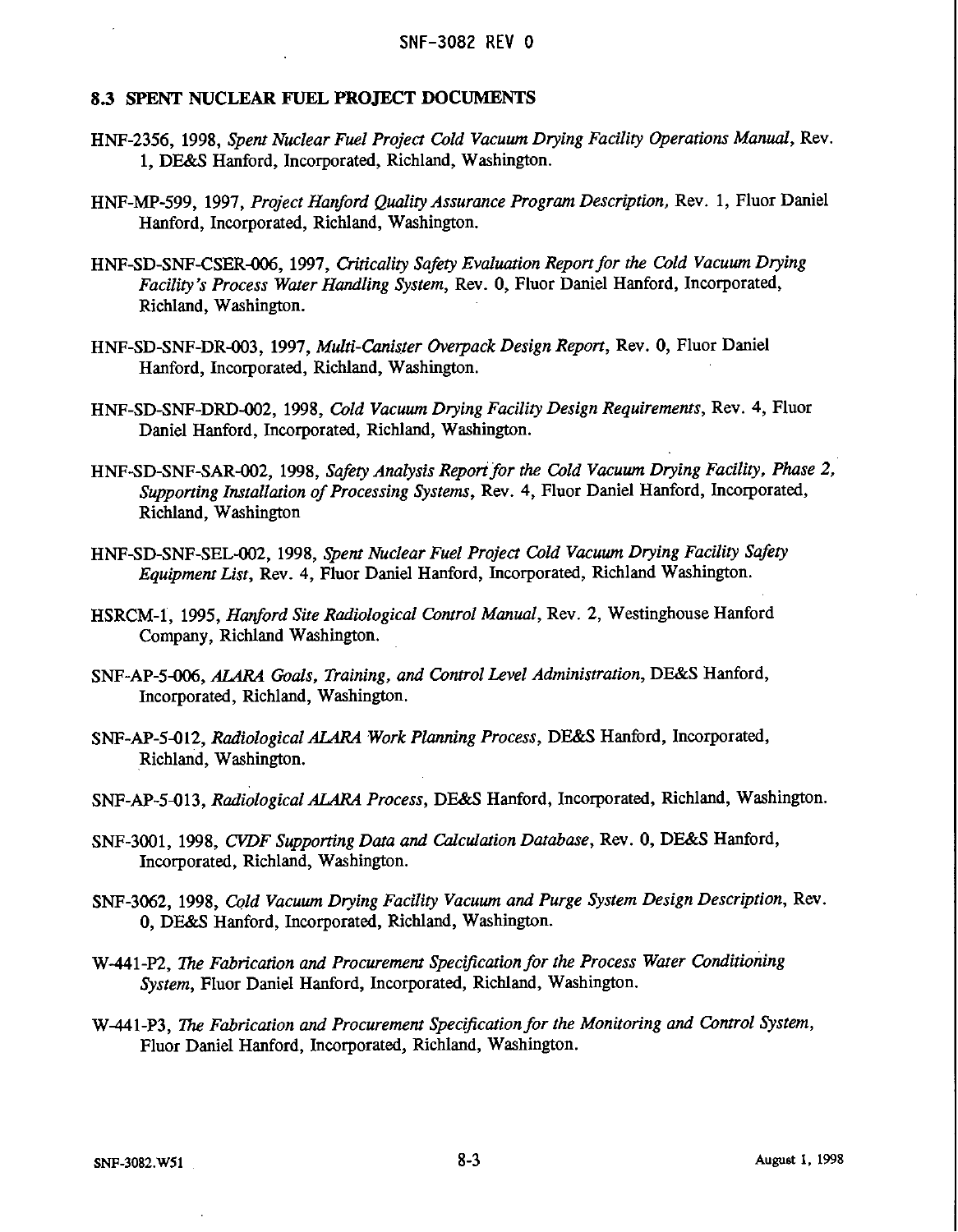# **8.4 DRAWINGS**

- **H-I-82168,** *Cbld Vacuum Drying Facility Process* Water *Ckmditioning Piping Plan* **and Sea"on, Rev.** 0, Numatec Hanford Corporation, Richland, Washington.
- II-l-83766, *Cold Vacuum Drying Facility Process @stem P&D,* Rev. 4, Numatec Hanford Corporation, Richland, Washington.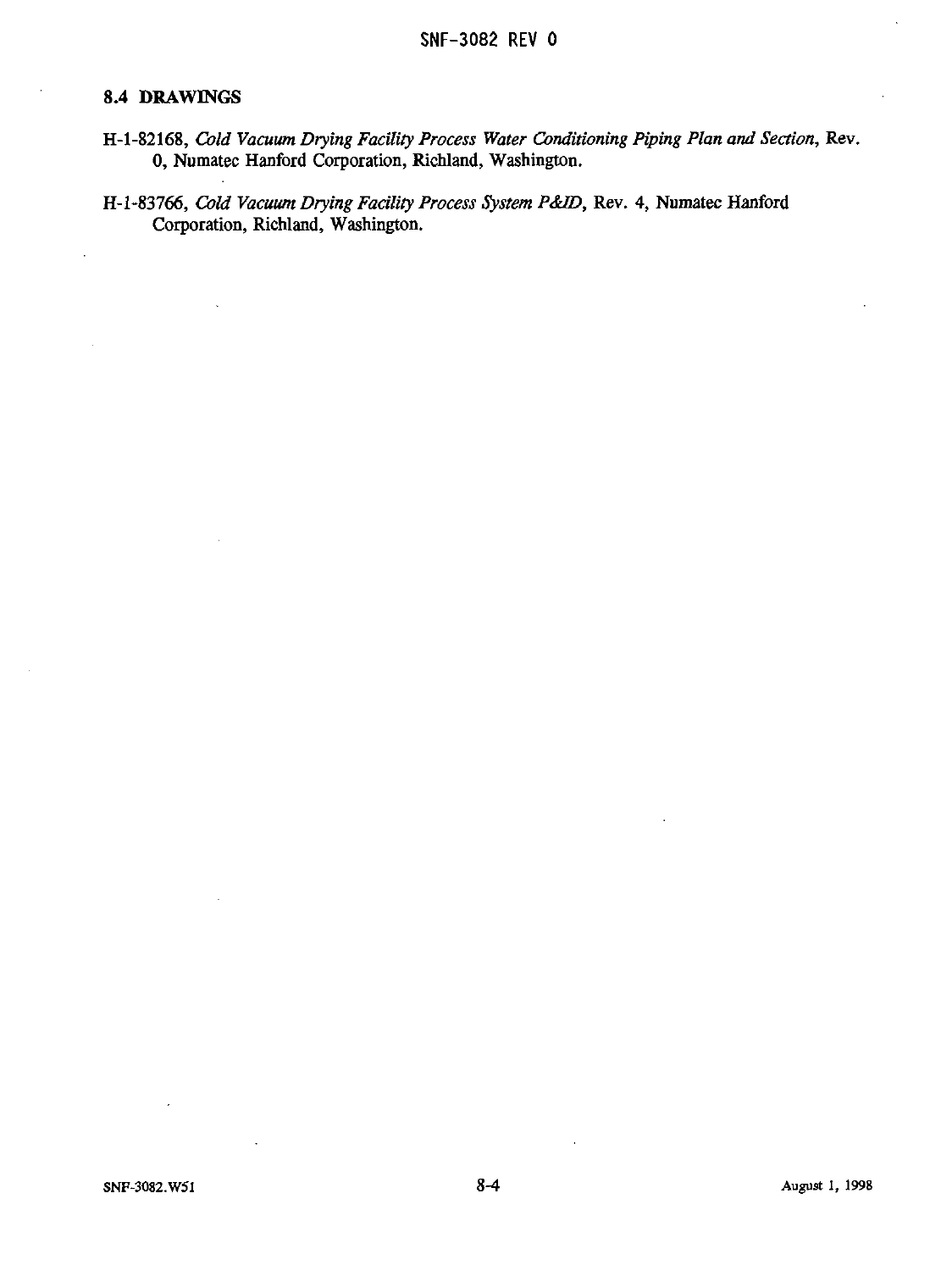## **APPENDIX A**

## **DRAWING AND SPECIFICATION LISTS AND SUPPORTING INFORMATION**

# **DRAWING LIST**

Process **water corrdltioning system drawings are grouped under eight drawing numbers. The primary drawing title of all drawings is** *Cold Vacuum Drying Facility. The* **secondary title, drawing numbers, and number of sheeta with each subpackage are aa listed in Table A-1. Complete seta of drawings are located with the Spent** Nuclear Fuel Project tiles for the Cold Vacuum Drying Facility project.

| Drawing<br>number | Revision<br>number | Title                                                | Sheet<br>number |
|-------------------|--------------------|------------------------------------------------------|-----------------|
|                   |                    | General                                              |                 |
| H-1-82090         | $\mathbf 0$        | Drawing List and Vicinity Map                        | $\mathbf{1}$    |
|                   |                    | Piping and instrument diagram                        |                 |
| H-1-82160         | 1                  | P&ID Legend                                          | $\mathbf{1}$    |
| H-1-82164         | $\Omega$           | Process Water Conditioning P&ID                      | 1               |
| H-1-83766         | 4                  | Process System P&ID                                  | 1               |
| H-1-83766         | 4                  | Process System P&ID                                  | $\overline{2}$  |
|                   |                    | Mechanical                                           |                 |
| H-1-82171         | 0                  | Process Water Conditioning Equipment Layout          | $\mathbf{1}$    |
| H-1-82171         | 0                  | Process Water Conditioning Receiver Tank PWC-TK-4033 | 2               |
| H-1-82171         | $\mathbf{o}$       | Process Water Conditioning Receiver Tank PWC-TK-4032 | 3               |
| Piping            |                    |                                                      |                 |
| H-1-82168         | 0                  | Process Water Conditioning Piping Plan and Section   | $\mathbf{1}$    |
| H-1-82168         | 0                  | Process Water Conditioning Piping Plan and Section   | $\overline{2}$  |
| H-1-82168         | $\bf{0}$           | Process Water Conditioning Piping Section            | 3               |
|                   |                    | Structural                                           |                 |
| H-1-82172         | 0                  | Process Water Conditioning Structural                | $\mathbf{1}$    |
| H-1-82172         | 0                  | Process Water Conditioning Structural Details        | $\overline{2}$  |
|                   |                    | Instrumentation                                      |                 |
| H-1-82292         | 0                  | Instrumentation PLC Remote I/O Enclosure             | $\mathbf{1}$    |
| H-1-82294         | 0                  | Instrumentation Bay I/O Connection Diag.             | $\mathbf{1}$    |
| H-1-82294         | 0                  | Instrumentation Bay I/O Connection Diag.             | 9               |

|  |  | Table A-1. Drawings. |
|--|--|----------------------|
|--|--|----------------------|

# **SPECIFICATION LIST**